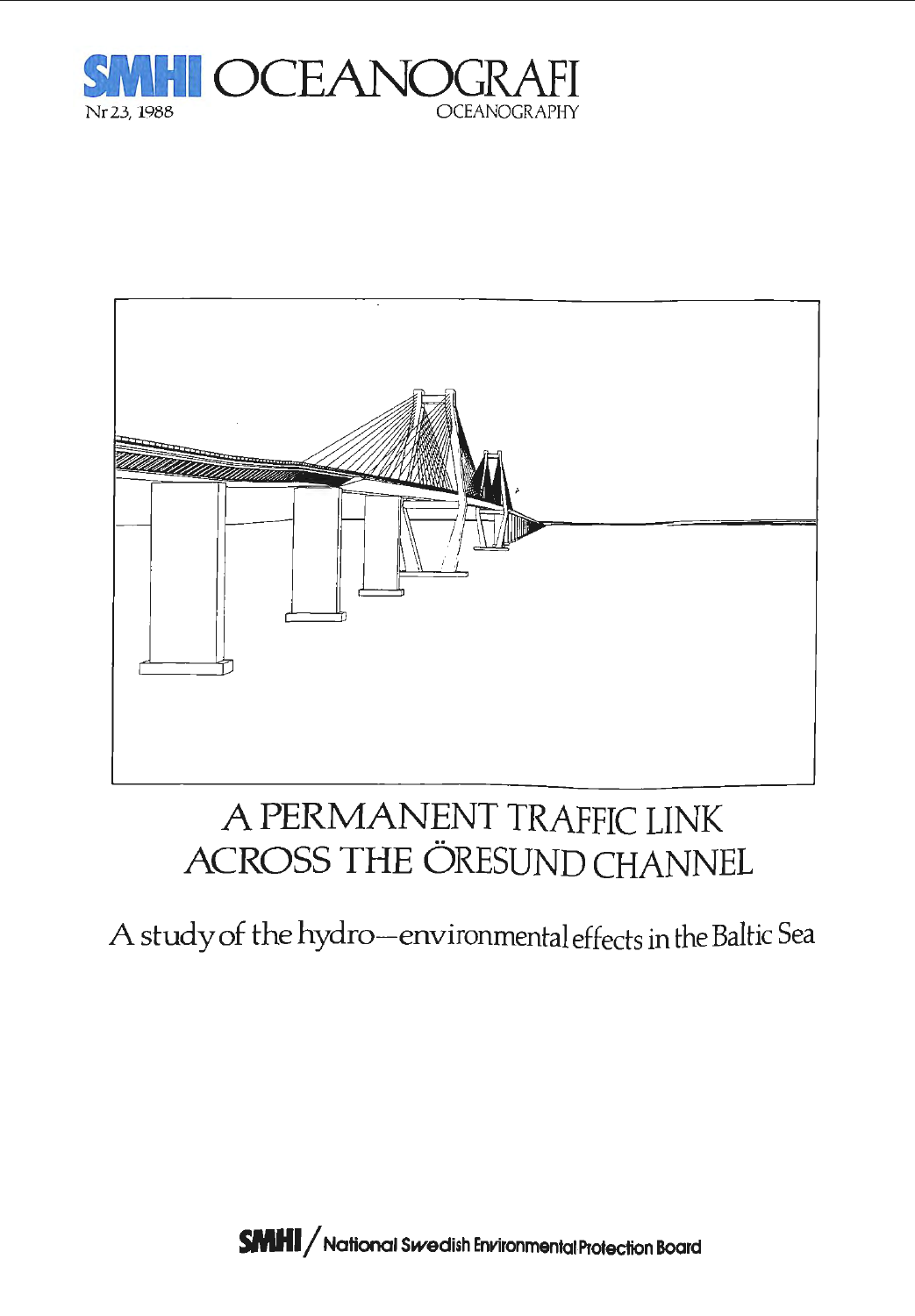$\label{eq:2.1} \frac{1}{\sqrt{2}}\int_{\mathbb{R}^3}\frac{1}{\sqrt{2}}\left(\frac{1}{\sqrt{2}}\right)^2\frac{1}{\sqrt{2}}\left(\frac{1}{\sqrt{2}}\right)^2\frac{1}{\sqrt{2}}\left(\frac{1}{\sqrt{2}}\right)^2\frac{1}{\sqrt{2}}\left(\frac{1}{\sqrt{2}}\right)^2\frac{1}{\sqrt{2}}\left(\frac{1}{\sqrt{2}}\right)^2\frac{1}{\sqrt{2}}\frac{1}{\sqrt{2}}\frac{1}{\sqrt{2}}\frac{1}{\sqrt{2}}\frac{1}{\sqrt{2}}\frac{1}{\sqrt{2}}$ 

 $\overline{\phantom{a}}$ 

 $\frac{1}{2}$ 

 $\mathcal{L}^{\text{max}}_{\text{max}}$  .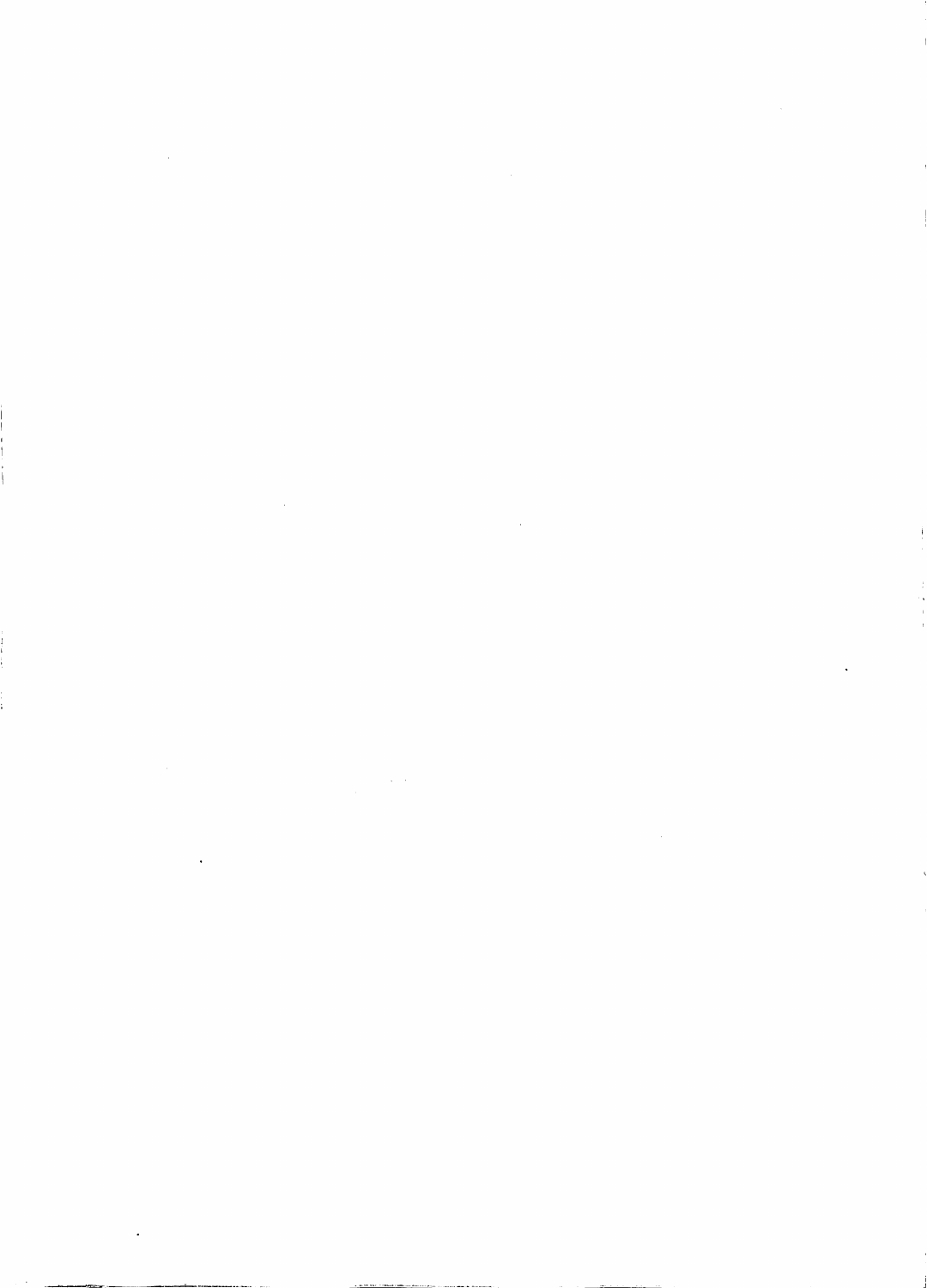RX 3 Rapport SMH

**SMHI**OCEANOGRAPHY

Nr 23, 1988

 $\begin{tabular}{|c|c|c|c|c|c|c|c|c|} \hline \textbf{even} & \textbf{even} & \textbf{even} & \textbf{even} \\ \hline \textbf{even} & \textbf{even} & \textbf{even} & \textbf{even} & \textbf{even} \\ \hline \end{tabular}$  $\begin{bmatrix} 0 & 0 \\ 0 & 0 \end{bmatrix}$ 

# A PERMANENT TRAFFIC LINK ACROSS THE ÖRESUND CHANNEL

A study of the hydro-environmental effects in the Baltic Sea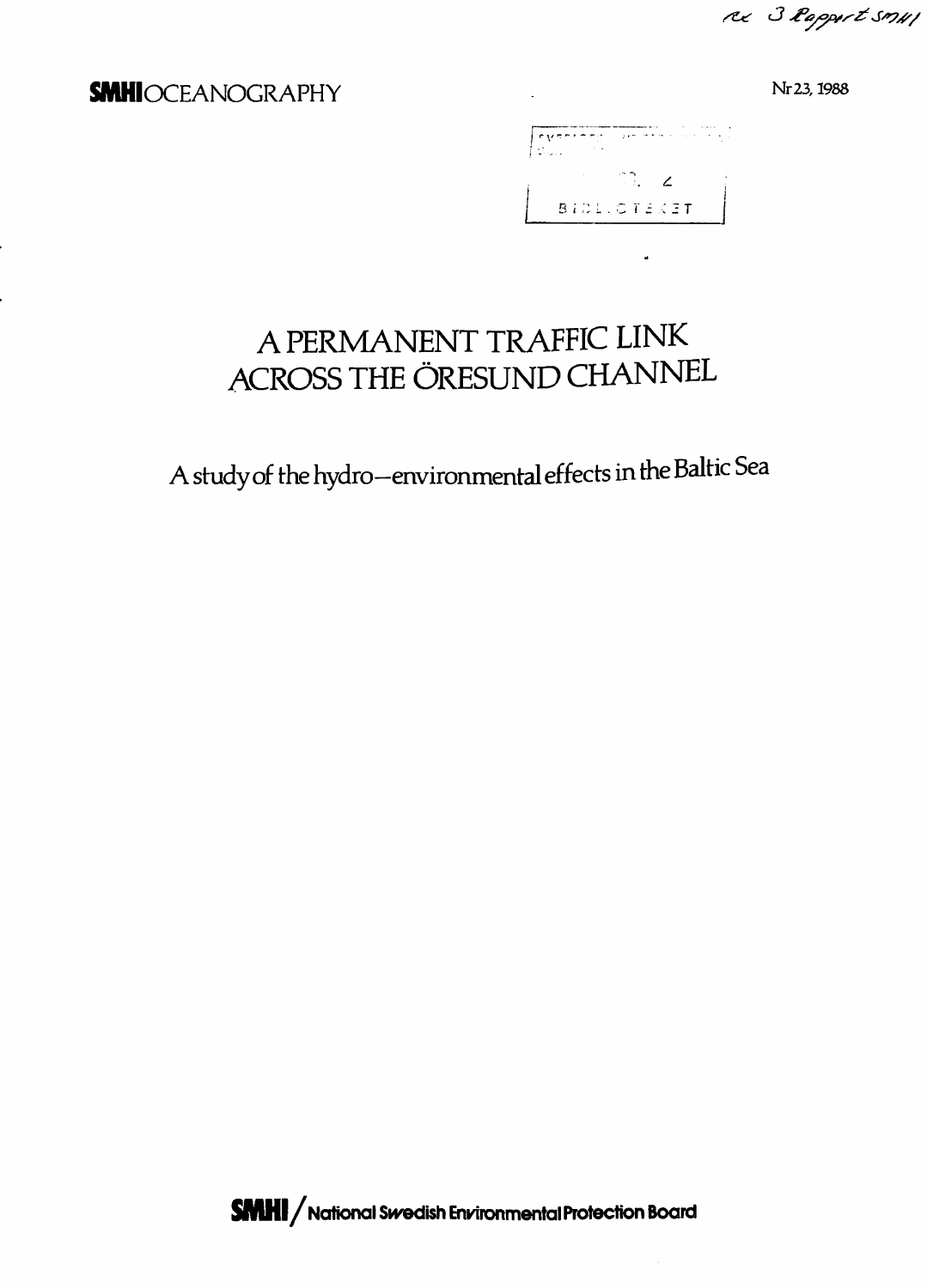$\label{eq:2.1} \frac{1}{\sqrt{2}}\int_{\mathbb{R}^3}\frac{1}{\sqrt{2}}\left(\frac{1}{\sqrt{2}}\right)^2\frac{1}{\sqrt{2}}\left(\frac{1}{\sqrt{2}}\right)^2\frac{1}{\sqrt{2}}\left(\frac{1}{\sqrt{2}}\right)^2\frac{1}{\sqrt{2}}\left(\frac{1}{\sqrt{2}}\right)^2\frac{1}{\sqrt{2}}\left(\frac{1}{\sqrt{2}}\right)^2\frac{1}{\sqrt{2}}\frac{1}{\sqrt{2}}\frac{1}{\sqrt{2}}\frac{1}{\sqrt{2}}\frac{1}{\sqrt{2}}\frac{1}{\sqrt{2}}$ 

 $\mathcal{L}^{\text{max}}_{\text{max}}$  , where  $\mathcal{L}^{\text{max}}_{\text{max}}$ 

 $\mathcal{L}(\mathbf{X})$  and  $\mathcal{L}(\mathbf{X})$ 

 $\label{eq:2.1} \mathcal{L}(\mathcal{L}^{\mathcal{L}}_{\mathcal{L}}(\mathcal{L}^{\mathcal{L}}_{\mathcal{L}})) = \mathcal{L}(\mathcal{L}^{\mathcal{L}}_{\mathcal{L}}(\mathcal{L}^{\mathcal{L}}_{\mathcal{L}})) = \mathcal{L}(\mathcal{L}^{\mathcal{L}}_{\mathcal{L}}(\mathcal{L}^{\mathcal{L}}_{\mathcal{L}}))$  $\mathcal{L}^{\mathcal{L}}(\mathcal{L}^{\mathcal{L}})$  and  $\mathcal{L}^{\mathcal{L}}(\mathcal{L}^{\mathcal{L}})$  and  $\mathcal{L}^{\mathcal{L}}(\mathcal{L}^{\mathcal{L}})$  $\label{eq:2.1} \mathcal{L}(\mathcal{L}^{\text{max}}_{\mathcal{L}}(\mathcal{L}^{\text{max}}_{\mathcal{L}}),\mathcal{L}^{\text{max}}_{\mathcal{L}^{\text{max}}_{\mathcal{L}}})$ 

 $\mathcal{A}^{\mathcal{A}}$ 

 $\mathcal{L}(\mathcal{L}^{\mathcal{L}})$  and  $\mathcal{L}^{\mathcal{L}}$  and  $\mathcal{L}^{\mathcal{L}}$  and  $\mathcal{L}^{\mathcal{L}}$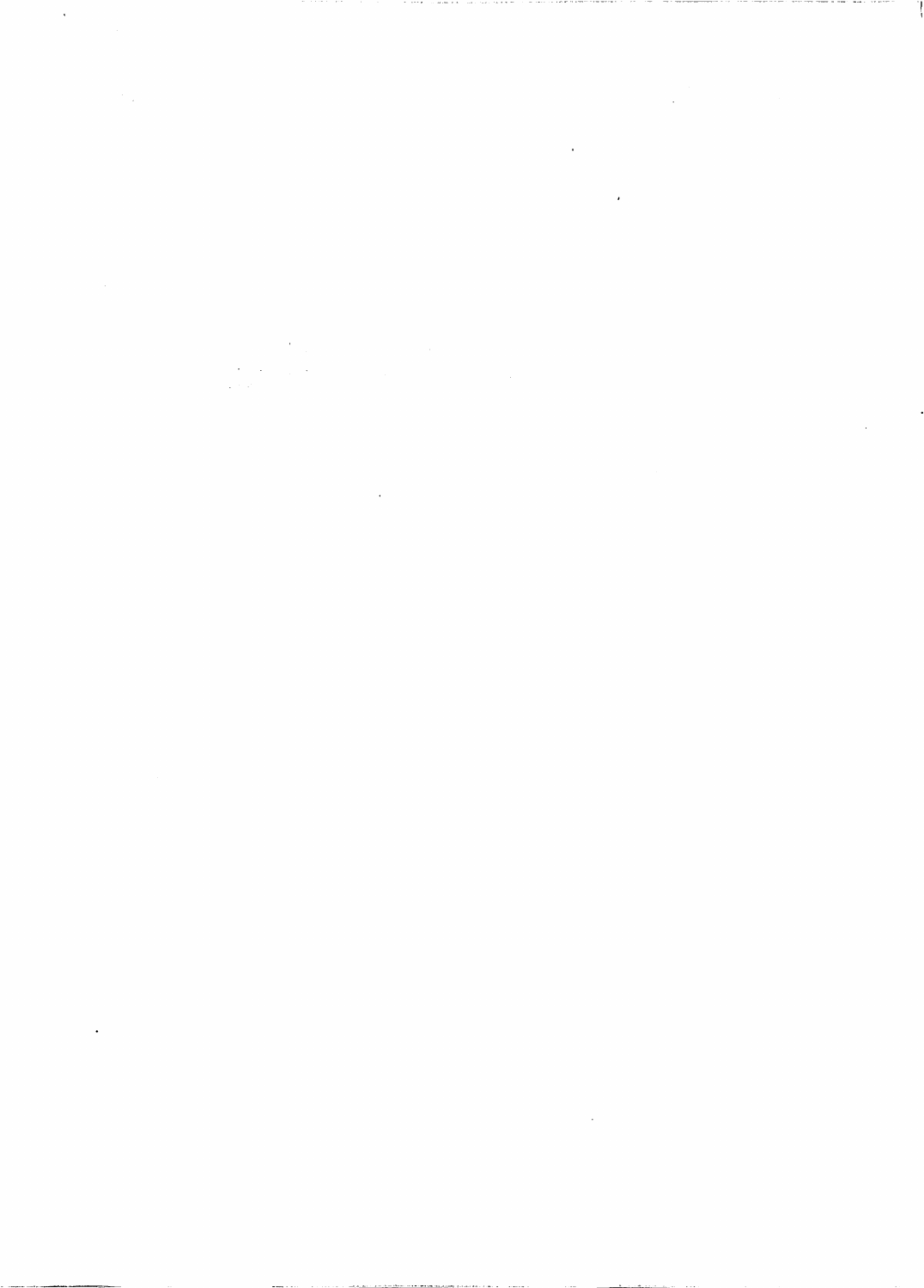# Summary

This report provides a summary of the calculated effects which a permanent bridge and tunnel connection between Malmö and Copenhagen could have on the exchange of water between the Baltic Sea and the North Sea. The calculations cover possible changes in the relatively uncommon yet vitally important inflows of saline deep sea water to the Baltic. The common exchanges of water with a lower salt content are not dealt with here, but have been included in the general overview in other ways.

The work has included:

- a Intensive measurements of flow and salinity in the Öresund Channel with recording instruments. (SMHI)
- b Computer simulation of a typical salt water through flow in the Öresund Channel with and without the presence of the proposed bridge/tunnel.
- c Computer simulation of the oceanographic and biological conditions in the Baltic. The calculations cover a period of 100 years. Results for two such periods with or without a bridge/tunnel have been calculated. (SNV)
- d Biological evaluation of the estimated effects of a bridge/ tunnel (basic proposal) across the Öresund Channel. (SNV)
- e Computer simulation of alternative bridge/tunnel designs which do not affect the salinity or oxygen balance of the Baltic. (SMHI)

A combined hydrodynamic and biochemical model has been used to study the effects of changed salt water inflow. The content of the model and the results have been discussed in an ecological reference group with representatives from the Board of Fisheries and the Askö Laboratory at the University of Stockholm.

The reduction of mean salinity which the model simulations predict in extreme cases would involve further danger for many marine species which already live at the limits of their distribution area. (fig. 13). The flora and fauna of the Baltic comprise marine species which can tolerate low salinity, and freshwater species which can tolerate salt water, plus a few species which live specifically in brackish water. The number of species would be drast1cally changed even with a small change in salinity.

The model simulations have not taken into consideration the changed water transports which planned bridges/tunnels in the Danish Belt Sea would cause. A final judgement on the ecological consequences of a bridge/tunnel across the Öresund Channel should also therefore include anestimation of the combined effects of all planned bridges and tunnels. In conclusion it must be stated that the design of the bridge/tunnel for the Öresund Channel in the basic proposal raises fears of considerable changes in the Baltic eco-system, mainly of a negative kind. Only so-called zero solution, which does not involve changes in the water exchange, would be acceptable.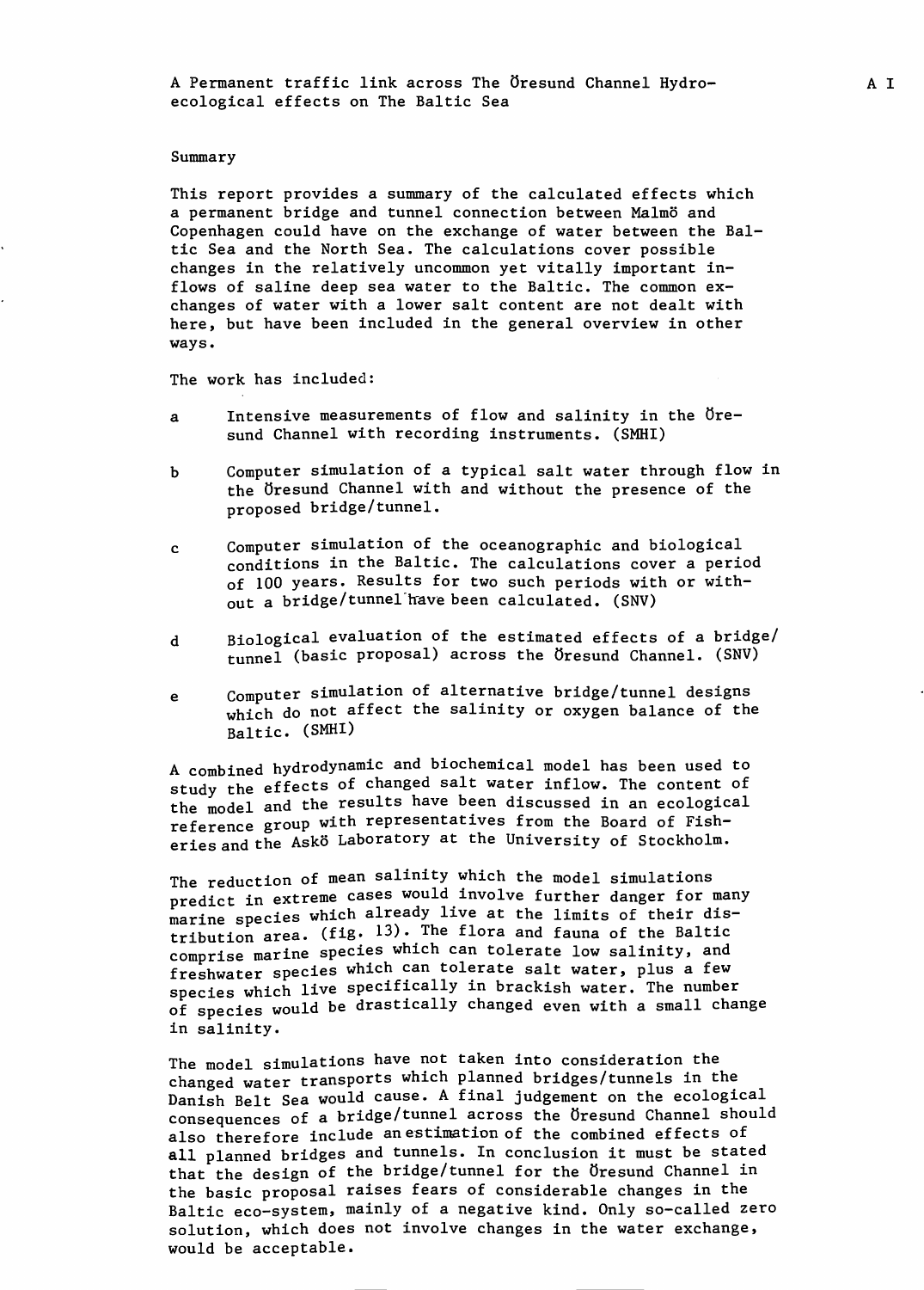## Zero solution

A tunnel/bridge connection which does not negatively affect the ecological balance in the Baltic Sea can be designed. The criteria for such a solution (zero solution) are that the amounts and distributions of salt and oxygen in the Baltic Sea shall remain unchanged. This means that the quantities and distribution of water and salt through flows shall be unchanged by permanent traffic links.

A zero solution can be achieved through compensatory dredging above the tunnel and under the bridge to replace the loss of through flow area. The recess must be made so long that the slopes can be around 1:10 so that the velocities at the bottom will be high enough to allow for the same amounts as the bottom velocities outside the recess. In such a case, one need not fear serious sedimentation in the recess.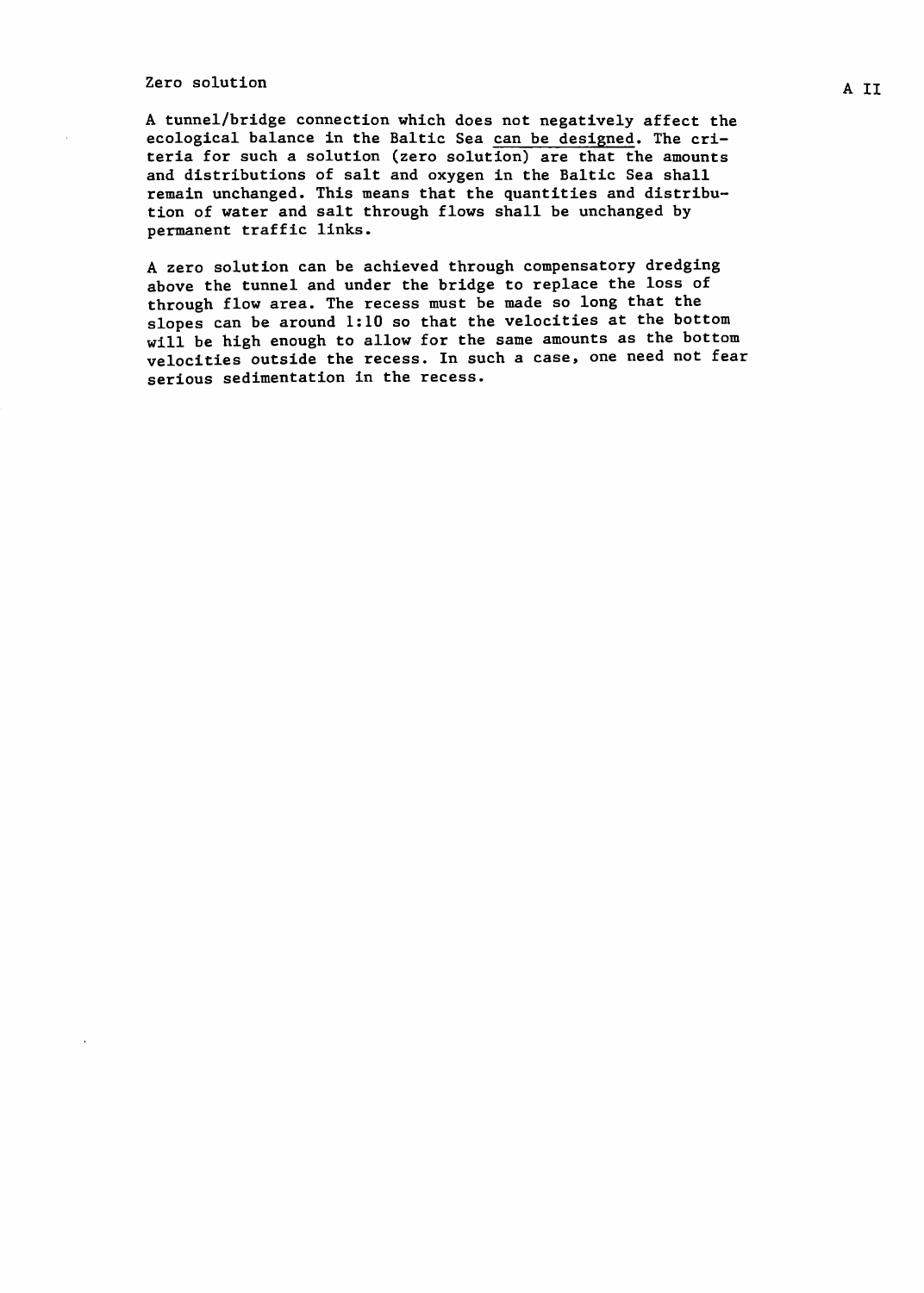#### Sammanfattning

Denna rapport sammanfattar resultaten av beräkningar av vilken inverkan en fast bro och tunnelförbindelse Malmö - Köpenhamn kan få för vattenutbytet mellan Östersjön och Västerhavet. Beräkningarna gäller eventuella förändringar av de relativt sällsynta men ändå ytterst viktiga inflödena av salt djupvatten till Östersjön. Den vanliga, mindre salthaltiga vattenutväxlingen har inte behandlats här utan tas med i helhetsbedömningen på annat sätt.

Arbetet har omfattat:

- a Intensivmätningar av ström och salthalt i Östersjön med registrerande instrument. (SMHI)
- b Simulering i dator av ett typiskt saltvatteninbrott genom Öresund med och utan fast förbindelse enligt grundförslaget till en fast förbindelse. (SMHI)
- c Simulering i dator av oceanografisk/biologiska förhållanden i Östersjön. Beräkningarna omfattar 100 år. Resultat för två sådana perioder med och utan fast förbindelse enligt grundförslaget har tagits fram. (SNV)
- d Biologisk utvärdering av beräknad påverkan av fast förbindelse (grundförslaget) över Öresund. (SNV)
- e Simulering i dator av flera alternativa utformningar av bro/tunnel som inte påverkar Östersjöns salthalt eller syreförhållanden. (SMHI)

En kopplad hydrodynamisk - biogeokemisk modell har utnyttjats för att studera effekterna av ändrade saltvattensinflöden. Modellens utformning och resultaten har diskuterats i en ekologisk referensgrupp med representanter från Fiskeristyrelsen och Askölaboratoriet, Stockholms Universitet.

Den sänkning av medelsalthalten i Östersjön som modellsimuleringarna som sett extremfall förutsäger, skulle innebära en ytterligare stress för många marina arter som redan nu lever på gränsen för sina utbredningsområden. Östersjöns fauna och flora är sammansatt av dels marina arter som tål en låg salthalt, dels saltvattenstoleranta sötvattenarter, samt ett fåtal arter som är specifika för brackvattensmiljön. Artantalet förändras drastiskt även vid en liten förändring av salthalten.

Modellsimuleringarna har inte tagit hänsyn till de förändrade vattentransporter som planerade fasta förbindelser genom de danska bältsunden kan innebära. En slutlig bedömning av de ekologiska konsekvenserna av en fast förbindelse över Öresund bör därför även innefatta en uppskattning av den sammanlagda effekten av samtliga fasta förbindelser som planeras. Sammanfattningsvis kan sägas att den i grundförslaget planerade utformningen av den fasta förbindelsen i Öresund inger farhågor om betydande förändringar, huvudsakligen av negativ art, i Östersjöns ekologiska system. Endast ens k nollösning, som innebär att vattenutbytet inte förändras, är acceptabel.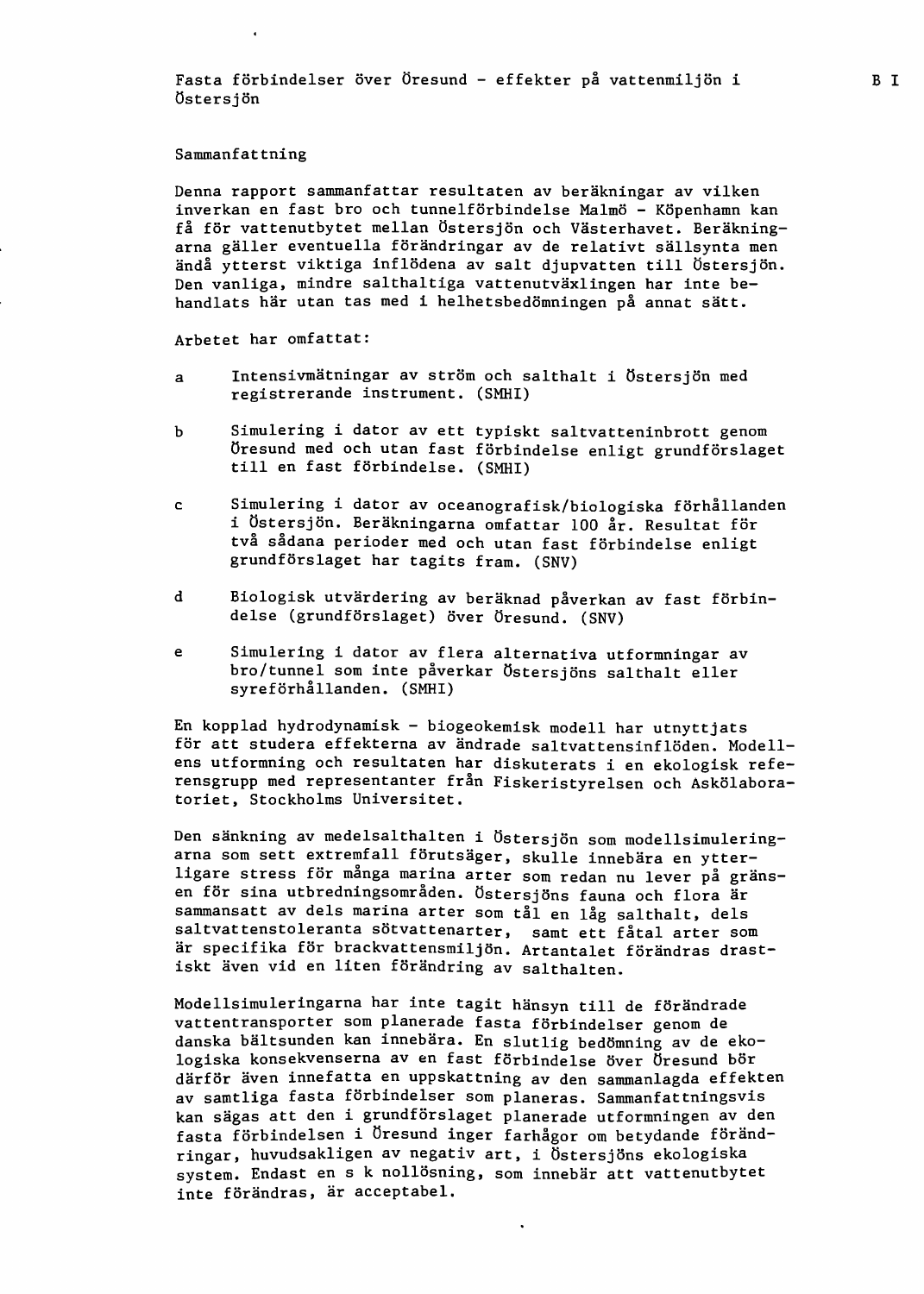### Noll ösning

en tunnel/broförbindelse som inte rubbar den ekologiska balansen i Östersjön kan konstrueras. Kriterierna för en sådan lösning (nollösning) är att mängderna och fördelningen av salt och syre i Östersjön skall vara oförändrade. Detta innebär att storleken och fördelningen av vatten- och saltgenomströmningen skall vara opåverkad av fasta trafikförbindelser.

En nollösning kan åstadkommas genom att man kompensationsmuddrar över tunneln och under bron för att ersätta förlorad genomströmningsarea. Gropen måste göras så lång att sluttningarna kan göras omkring 1:10 för att hastigheterna vid botten skall bli så höga att de får ungefär samma belopp som bottenhastigheterna utanför gropen. Om så blir fallet behöver man inte befara allvarlig sedimentation i gropen.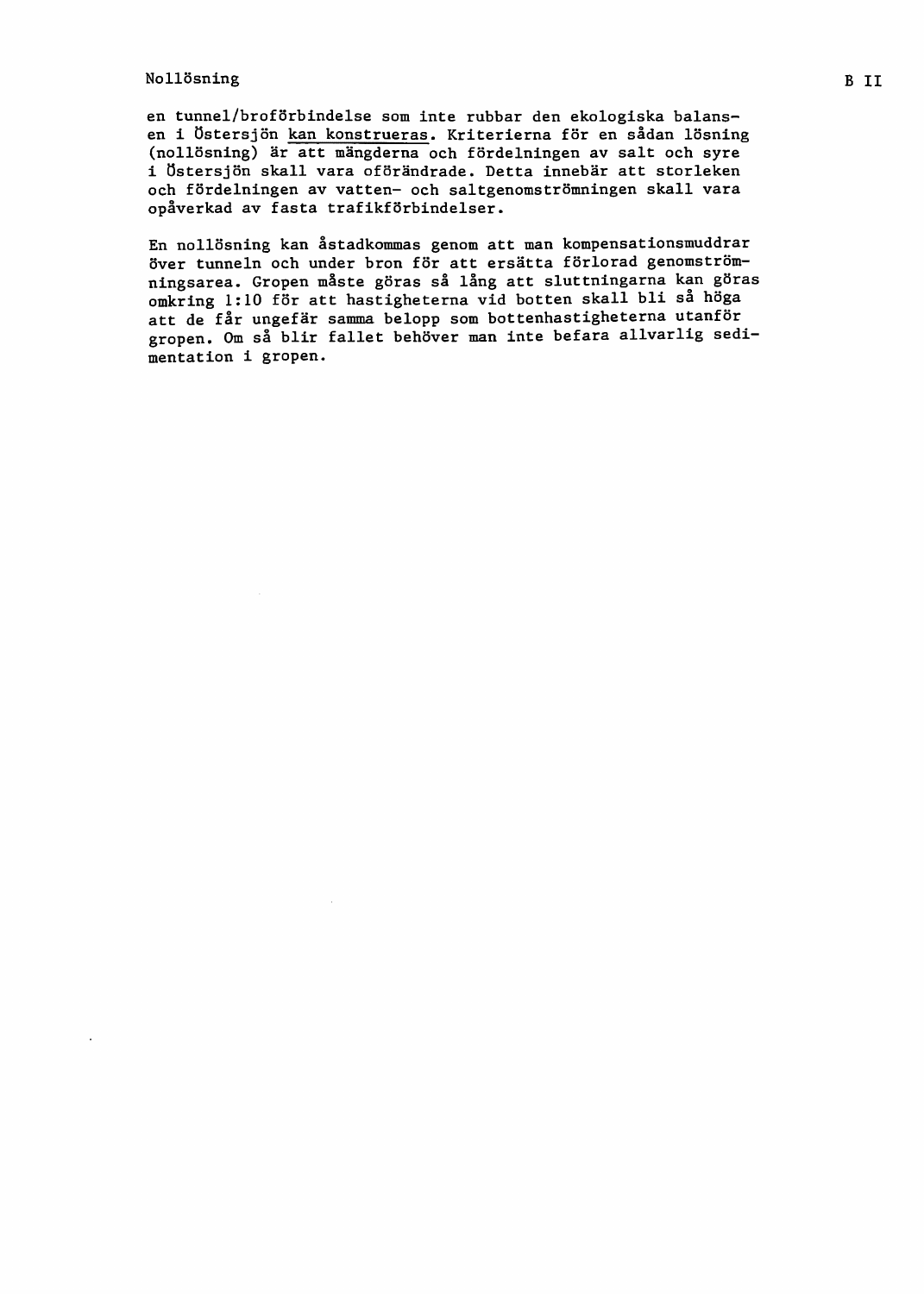| Contents                                             | Page           |
|------------------------------------------------------|----------------|
| Introduction                                         |                |
| The Oresund Channel                                  | 1              |
| Bridge and Tunnel Formation                          | $\overline{2}$ |
| Field Measurements                                   | 3              |
| Model                                                | 3              |
| Results                                              | 4              |
| The Baltic Sea                                       | 6              |
| Ecological Model for the Baltic Sea                  | 6              |
| Changes in the Heavy Bottom Current                  |                |
| Results                                              | 8              |
| Ecological Conclusions for the Baltic Sea            | 9              |
| Zero Solution                                        | 12             |
| Dredging to provide unchanged through flow           | 12             |
| Appondix 1 Pormanent traffic link across the Oresund |                |

- Appendix 1 Permanent traffic link across the Öresund Channel Alternative Zero Solutions
- Appendix 2 Model Simulation of Sedimentation in a deepened Drogden channel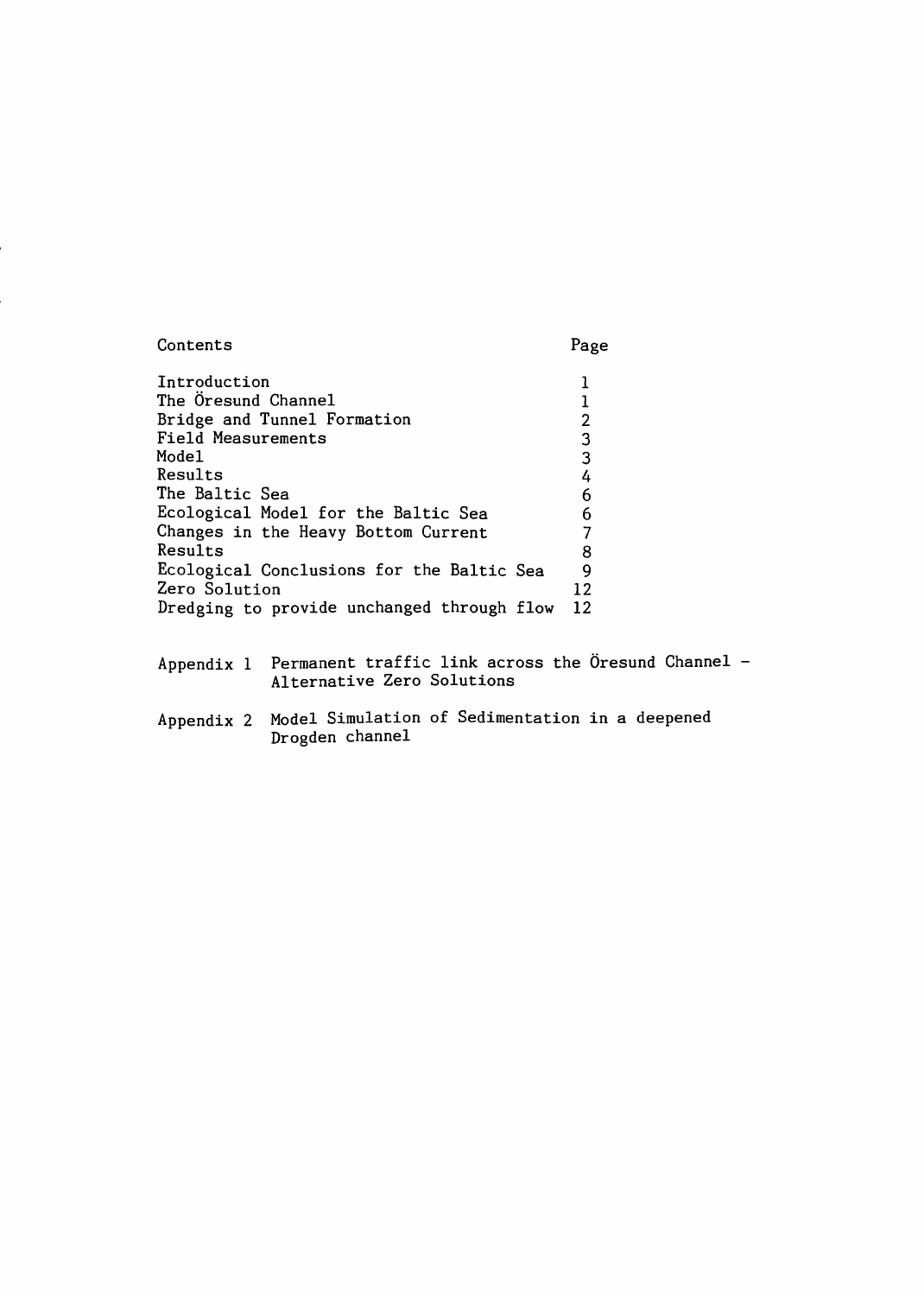$\mathcal{L}(\mathcal{L}^{\mathcal{L}})$  and  $\mathcal{L}^{\mathcal{L}}$  and  $\mathcal{L}^{\mathcal{L}}$  $\label{eq:2.1} \frac{1}{\sqrt{2}}\int_{\mathbb{R}^3}\frac{1}{\sqrt{2}}\left(\frac{1}{\sqrt{2}}\right)^2\frac{1}{\sqrt{2}}\left(\frac{1}{\sqrt{2}}\right)^2\frac{1}{\sqrt{2}}\left(\frac{1}{\sqrt{2}}\right)^2\frac{1}{\sqrt{2}}\left(\frac{1}{\sqrt{2}}\right)^2.$  $\mathcal{L}(\mathcal{A})$  and  $\mathcal{L}(\mathcal{A})$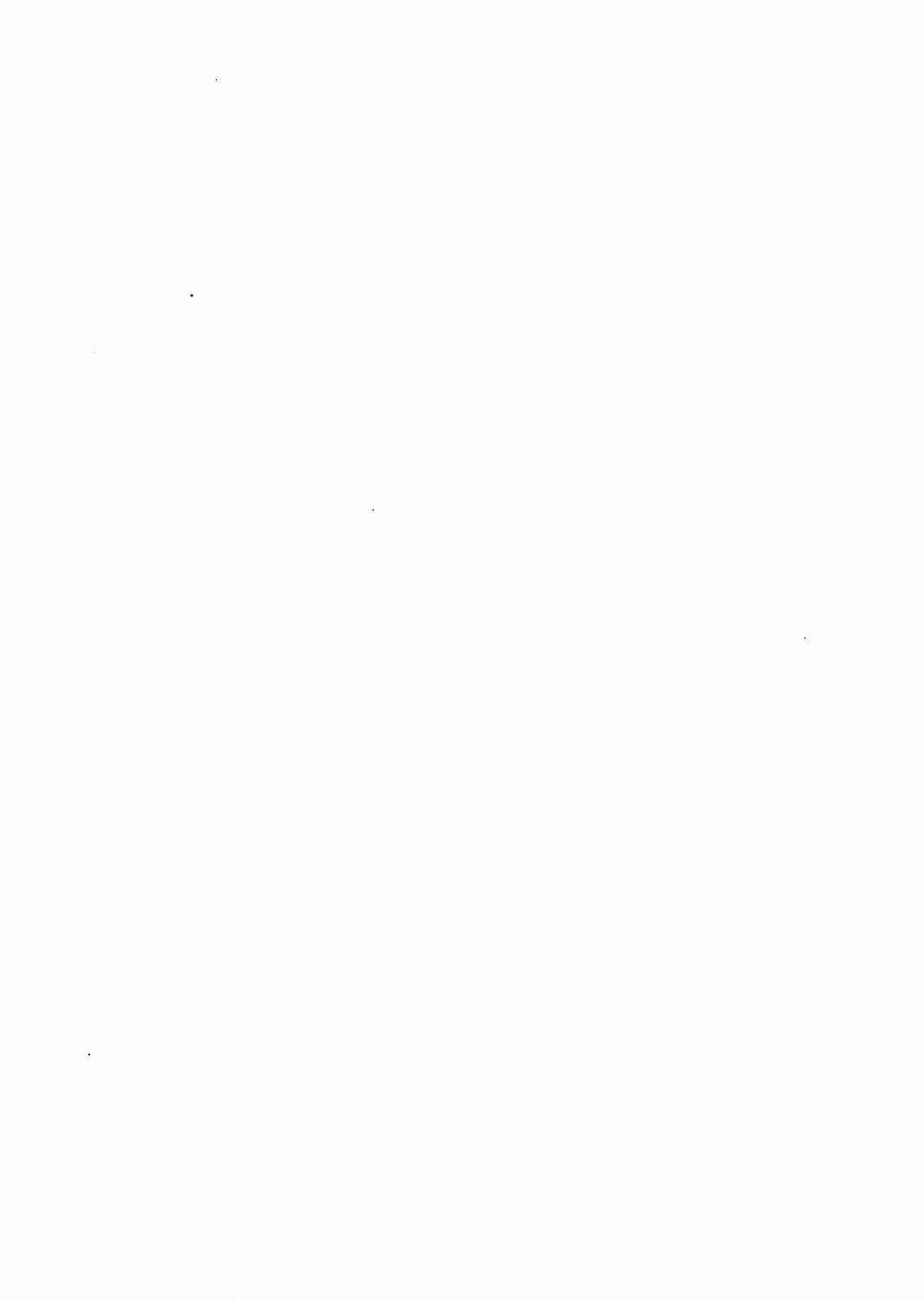A Permanent traffic link across The Öresund Channel Hydro-ecological effects on The Baltic Sea

# Introduction

This report provides a summary of the calculated effects which a permanent bridge and tunnel connection between Malmö and Copenhagen could have on the exchange of water between the Baltic sea and the North Sea. The calculations cover possible changes in the relatively uncommon yet vitally important inflows of saline deep sea water to the Baltic. The common exchanges of water with a lower salt content are not dealt with here, but have been included in the general overview in other ways.

# The work has included:

- a Intensive measurements of flow and salinity in the Öresund Channel with recording instruments. (SMHI)
- b Computer simulation of a typical salt water through flow in the Öresund Channel with and without the presence of the proposed bridge/tunnel.
- c Computer simulation of the oceanographic and biological conditions in the Baltic. The calculations cover a period of 100 years. Results for two such periods with or without a bridge/tunnel have been calculated. (SNV)
- d Biological evaluation of the estimated effects of a bridge/tunnel (basic proposal) across the Öresund Channel. (SNV)
- e Computer simulation of alternative bridge/tunnel designs which do not affect the salinity or oxygen balance of the Baltic. (SMHI)

# The Öresund Channel

Hydrographical conditions in the Öresund Channel have been described in various contexts, such as earlier reports on the effects which a tunnel between Helsingborg and Helsingor would have on the water conditions in the channel. We shall therefore only give a short description to provide a background to the information which follows. Furthermore, we shall give a general description of the oceanography of the Baltic to provide a basis for discussions as to the possible effects of a bridge/tunnel between Malmö and Copenhagen.

River water enters the Baltic at a rate of approximately 450 kms per year. River water mixes with the sea water and causes an outflow of brackish Baltic Sea water of around 900 kms per year. 0f this some 20-30% passes out via the Öresund Channel, flows being greatest in April and May and smallest in November.

 $\mathbf{I}$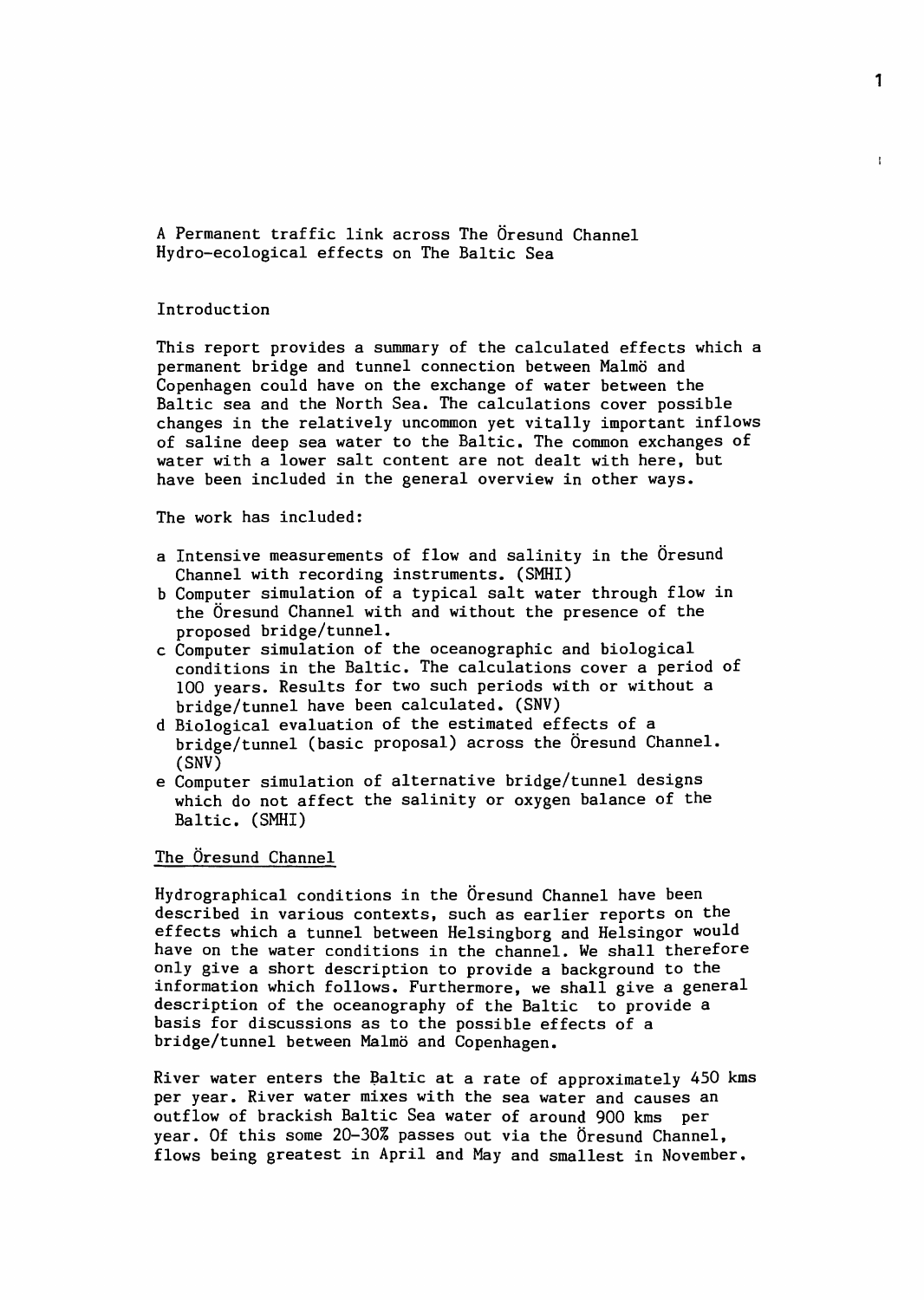Apart from precipitation and the inflow of fresh water from drainage areas, the Baltic receives an influx of salt water from the, North Sea. The major influxes of water from the North Sea are momentary, intensive and of short duration. Salinity usually varies between 15-25 units. The inflow varies considerably from month to month and year to year. Inflow also varies considerably between different 20 year periods. Annual average flow for the period between 1900 and 1919 was 10% lower than for the following two decades.

The volume and intensity of the inflow from the North Sea depend on the prevailing weather conditions, on salinity and on the difference in water levels between the Baltic and the Kattegatt. Salt water inflow occurs in two ways: a frequent, slow moving deep sea flow produced by the horizontal salinity gradient between the Baltic and the North Sea - and a momentary and more intensive inflow caused by persitent westerly winds. The latter occurs chiefly in Autumn and Winter. The interval between major inflows of this type can be up to several years. However, these salt water influxes are of great importance to the ecological balance in the Baltic.

Earlier it was considered that salt water supply mainly came from the Great Belt. However, more recent studies show that the Öresund Channel with its more direct and shorter transportation route is of equal importance for salt water inflow. It is reasonable to assume in this context that the Öresund Channel provides up to 50% of the transport of extremely salt water to the Baltic.

# Formation of the Bridge/Tunnel (Basic Proposal)

The direction of the bridge/tunnel is shown in fig. 1. (ref Forbindelse Köbenhavn-Malmö, Vägverket och Vejdirektoratet, notat juni 1985 samt Öresundsförbindelser Rapport av 1984 års danska och svenska Öresundsdelegationer Ds K 1985:7 juni 1985).

A road and railway follows a 1800 m damm and ramp from the Danish coast out into the Drogden channel to a 1600 m tunnel beneath the navigation channel. This is followed by a 1200 m ramp to a 5000 m low bridge and a 7500 m high bridge over the Flint and Trindel channels.

The bridge piers for the high bridge reduce the available cross section area by 8%. The corresponding figure for the low bridge is 9%. No space-demanding collision protection has been planned. It is considered that the sturdy piers  $(12 \t{ m in width})$  near the navigation channels will withstand collision. The damm and ramps at the tunnel have been blocked off for through flow in the calculations.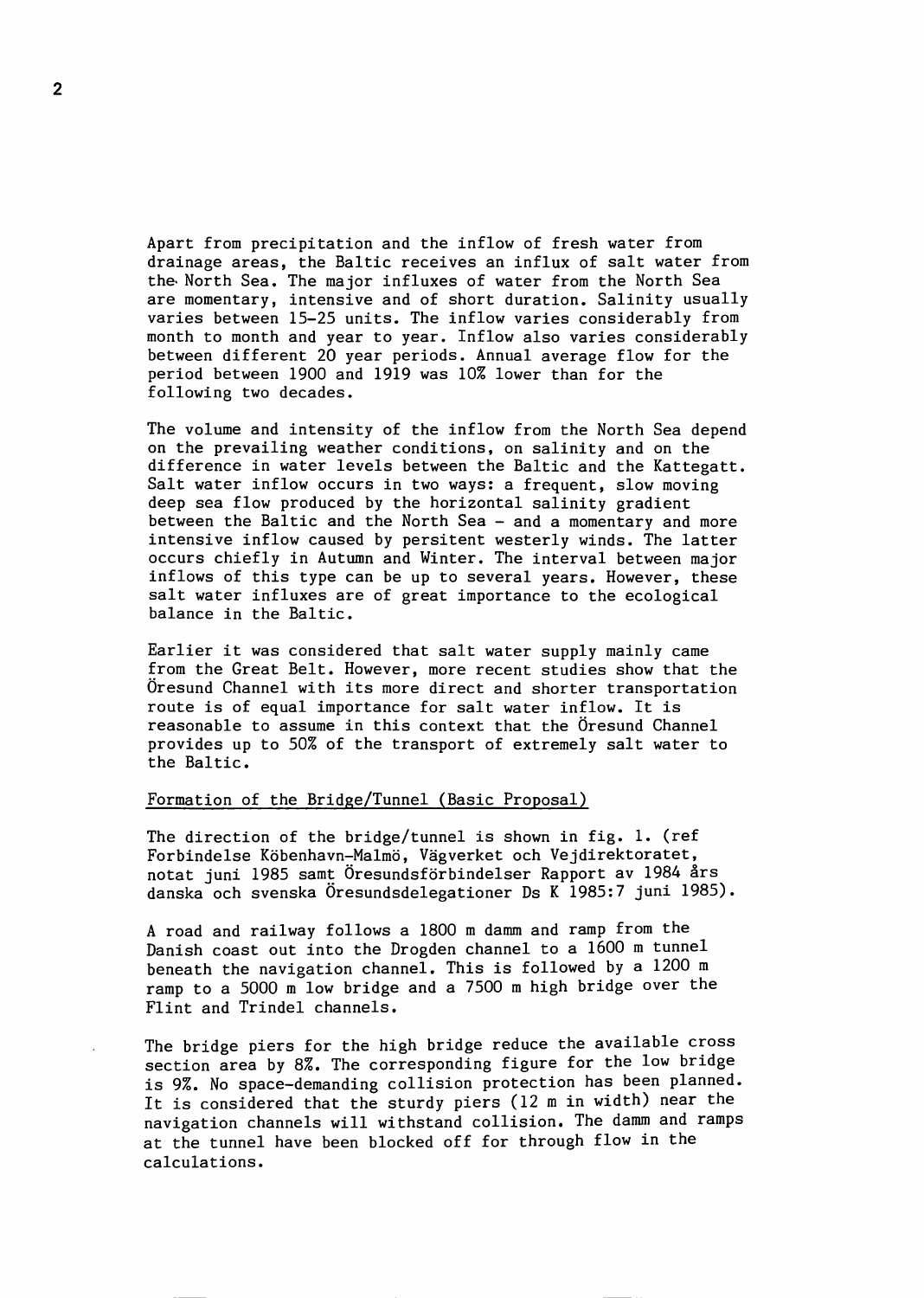# Field Measurements

In order to study the flow and layer pattern of the Öresund Channel, instruments were placed at three stations between Helsingborg and Helsingor. The surface flow (5 metres) and the bottom flow (20 metres) are recorded by the instruments, which also measure the salinity and temperature at these levels. At one station in the middle of the channel, near Lous Flak, the water temperature is continually measured at 11 levels from the sea hed to the surface.

Just south of Nordre Röse in the Drogden channel, flow, salinity and temperature are measured at 1 level in two stations between Kastrup and Saltholm.

In the Flint channel data is collected from the existing automatic measurement and registration device at Oskarsgrund, where data measurements are continually collected and sent via the telephone network to SMHI.

Flow and layer measurements in this area, on the Swedish side, are backed up by an instrument in the Trindel channel.

The research was carried out in the Öresund Channel during the period from 18 November 1986 - 10 January 1987, with a few minor exceptions. Owing to the extremely fast freeze-over, measurements at certain stations carried on into February, and in one case to the end of that month.

During the period from 25 November to 7 December 1986 there was a southerly flow in the channel with the exception of a few short interruptions. Water from Skagerrak-Kattegatt flowed through, and during five days in December a salinity of 25 units  $(0/00)$  at a depth of 6 metres was noted in the Drogden channel. We thus registered a salt water influx which can be used as a comparison for the calculations. The inflowing salt water raised the salinity west of Bornholm in the Arkona Basin from 13-14 units to 20-21 units on 14 December. The temperature in the Öresund Channel fell rapidly after the New Year, and on 10 January a below zero temperature was recorded. A change in flow from north to south on 22 January provided high flow speeds for a few days and an inflow of salt water of 22-23 units. Salinity remained at a level of 18-19 units during the period up to the removal of the instruments in the beginning of February. This was another period of southerly flow.

## The Model

Flow conditions in the Öresund Channel have been studied with the aid of a numerical model, PHOENICS. The channel has been divided into a large number of calculation volumes (see fig. 2).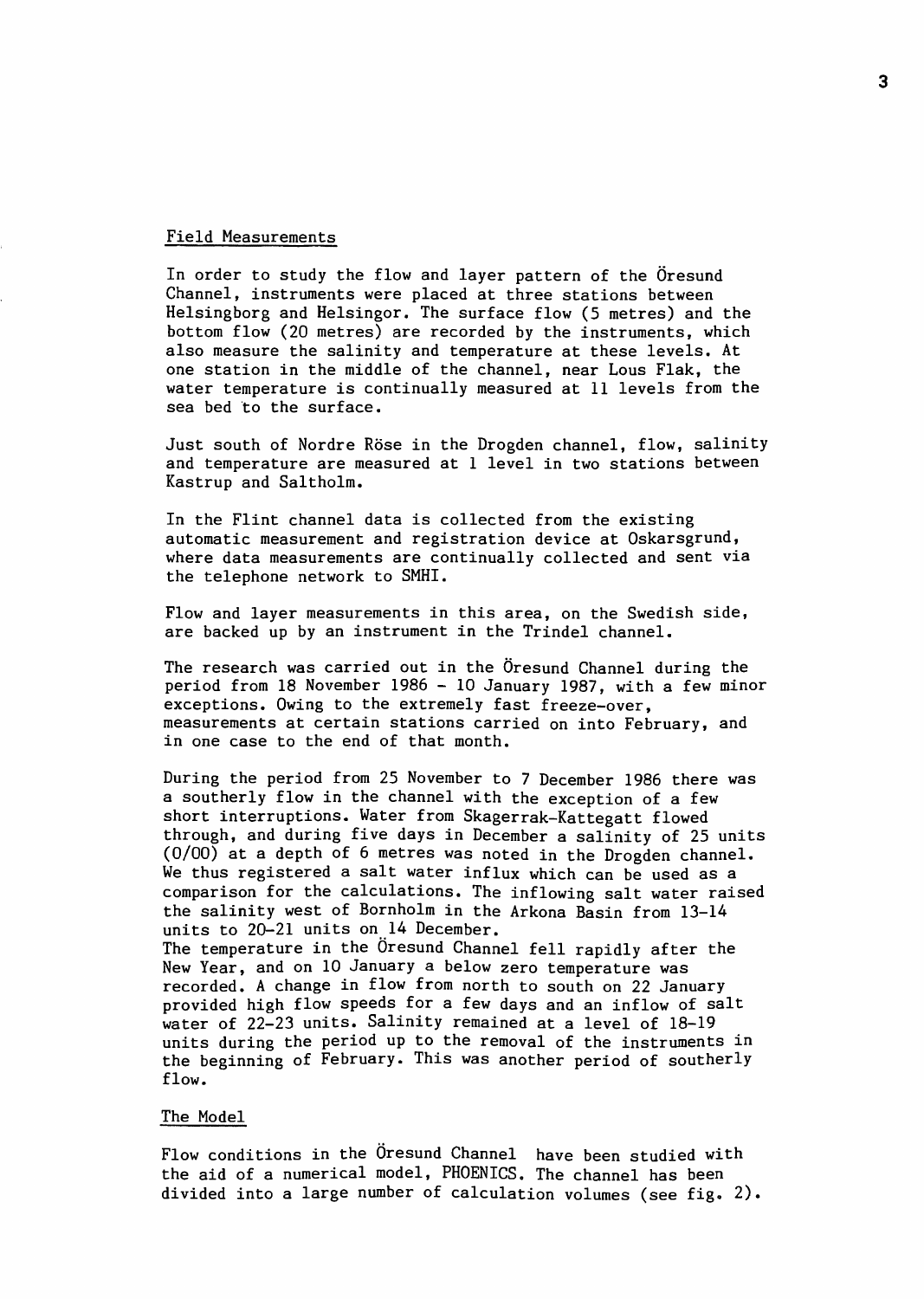The Navier Stokes equations have been solved for two phases; brackish water and salt water, which means that the channel has been considered as a two-layer system, where one layer can, for example, disappear at one end of the channel. For a description of the model, please refer to Funkqvist L., Gidhagen L., and Svensson, U. The mathematical modelling of baroclinic waves and fronts in the ocean. Appl. math. modelling, 1987, vol 11.

The model has been used to simulate a salt water influx through the Öresund Channel which is of the same nature as that registered by SMHI in the beginning of December 1986. The onset situation resembles that of an outflow where brackish water down toa depth of 12 m forms a layer over the salt water in the entire Öresund Channel. The inflow of water through the channel is generated by a water level rise of 30 cms in the Kattegatt incorporated in the model. The model simulation covers 6 days with constant high water in the Kattegatt without the bridge/tunnel and the same 6 days with the bridge/tunnel.

The model has also been used to simulate ten or so alternative bridge/tunnel designs. Tunnels of various length have been simulated, plus varying depths for the tunnel opening and under the bridge (zero solutions).

#### Results

A reduction in the cross-section surface of the bridge/tunnel cross-section reduces the inflow of salt water in two ways. The flow is obviously reduced by friction which means that salt water transports during a lengthy inflow are reduced. The increased friction also means that the brackish water which is to move back through the Drogden and Flint channels is slowed down, thus delaying the salt water penetration. A situation in which 100% of the salt water inflow is prevented by the bridge/tunnel is not impossible. If, say, under natural conditions, the inflow acts pulsatingly in two-day periods and if the salt water without a tunnel/bridge comes in past Drogden at the end of the second day, the salt flow can cease entirely if the tunnel/bridge delays the salt water transport so that no salt water passes Drogden before the flow returns to its northerly direction. Situations such as these are not common, but can serve as an example. The results from the model show that short (2 day) inflows are more affected than long ones.

Fig. 3 shows a picture of the lower salt layer after 2 days' inflow without a bridge/tunnel. The salt water has just reached Drogden, whereas the brackish water remains in the areas with weaker flows, e.g. Lundåkrabukten and around Saltholm. Fig. 4 shows the flow in the saline bottom water after 6 days' inflow. The extended part of the salt water in the figure has passed the threshold into the Baltic and cannot flow out again when the flow changes.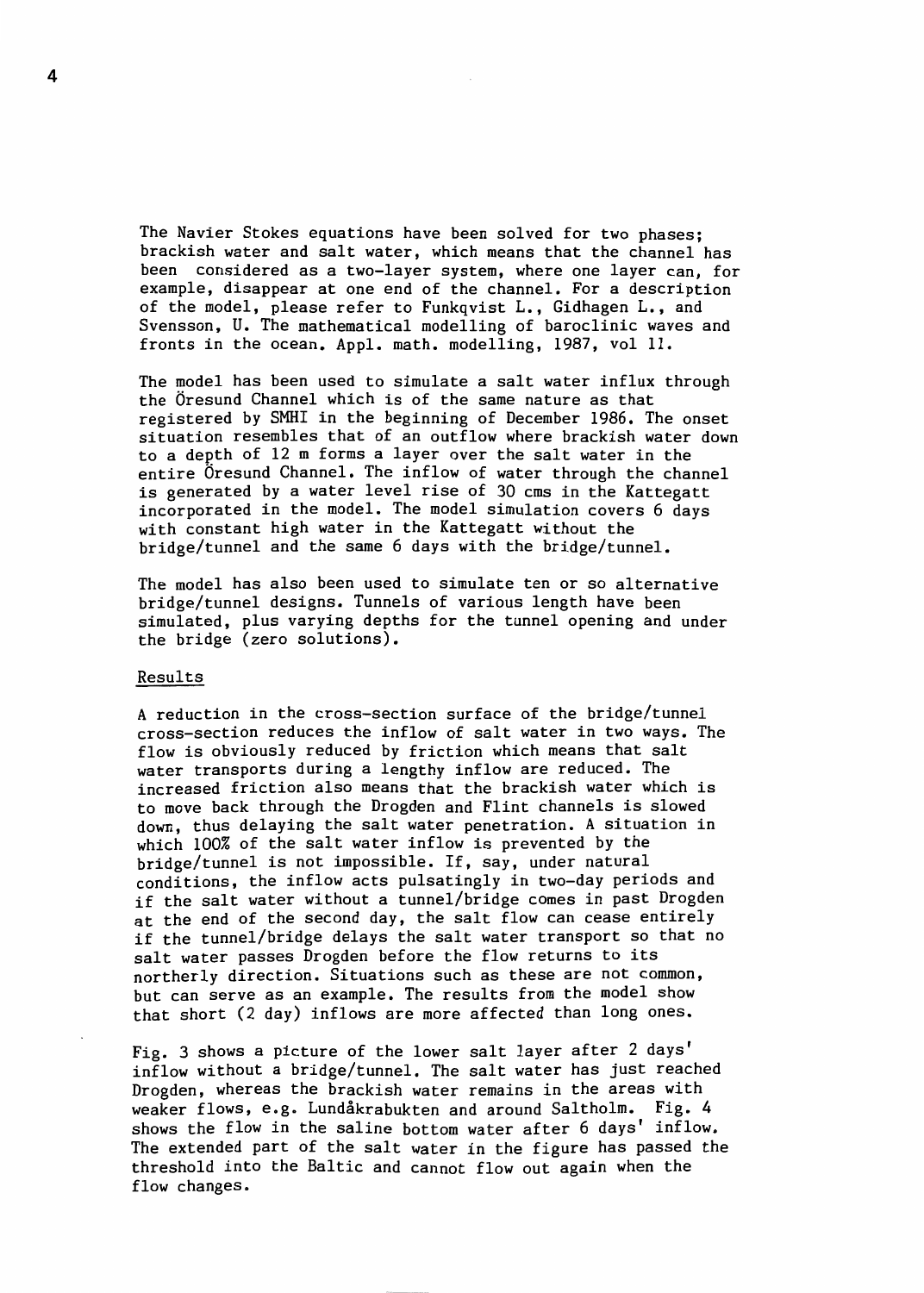The reduced cross section area which the basic proposal for the bridge/tunnel involves would result in a reduction of salt water influx through the Öresund Channel. If it is considered that inflows through the Öresund Channel with southerly flows vary in time and have periods of 4-6 days, the reduction of inflowing salt water will be on average 17%. For much longer, very infrequent inflow periods the reduction will be less.

On its way from the Öresund Channel down to the Arkona Basin west of Bornholm, the penetrating salt water is mixed with the Baltic water which hasa salinity of 8 units. The result from the example studied shows that the water coming in through the Öresund Channel, salinity 25 units, has been mixed toa lower salinity when it enters the Arkona Basin. When a small amount of salt water flows through the gap in a thin layer over the sea hed, the mixing becomes more noticeable and the inflowing water is more diluted by the fresh water. The bridge/tunnel reduction of the flow through the channel means that this dilution via fresh water would be somewhat greater on the way down to the deep basins of the Baltic.

The following table shows the amounts of salt water and the salinities which, according to the calculations, reach down into the deep basin west of Bornholm (Arkona Basin) during the studied salt influx.

Table

| Amount of water into the Arkona Basin during |  |  |  |
|----------------------------------------------|--|--|--|
| the studied salt water influx through the    |  |  |  |
| Öresund Channel                              |  |  |  |

|         | Öresund without<br>bridge/tunnel |                   |                   | Öresund with<br>bridge/tunnel |                    |  |
|---------|----------------------------------|-------------------|-------------------|-------------------------------|--------------------|--|
|         | Water<br>km3/d                   | Salinity<br>units | Water<br>$km^3/d$ | Salinity<br>units             | Volume change<br>z |  |
| Day 1   | 0                                | 12.4              | 0<br>0.658        | 11.9                          | $-15$              |  |
| Day $2$ | 0.770                            | 16.9              | 1.857             | 16.4                          | - 8                |  |
| Day $3$ | 2.008                            | 19.1              | 2.855             | 18.6                          | $-12$              |  |
| Day $4$ | 3.252                            | 20.5              | 3.924             | 19.9                          | $-14$              |  |
| Day $5$ | 4.543                            |                   | 4.608             | 20.6                          | - 14               |  |
| Day $6$ | 5.408                            | 21.1              |                   |                               |                    |  |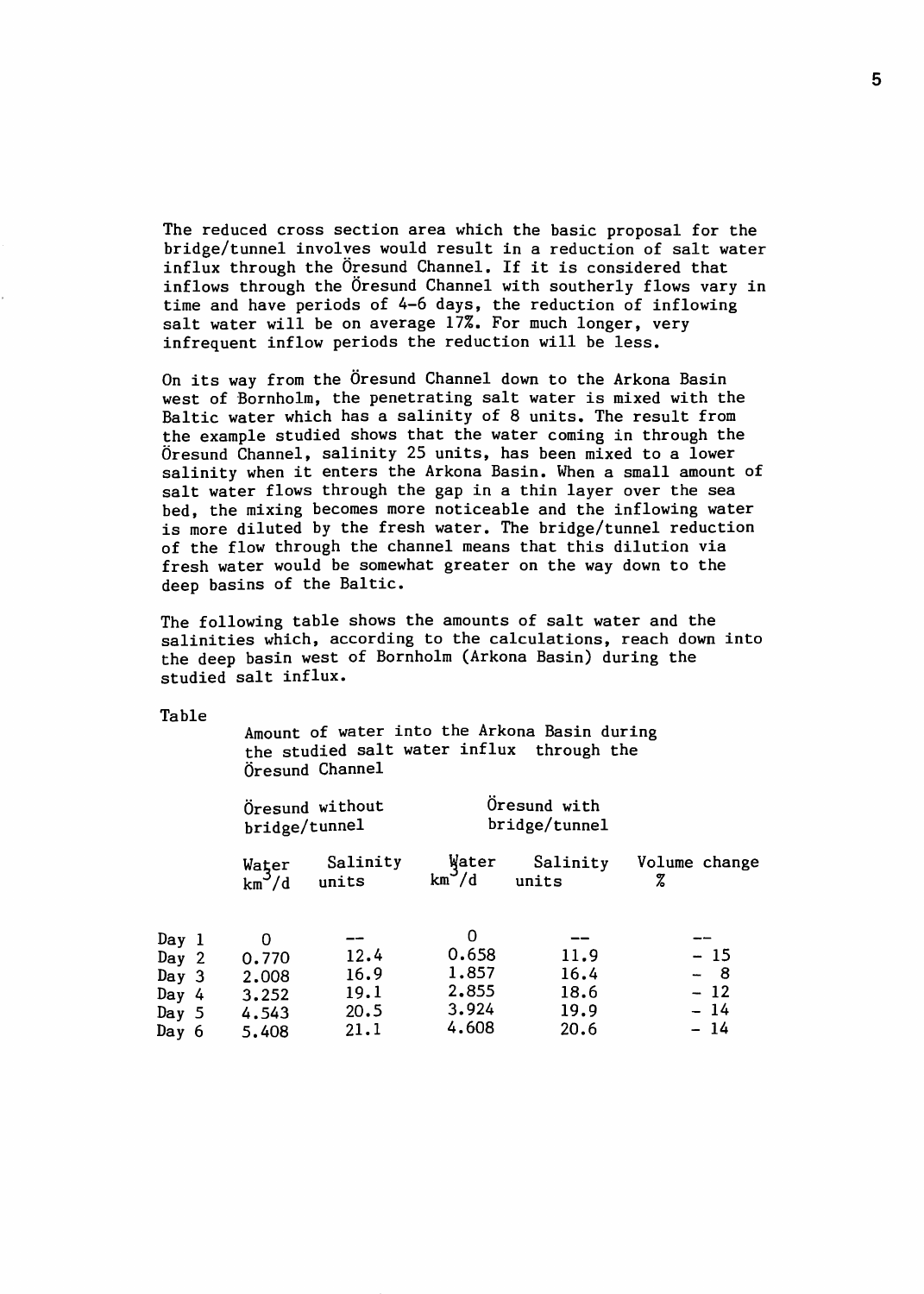# The Baltic Sea

The Baltic Sea is characterised by a unique ecological system which is extremely sensitive to change. This is because of the its low salinity, its limited water exchange and strong vertical layer formation, and also because of pollution. Increased amounts of nutrient salts have led to an increased biological production and sedimentation of organic material and an increased consumption of oxygen which has led to oxygen starvation in its deep basins. Even in coastal regions there is an increased amount of oxygen-free sea bed areas, and an increasing mass production of poisonous algae. The Baltic eco-system consists of a few, mainly marine species, which because of the low salinity live close to the limits of their distribution. The low salinity and the layer formations, with a permanent halocline at a depth of 65 m are maintained by a balance between the inflow of salt water through the Danish channels and the Öresund Channnel into the deep waters and a supply of fresh water and mixing in the surface waters.

The inflowing, salt and oxygen-rich water is mixed with the outflowing surface water from the Baltic and flows in under the halocline at various depths depending on its salinity. Only on rare occasions is the salinity so high that the water in the Baltic's deep basins is exchanged for more salty and oxygen enriched water. The last major salt water influx occured in 1977, and the Baltic's central deep basins are without oxygen from a depth of around 100 metres. Oxygen concentrations do not only affect the survival of marine fauna, but also the critical processes which control the conversion of nutrient salts in the eco-system. Changed salinity does not only affect the distribution of various plants, but also the transportation of oxygen and nutrient salts in the system.

# Ecological Model for the Baltic Sea

A combined hydrodynamic and biochemical model has been used to study the effects of changed salt water inflow. The model has been developed in a joint project between the Askö Laboratory at the University of Stockholm and the Oceanographic Institute at the University of Gothenburg. It describes the physical transports and the biological processes which control the oxygen conditions and the production and breakdown of nitrogen pollution. Nitrogen is the nutrient salt (ammonium, nitrate) which largely controls biological production in the Baltic itself. The model has a high vertical resolution and describes the distribution of salt, temperatures, oxygen, organic nitrogen (in water and sediment), nitrate and ammonium in 1 metre layers from the surface to the bottom  $(0 - 250$  metres). The model is one dimensional and describes mean values within each layer, and therefore cannot resolve the differences between coast and sea and various parts of the Baltic proper.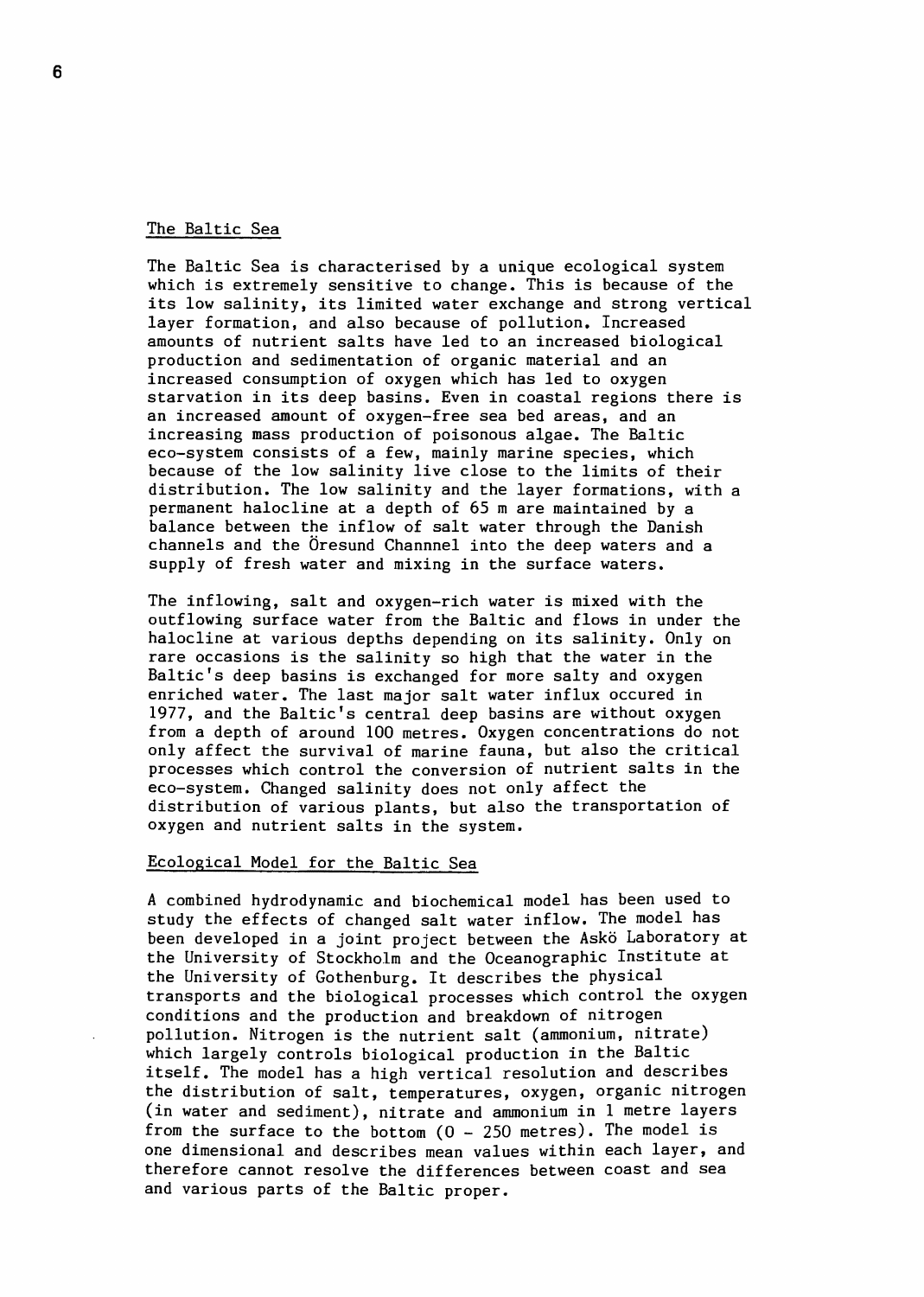The model is described in more detail in Stigebrandt, A. & Wulff, F. (1987): A model for the dynamics of nutrients and oxygen in the Baltic proper (Journal of Marine Research, in perparation). The statistical effects of weather (wind, sunshine, temperature) are randomly introduced daily from breakdowns of monthly average values. The inflow of salt water (flow volume, salinity) are randomly introduced every 5 days according to an observed distribution function. By simulating development over a very long period, 100 years, it is possible to study the effects of both long-term changes and random combinations of inflow and weather conditions.

# How is the "initial state" of the heavy bottom current in the Arkona Basin affected by a bridge/tunnel across the Oresund Channel?

In the model for the Baltic Sea (Stigebrandt and Wulff, 1987) the heavy bottom current gets its initial value (flow and salinity) in the Arkona basin. The heavy water in Arkona comes both from the Öresund Channel and the Belt sea. SMHI has calculated that the bridge/tunnel will reduce the inflow through the Öresund Channel by approx. 17% for water with a high salinity (> 20 units). On its way down to the Arkona Basin the heavy water is mixed with the surrounding Baltic sea water, reducing the salinity by approx. 5 units. With the bridge/tunnel, the salinity will be reduced by a further  $\frac{1}{2}$  unit, since there will be a smaller flow.

The Belt Sea also contributes to the heavy bottom flow in the Baltic. Calculations were based on daily salinity measurements from 1971 - 1973 from Drogden and Gedser Rev, plus calculated water level and density driven flows. Fig 5 shows that barely 40% of all water with a salinity of more than 20 units comes via the Öresund Channel, the diagonal area in fig. 4. The shaded areas show the contribution from the lower layers in the Belt Sea, while the unshaded areas show the contribution from the upper layers of the Belt Sea. For lower salinities the contribution from the Oresund Channel is considerably lower (fig. 5).

In the model it is assumed that the flow volumes through the Öresund Channel are reduced by 20% for salinities of over 20 units. Since the Öresund Channel (without a bridge) provides less than half of the high salinity inflows, the flow volumes for high salinities will be reduced by a maximum of 10% of the present flow. Water with a salinity of 20 units in the Belt and the Öresund Channel will have its salinity in Arkona reduced down to around 15 units because of mixing. All flow volumes with a salinity of over 15 units in Arkona will be reduced to 90%. Flow volumes with a salinity between  $15-20$  (10 - 15 in Arkona is reduced to 95%, corresponding to a 25% contribution from the Öresund Channel in this salinity interval). This is probably an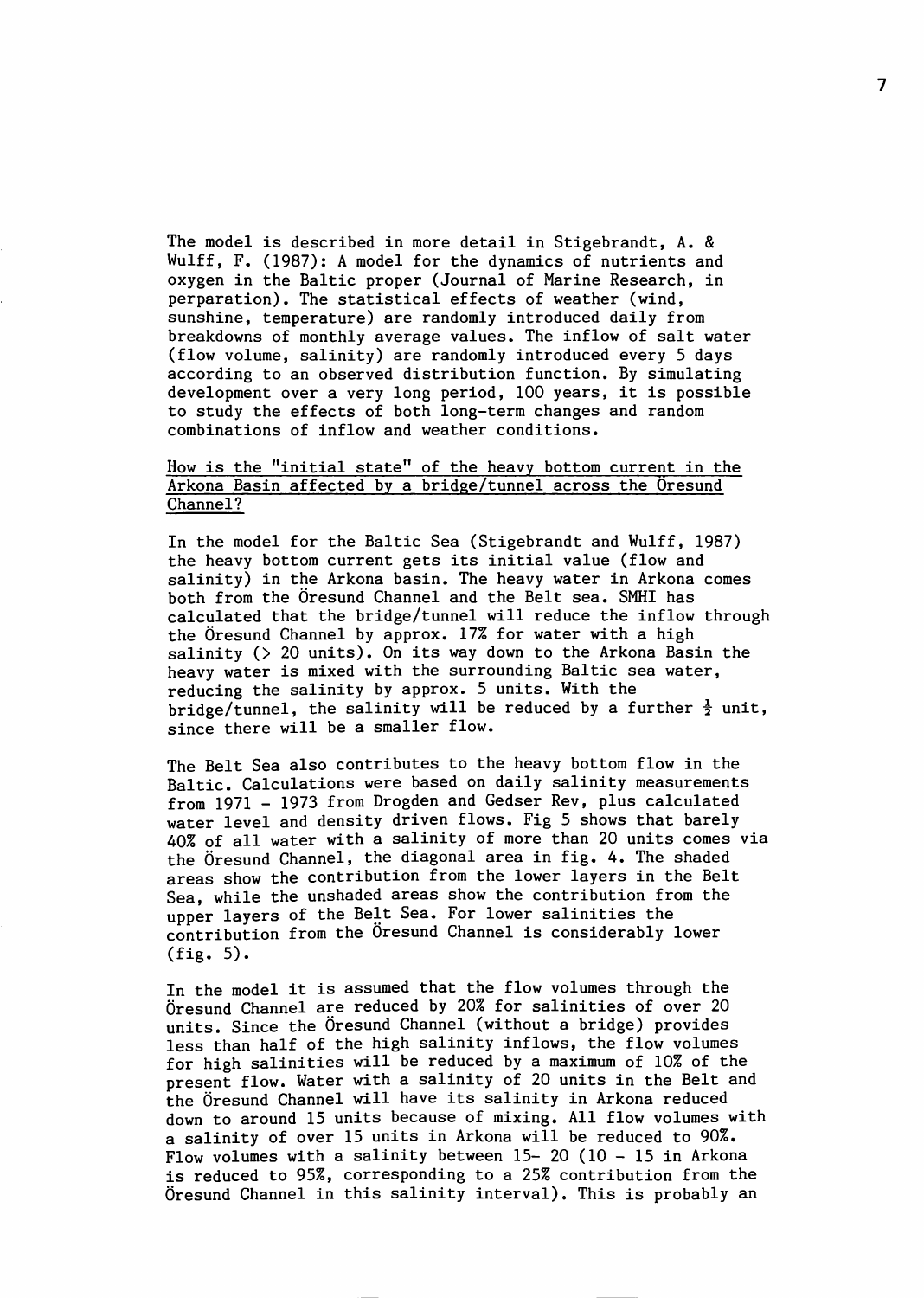exaggeration: see the interval  $15 - 20$  units in fig. 5.

SMHI has estimated that the salinity of the water stored in the Arkona Basin which comes from the Öresund Channel will be reduced by  $\frac{1}{2}$  unit for Arkona saliniies in excess of approx. 15 units. This means a total reduction of 1/4 unit, since approx. half of the water comes from the Belt. For salinities in the interval of 10 - 15 units (in Arkona) the salinity is reduced in the model by 1/8 unit.

### Results

Two model simulations have been carried out: one standard case where the model is governed by weather, water exchange and a nutrient salt load corresponding to present conditions, and one where the inflow function has been altered to correspond to the most extreme situation which could arise from a bridge/tunnel over the Öresund Channel (described above), yet with all other conditions corresponding to the standard case.

The reduced inflow through the Öresund Channel results in a reduction of deep water salinity within a few years (fig. 6 A). The two graphs are displaced in a parallel manner and show the same fluctuations depending on the salt water inflow to the deep water. The vertical water exchange eventually results (after approx. 10 years) in a reduction of the surface water salinity (fig. 6 B). A long term fluctuation dependant on the deep water salinity is clearly visible. The seasonal variation at the surface depends on fluctuations in fresh water supply and in the vertical exchange. The vertical salinity variation, based on mean monthly values for January over a period of 100 years (fig. 7 A) shows a reduction of salinity by 0.3 units above the halocline and by 0.6 units in the deep water (fig. 7 B). The vertical temperature distribution (fig. 8 A) shows a somewhat lower temperature (0.1 C) in the deep water (fig. 8 B).

The maximum depth of the halocline throughout the year has been lowered by approx.  $0.5 - 1$  metre during the 100 years, compared with the reference case (fig. 9). The vertical distribution of nitrate, based on mean monthly values for January (fig. 10 A) shows increased amounts around the halocline, max. approx. 0.6 mmol m<sup>-3</sup> (fig. 10 B). However, the surface concentration has<br>isomoogod by loss than 0.05 mmol m<sup>-3</sup> The exuser concentration mmol m<sup>-3</sup> (fig. 10 B). However, the surface concentration has increased by less than 0.05 mmol m<sup>-3</sup>. The oxygen concentration (fig. 11 A, B) shows a slight increase, max. approx. 0.15 ml at a depth of 75 metres.

Primary production of organic materials (fig. 12 A) and sedimentation through the halocline (fig 12 B) does show differences during the same year in both cases, but the mean values for the 100 years are identical.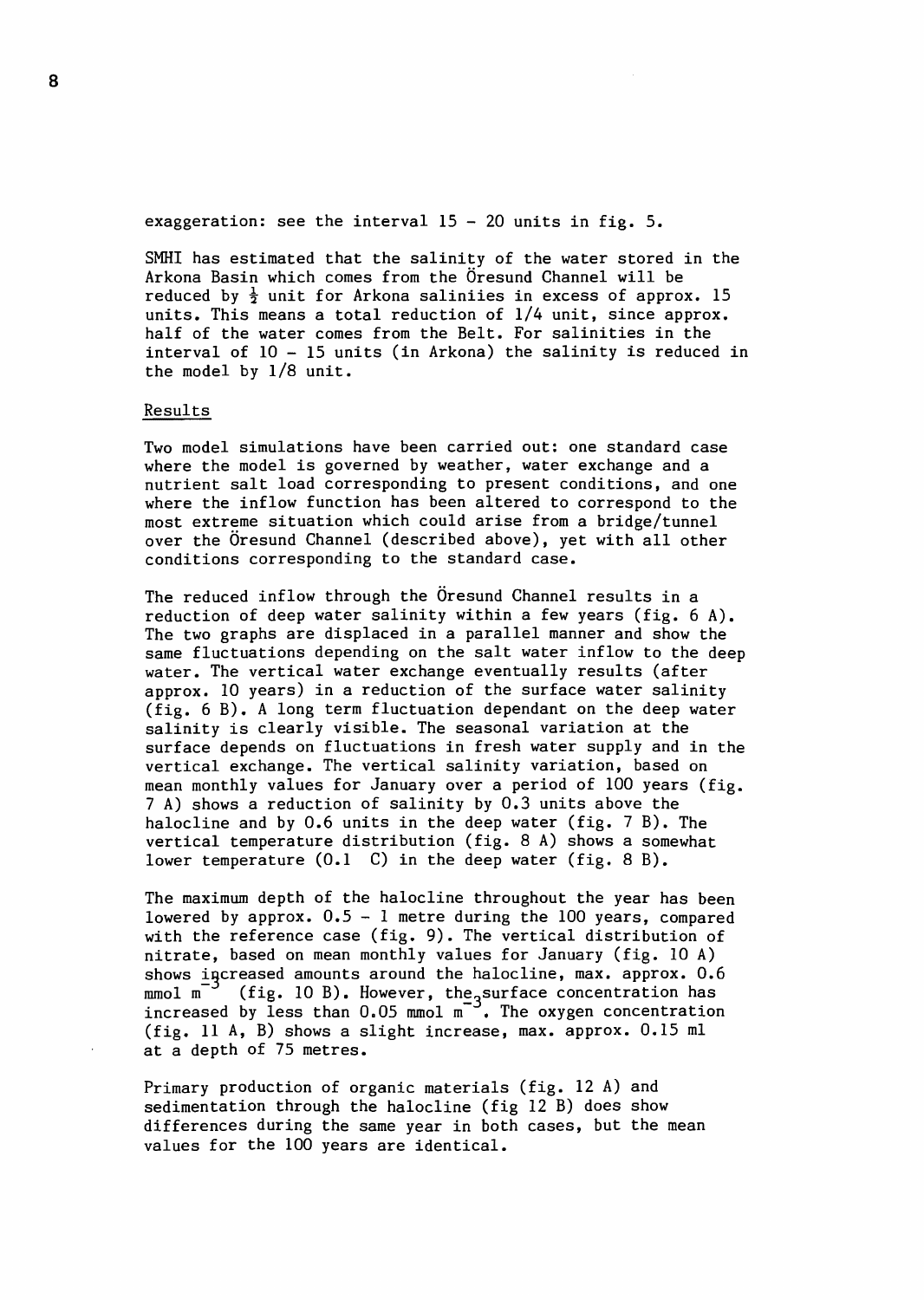Lack of oxygen and low salinity can influence the distribution of sensitive marine species, e.g. cod. The table below shows the number of months over the 100 year period when the salinity is higher than 10 units and the oygen content above 2, respectively<br>3 ml 1<sup>-1</sup> hased on observations from every 25th metre  $3$  ml  $1^{-1}$ , based on observations from every 25th metre.

| Salinity<br>0/00 | Oxygen<br>m1/1 | Öresund<br>without bridge/<br>tunnel | Öresund<br>with bridge/<br>tunnel |
|------------------|----------------|--------------------------------------|-----------------------------------|
| >10              |                | 1 622                                | 1 155                             |
| >10              |                | 395                                  | 357                               |

# Ecological conclusions for the Baltic Sea

The content of the model and the results have been discussed in an ecological reference group with representatives from the Board of Fisheries an the Askö Laboratory at the University of Stockholm. The model contains a description based upon present knowledge of the complex hydrodynamic and bio-geochemical processes which govern the salinity, oxygen and nitrogen balance in the Baltic Sea. The model can therefore be used for an approximative analysis of the large scale changes which an altered water exchange can involve. In its present form the model cannot reproduce regional differences and the possible effects on productivity which a changed group of species or conversion of phosphor can produce. Changes in salt and water balance can therefore be viewed with greater reliability than biological changes.

The reduction of mean salinity which the model simulations predict in extreme cases would involve further danger for many marine species which already live at the limits of their distribution area (fig. 13). The flora and fauna of the Baltic comprise marine species which can tolerate low salinity, and freshwater species which can tolerate salt water, plus a few species which live specifically in brackish water. The number of species would be drastically changed even with a small change in salinity. This relationship is schematically represented in fig. 14 which also shows the total number of species which require a minimum salinity of approx.  $6 - 8$  0/00, which corresponds to the surface salinity in the largest part of the Baltic proper, south of the Äland Sea.

The surface salinity and the northerly distribution limits for certain important marine species are shown in fig 13. Salinity is quickly reduced in the narrow entrances to the Baltic Sea, from around 20 0/00 in the Kattegatt to 8 0/00 in the Arkona Basin in the southern Baltic. This means that characteristic marine species such as starfish and crabs cannot establish themselves in the Baltic Sea. Other species which tolerate lower salinities can penetrate farther north. Differences in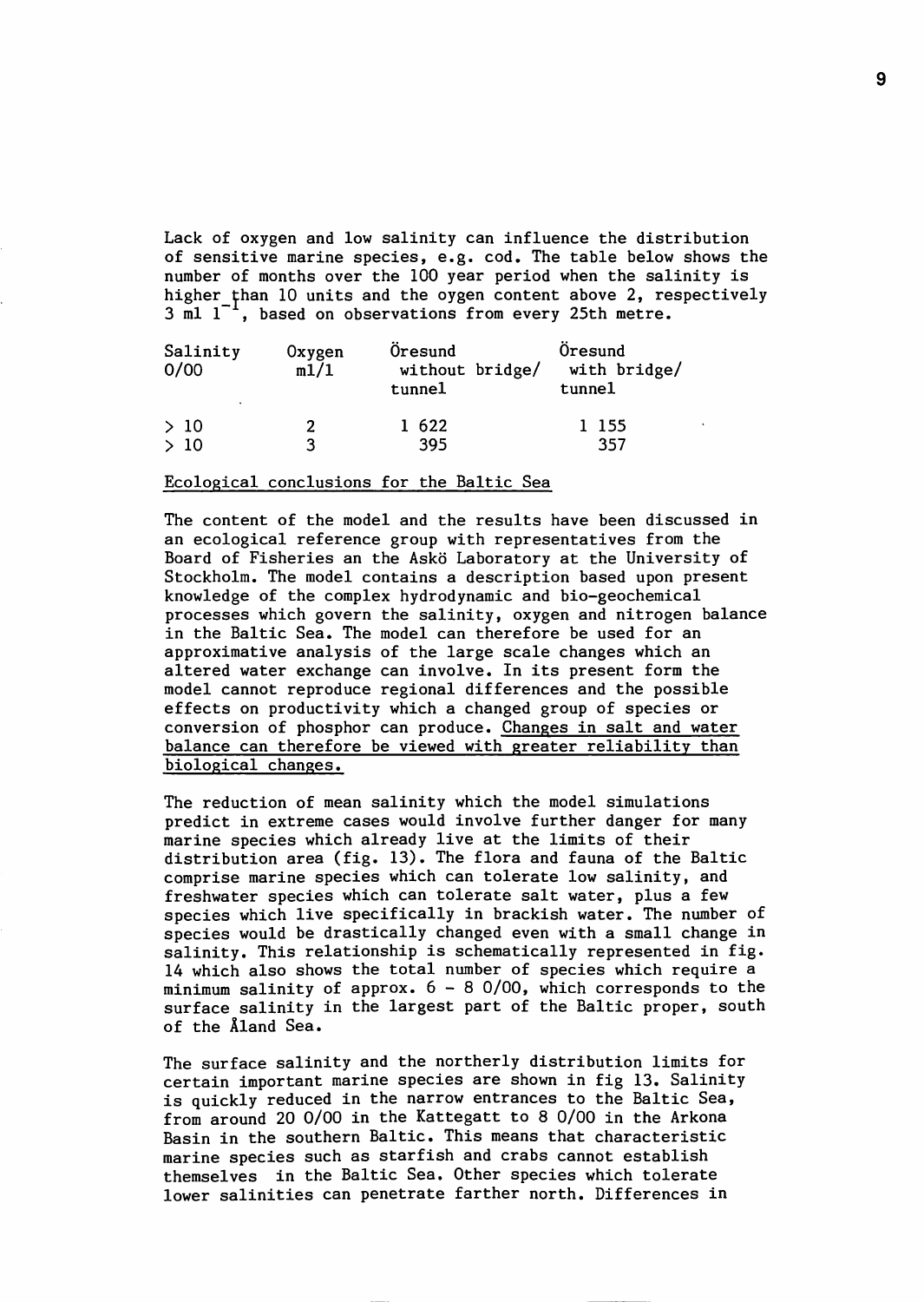salinity inside the Baltic are very small. This means that a reduction of surface salinity by only 5% (0.3 0/00) leads to a move southwards of the highest surface salinity by up to 100 - 200 kms. In the salinity gradient from the southern Baltic to the Bay of Bothnia there is a gradual reduction of the number of species, the size and the biomass (the total number of organisms expressed in weight or volume units) inside the various ecological communities. The increase in number of species at low salinities (as per fig. 14) only occurs in shallow areas where the importance of insect larvae increases. The natural long-term salinity variation in the Baltic is of the same order of magnitude that the Öresund bridge/tunnel would involve, hut both the mean and extreme values are systematically lower. Knowledge of the changes in structure of the eco-system along the salinity gradient and those changes which have taken place in connection with natural variations can be used when judging the consequences of a systematic reduction of salinity. However, this judgement must take into consideration the fact that variations do not only depend on salinity hut also on differences in climate and productivity. The northern basin (the Bay of Bothnia) is a system low in nutrients with a vegetation period of 4-5 months, where there is limited access to phosphor for biological production, but the southern Baltic is a system rich in nutrients, limited in nitrogen, with a vegetation period which is twice as long.

The distribution of commercially important species such as plaice, dab and turbot would be moved farther south in the Baltic proper. The lower salinity would favour certain species such as the bleak which is now limited to the northern part of the Bay of Bothnia, whereas salmon and trout fishing would not be affected. Fishing in the Baltic is completely dominated by three marine species: cod, Baltic herring and sprats. Baltic herrings can spawn in almost all parts of the Baltic, from approx. 3 0/00 salinity in the northern part of the Bay of Bothnia. Sprats spawn from the Åland Sea and southwards, since the eggs require more than 5 0/00 to survive. Cod are occasionally found in the Bay of Bothnia, hut can only spawn successfully in salinities of over 10 0/00. This can only take place in the deep waters of the Arkona, Bornholm and Gotland Basins of the southern Baltic.

The model simulations do not predict any decisive differences in the Baltic's productivity, nor its oxygen or nitrogen status. The effects of the Öresund Channel bridge/tunnel on the vertical exchange and inflow of nutrient salts and oxygen are small. 0n the other hand, a reduction of salinity involves a further limitation of water volume in the Baltic which shows the combination of high salinity and good oxygen supply necessary for cod reproduction. This volume is already greatly limited by the low oxygen content of the deep salt water. The model simulations show that possibilities for cod reproduction are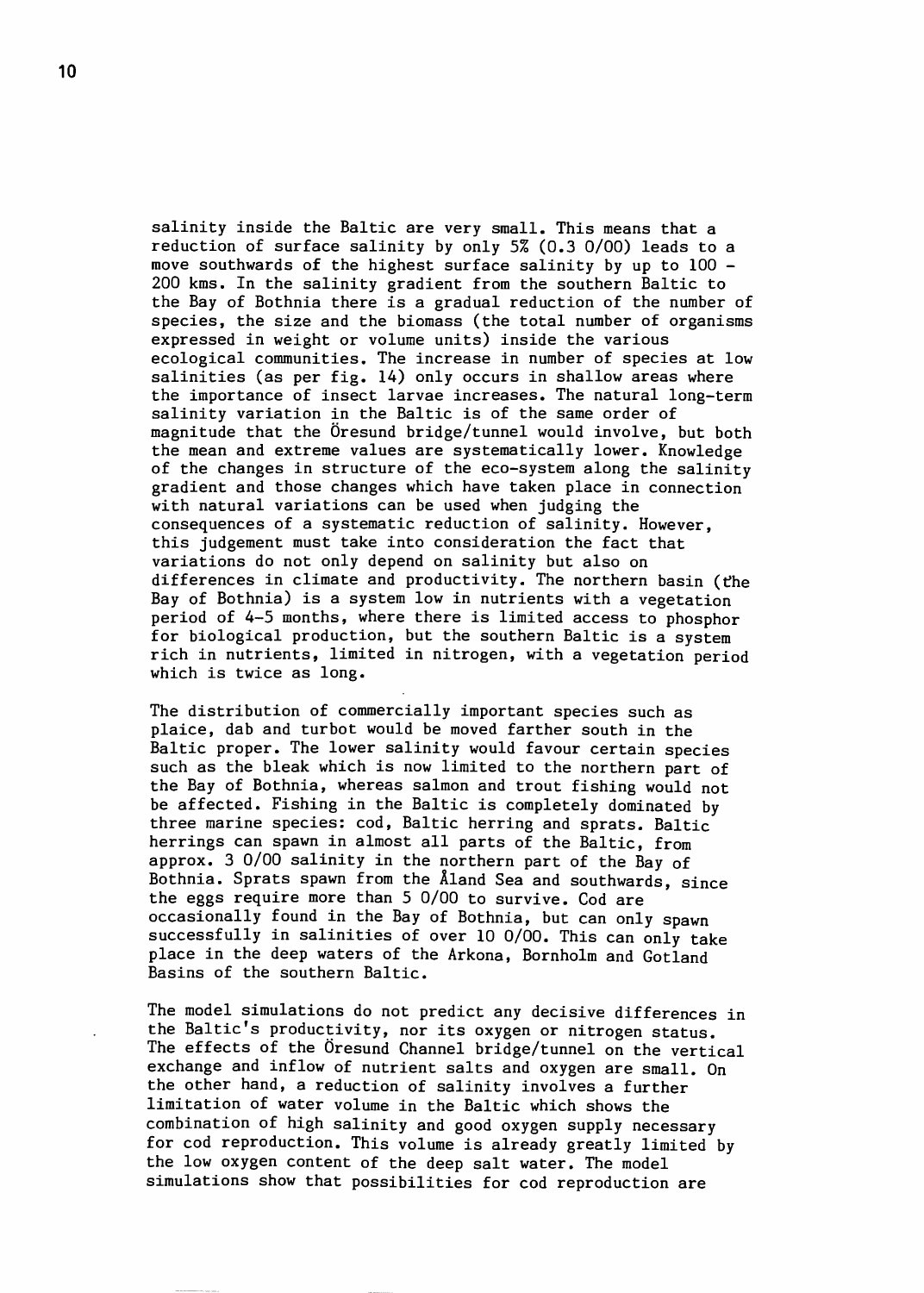reduced. The cod is, together with man, the most important predator (consumer) of the Baltic herring and sprat. A changed supply of cod therefore affects the fishing of all three species. The Swedish fishing industry is largely based upon the fishing of cod.

In the nutritive network of the Baltic there are many other marine species which are food organisms, e.g. small mussels, shellfish and fish. A reduced salinity involves a movement of species groups and altered competitive relationships. A reduced number of species, individual size and total biomasses can mean that access to foodstuff for commercially important species is changed.

Bladder wrack forms characteristic belts of brown algae on shallow, hard heds in the entire Baltic Sea proper, hut only occurs as dwarf examples at greater depths in its most northerly distribution limit in the Sea of Bothnia. The bladder wrack helt provides protection and food for many organisms, and is the part of the Baltic richest in species. The most northerly limit for the continuous bladder wrack helt would be moved southwards some 100 kms or so if the salinity were reduced in the way which the model simulation indicates. This could, for example, mean that the continuous bladder wrack helt in the Stockholm Archipelago would be reduced, thus also reducing the rich animal life dependant on this environment. The deeper-lying belt of red algae with its rich fish-life is even more sensitive to a reduction in salinity. This would mean a reduction in coastal fishing and also a reduction in the value of the coastal zones as recreational areas.

Marine mussels (blue mussels and Baltic mussels) are not present in the Bay of Bothnia, where microscopic sea hed fauna, of little value as foodstuff, are dominant. Most mussels are water filterers, effectively converting organic material to potential fish food and nutrient salts. Sea birds such as eider and long-tailed duck are entirely dependant of the abundant blue mussel banks

in the Baltic proper. As is the case with most other marine species, mussels are more scarce in the areas of the Baltic with fresher water compared to a marine environment, but are extensive on all suitable sea heds, since their main predators in the Kattegatt and Skagerrak are not present in the Baltic. To move them further south would thus mean a reduction in the production capacity of the Baltic.

Qualitative changes in plankton communities cannot be ruled out. The distribution of jelly-fish would decrease, hut the probability that poisonous blue-green algae would bloom in the southern Baltic is increased by the lower salinity.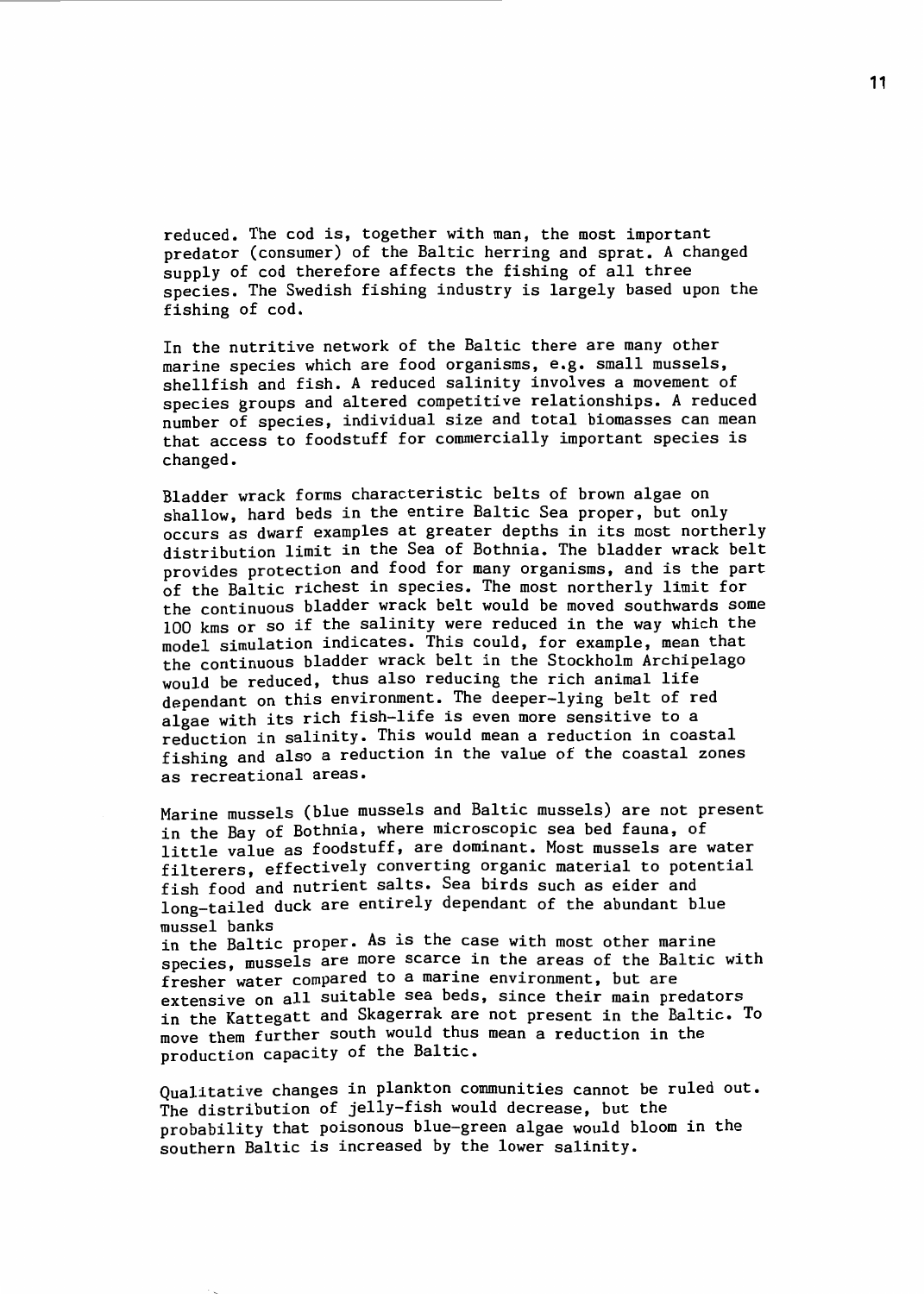The model simulations have not taken into consideration the changed water transports which planned bridges/tunnels in the Danish Belt Sea would cause. A final judgement on the ecological consequences of a bridge/tunnel across the Öresund Channel should also therefore include an estimation of the combined effects of all planned bridges and tunnels. In conclusion it must be stated that the design of the bridge/tunnel for the Öresund Channel in the basic proposal raises fears of considerable changes in the Baltic eco-system, mainly of a negative kind. Only so-called zero solution, which does not involve changes in the water exchange, would be acceptable.

# Zero solution

A tunnel/bridge connection which does not negatively affect the ecological balance in the Baltic Sea can be designed. The criteria for such a solution (zero solution) are that the amounts and distributions of salt and oxygen in the Baltic Sea shall remain unchanged. This means that the quantities and distribution of water and salt through flows shall be unchanged by permanent traffic links.

A zero solution can be achieved through compensatory dredging above the tunnel and under the bridge to replace the loss of through flow area. If the bridge piers are sturdy and fitted with protection against collision, and if long damms are created in the vicinity of the tunnel, the necessary compensation dredging will be extensive. Less compensation dredging would be needed if the tunnel were laid under the sea hed and the ramp to the bridge placed in shallow water on the lee flow side of Saltholm. SMHI has studied a large number of such alternative zero solutions in the numerical model. An example of this is shown in figs. 15 A and B, which shows water level when a bridge/tunnel is introduced into the model. The transports southwards through the Öresund Channel are the same as in the natural case. This has been achieved in the model by an area of increased depth over the tunnel and under the bridge. In the appendix there are examples of other zero solutions.

# Dredging to provide unchanged through flow

The efficiency of an increased depth above the tunnel or under the bridge is linked to the possibility for the water to flow umimpaired through this extra cross-section area. If the excavation is made too steep, the water will flow past and over it. Sand and seaweed will amass in the recess and it will not fullfil its function. SMHI has therefore produced a model study to test various forms for compensation dredging in order to clarify, for example, how steep such a recess should be for it to serve its purpose. If the water penetrates the recess, it performs its function as an extra through flow area and the need for maintenance dredging subsides. A discussion of the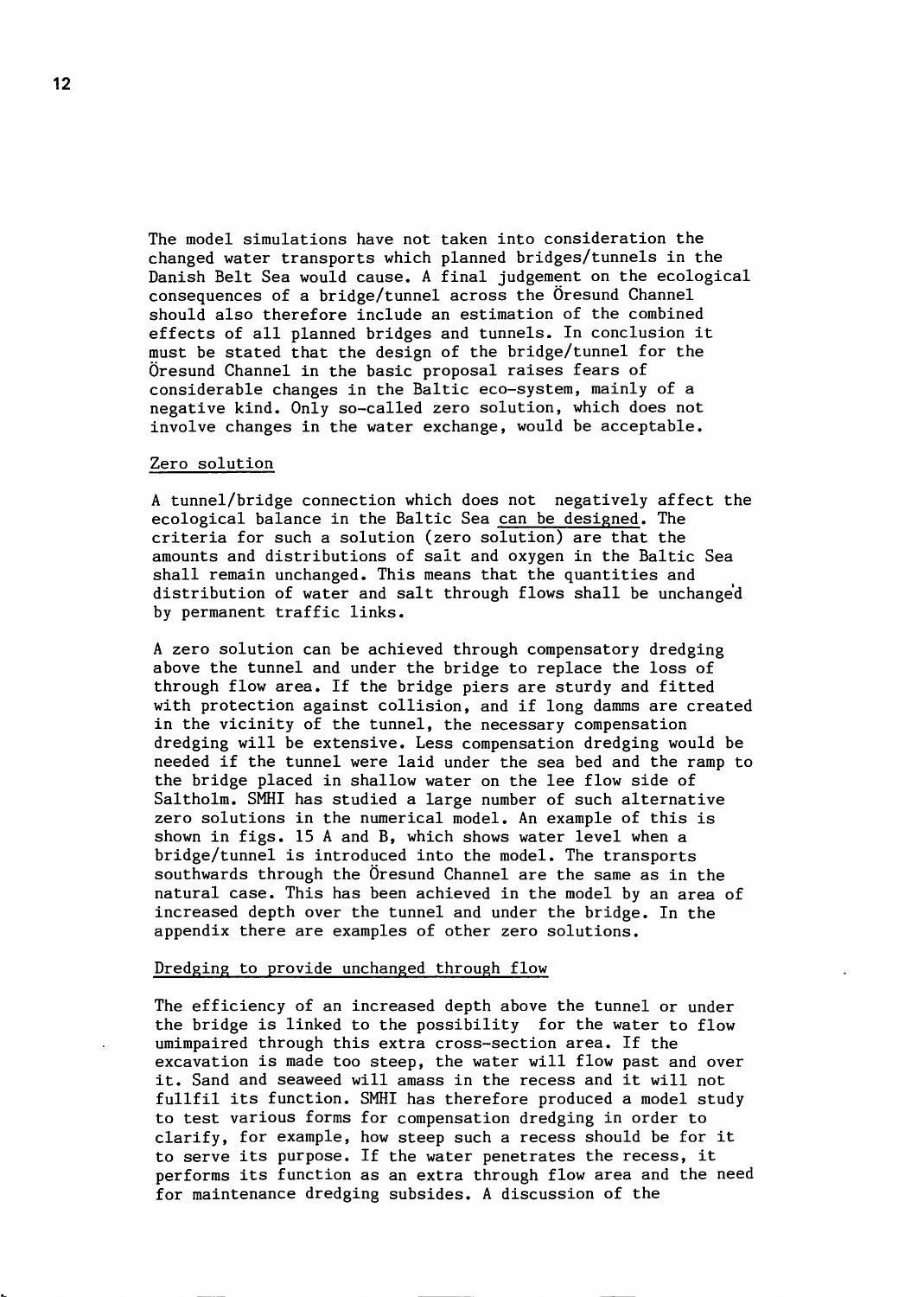calculation results is given in appendix 2.

If the slopes down to the recess are too steep, e.g. 1:2, an eddy in will form in the recess, and there will be a relatively weak flow near the bottom. If the slopes are less steep, e.g. 1:12, there will be no eddy and the water will be able to penetrate the recess. The recess must be made so long that the slopes can be around 1:10 so that the velocities at the bottom will be high enough to allow for the same amounts as the bottom velocities outside the recess. In such a case, one need not fear serious sedimentation in the recess.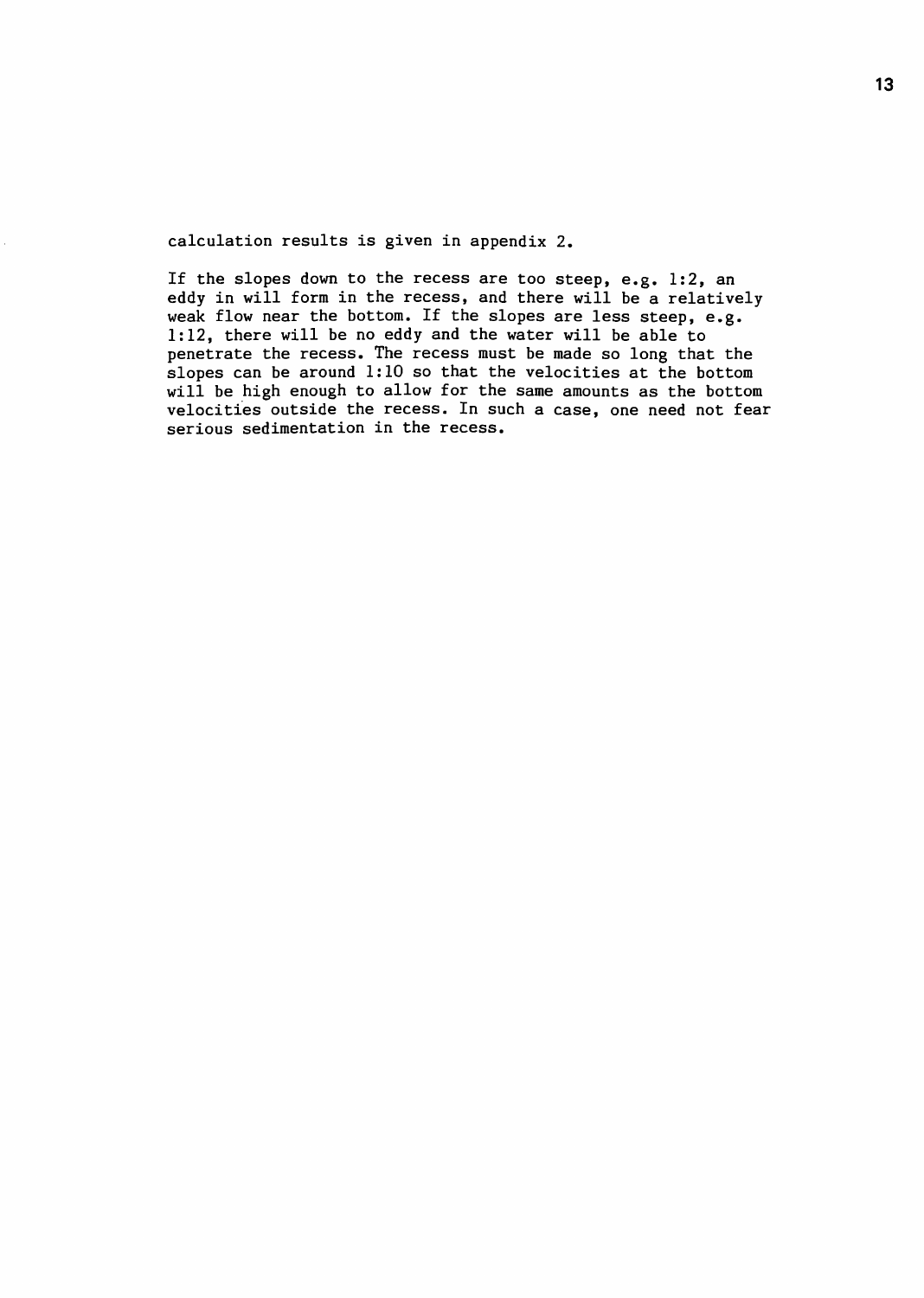$\label{eq:2.1} \frac{1}{\sqrt{2}}\int_{\mathbb{R}^3}\frac{1}{\sqrt{2}}\left(\frac{1}{\sqrt{2}}\right)^2\frac{1}{\sqrt{2}}\left(\frac{1}{\sqrt{2}}\right)^2\frac{1}{\sqrt{2}}\left(\frac{1}{\sqrt{2}}\right)^2\frac{1}{\sqrt{2}}\left(\frac{1}{\sqrt{2}}\right)^2.$ 

 $\label{eq:1.1} \mathbf{U} = \mathbf{U} \times \mathbf{U} \times \mathbf{U} \times \mathbf{U}$ 

 $\mathcal{L}(\mathcal{L})$  and  $\mathcal{L}(\mathcal{L})$  . The set of  $\mathcal{L}(\mathcal{L})$ 

 $\mathcal{L}(\mathcal{L}(\mathcal{L}))$  and  $\mathcal{L}(\mathcal{L}(\mathcal{L}))$  . As in the following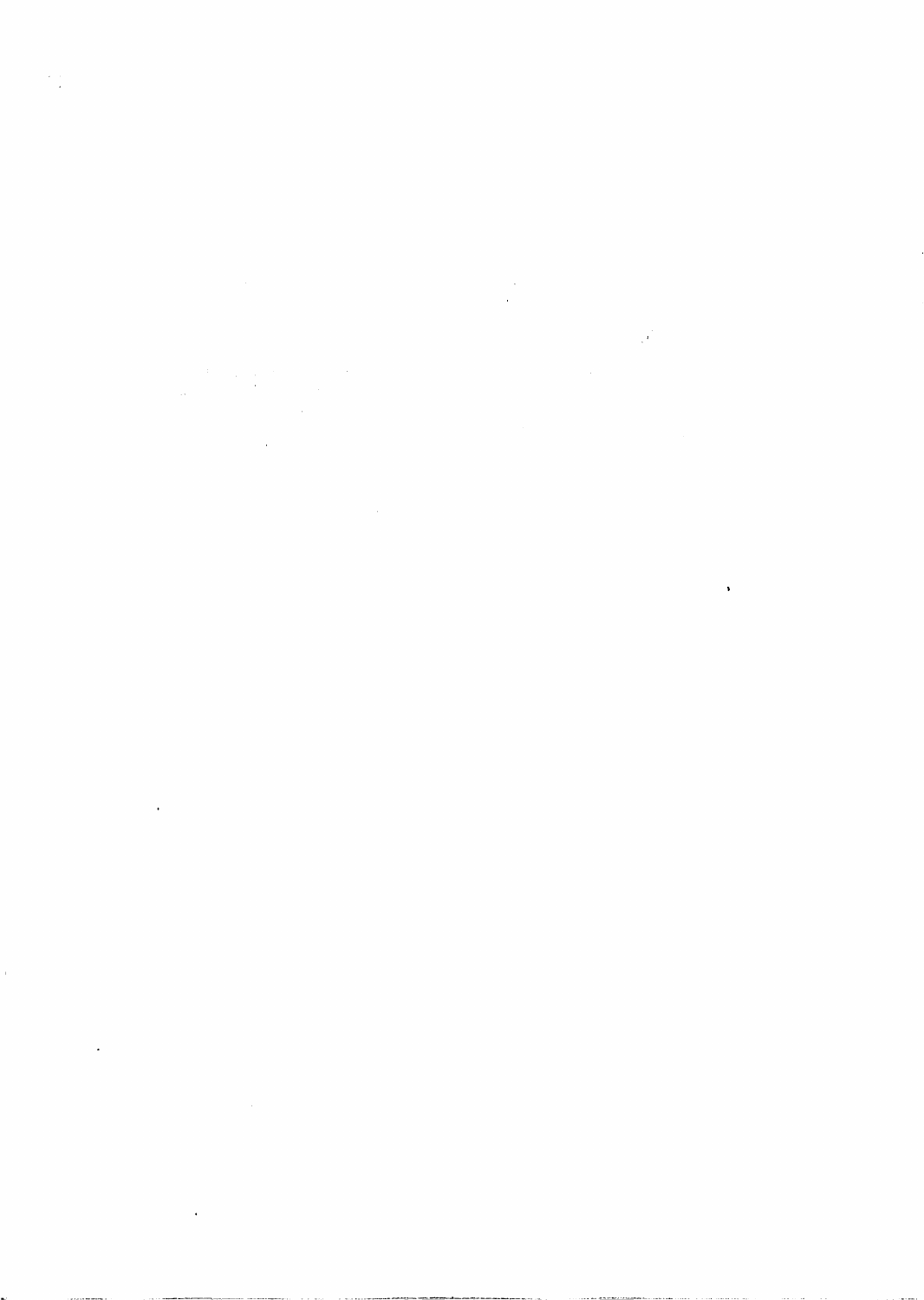# PERMANENT TRAFFIC LINK ACROSS THE ÖRESUND CHANNEL - ALTERNATIVE ZERO SOLUTIONS

To study various formations of a bridge/tunnel across the Öresund Channel SMHI has devised a numerical model for the Drogden-Flint channel.

Alternative 1, the first study, is identical with Liconsult's drawing no. 112, i.e. a tunnel in Drogden 1600 m long, where the water depth above the tunnel has been dredged to 15 m. The ramp to the bridge is around 2 kms long. The bridge piers under the bridge are compensated by dredging on the Swedish side,<br>deepening 5000\*200 m<sup>2</sup> by 1/2 m.

Alt. 1 is compared to the flow conditions which exist under "natural" conditions, without the permanent traffic link. The transport of water is without the bridge tunnel in the example<br> $\frac{1}{2}$  and  $\frac{1}{2}$  m<sup>3</sup> /s.  $45.6*10^3$  m<sup>3</sup> /s.

If we only place the bridge in the model and increase the depth by  $1/2$   $\upmu$  the calculated water transport will be  $45.9*10^3$  m<sup>3</sup>/s. This constitutes a zero solution. This bridge alternative is used in all<sub>3</sub>the following examples. The amount to be dredged is  $0.5*10^6$  m<sup>3</sup>.

If we also put in a tunnel with ramps, the flow patterns and water level will correspond to figs. 15. According to calculations, water through flow will be  $45.7*10^{-7}$  m<sup>3</sup> /s. calculations, water through flow will be 45.7 10 mm 7s.<br>Thus Alternative 1 is a zero solution. The amount to be dredged<br>above the tunnel will be 9.9\*10 m 3 The total dredged as per Alternative 1 will be  $10.4*10^8$  m<sup>3</sup>.

Alternative 2 involves lengthening the tunnel to 2100 m so that the ramp to the bridge is situated in relatively shallow water, leaving the deeper parts of the Drogden channel free for through flow. On the Danish side, the fill-in will extend 100 m farther into the channel. The ramp length is the same (around 2 kms). The proposed dredging allows for a depth of 13 m over the The presenting the through flow in the channel will be<br>tunnel. In the example, the through flow in the channel will be  $46.1*10<sup>3</sup>$  m<sup>3</sup> /s. Thus Alternative 2 is a zero solution. The total dredged as per Alternative 2 will be  $7.4*10^{0}$  m<sup>3</sup>

Alternative 3 involves the tunnel starting at the same place as in Alternative 2, but in a slightly more northerly direction. In this way the tunnel would go almost at right angles across the Drogden channel in a section where the channel is deeper than in the original position. If the tunnel is constucted so that there isa water depth of 12 m above it, there is no need for extensive dredging since the natural depth in part of the cross section is already 12 m. The tunnel will be 2000 m long, with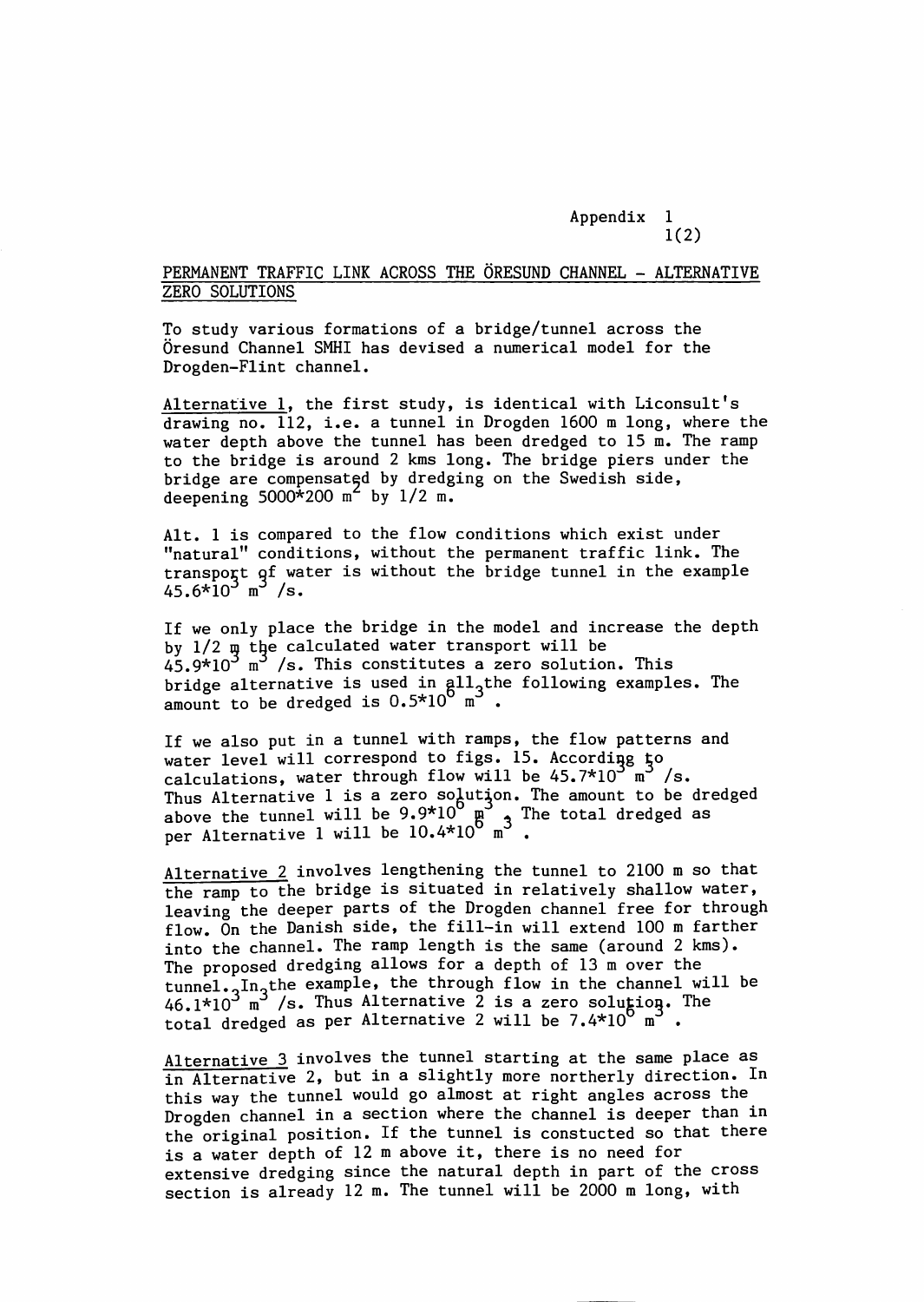the ramp placed in shallow water. In the example, the through flow will be 45.7\*10<sup>3</sup> m<sup>3</sup> /s. Thus Alternative 3 is a zero solution.<sub>3</sub>The total dredged as per Alternative 3 is<br>3 1\*10<sup>0</sup> m<sup>3</sup>  $3.1*10^6$  m<sup>2</sup>.

The calculated amounts to be dredged have been worked out from the depth given in the sea charts, hearing in mind that the figures given in the charts often refer to single shallow areas. The estimated amounts can therfore be considered as realistic.

 $\ddot{\phantom{0}}$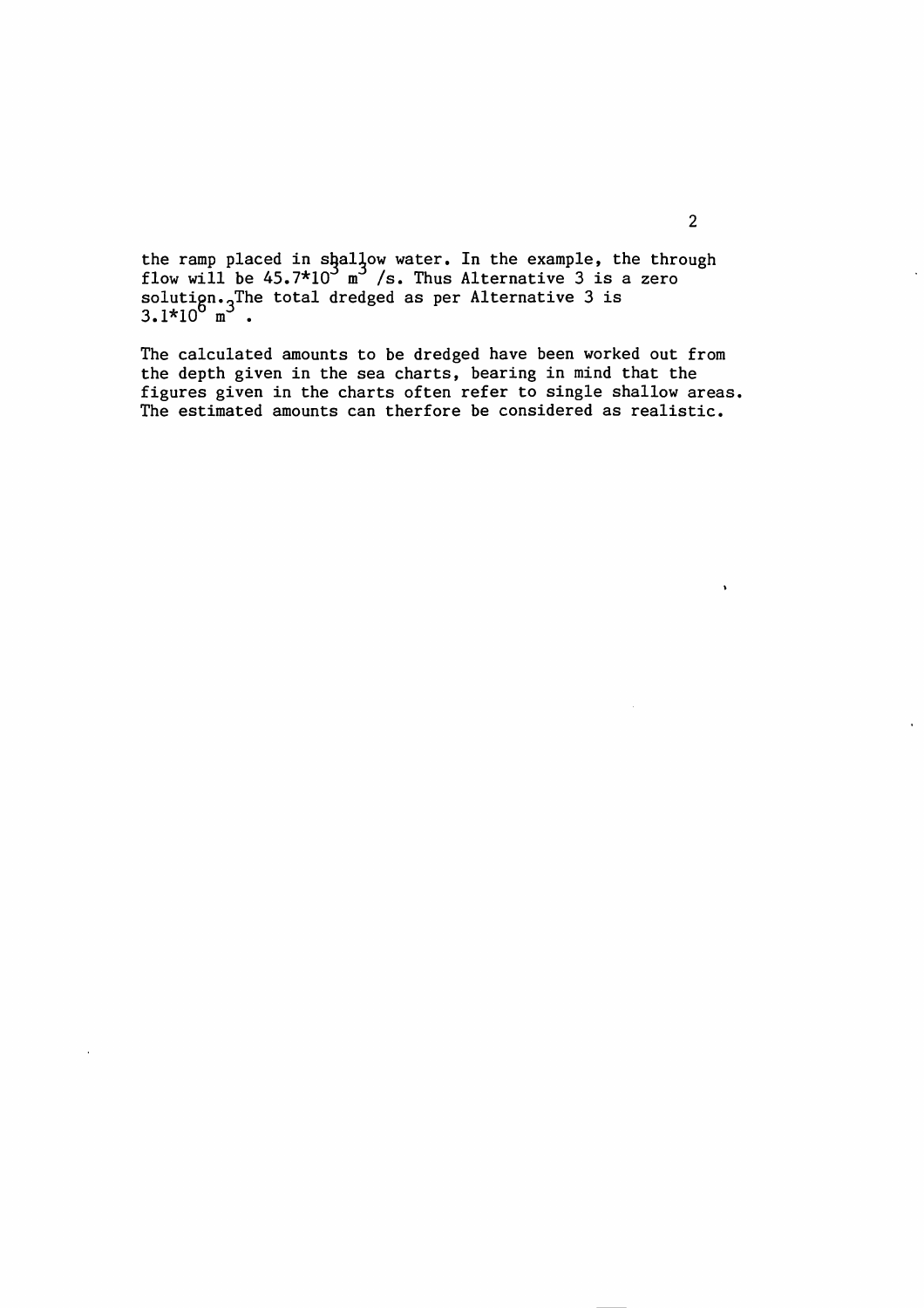Appendix 2 1(3)

MODEL SIMULATION OF SEDIMENTATION IN DEEPENED DROGDEN CHANNEL

#### Background

A permanent traffic link across the Öresund Channel reduces the cross section of the channel through the construction of road banks, ramps for the tunnel, bridge piers, etc. Through deepening certain areas in the channel its barotropic transport capacity (i.e. transport capacity irrespective of salinity) would be maintained. One of the so-called zero solution alternatives involves dredging an area of the Drogden channel, above the planned tunnel. It is theoretically possible to calculate the amount which must be dredged by assuming the need to maintain the same cross section surface across the main flow direction. So as to avoid the risk of the excavation immediately becoming filled with sediment and of erosion of its edges, the edges of the recess should be formed in a special way. The risk for sedimentation is greatest at the upstream edge, but since the flow alternates between two main directions, the recess edges should be formed symetrically. This study is an attempt to describe how different inclinations of the upstream edge of the recess (plus varying recess lengths) affect flow and the sedimentation processes.

# Model scenario

The Drogden channel is modelled by a 10 metre-deep and 1.5 km long channel, in which a length of 350 metres would be dredged toa depth of 15 metres. Four inclinations are analysed: 1:2, 1:4, 1:8 and 1:12. Increasing the depth by 5 metres is assumed to take place at 10, 20, 40 and 60 metres in a horizontal direction.

A channel flow profile is established upstream of the recess, with the highest speed at the surface and a slow reduction down toa depth near the bottom. Close to the bottom, the speed quickly falls towards zero. A gentle transition to deeper water reduces the speed in proportion to the increase in the cross section area, but the profile is maintained. If the inclination is great, an eddy can form in the lee of the upstream edge (see fig. 2/1). Heavy turbulence develops at the edge, spreading downstream. In the final section of the recess the flow returns to channel flow form, provided that the recess is sufficiently long.

Note that the simulation of velocities is based on the provision that the width of the channel is kept constant, in order to facilitate interpretation of the data. If the width is reduced at the same time as the depth is increased, speed reduction is avoided; but turbulence generation naturally remains.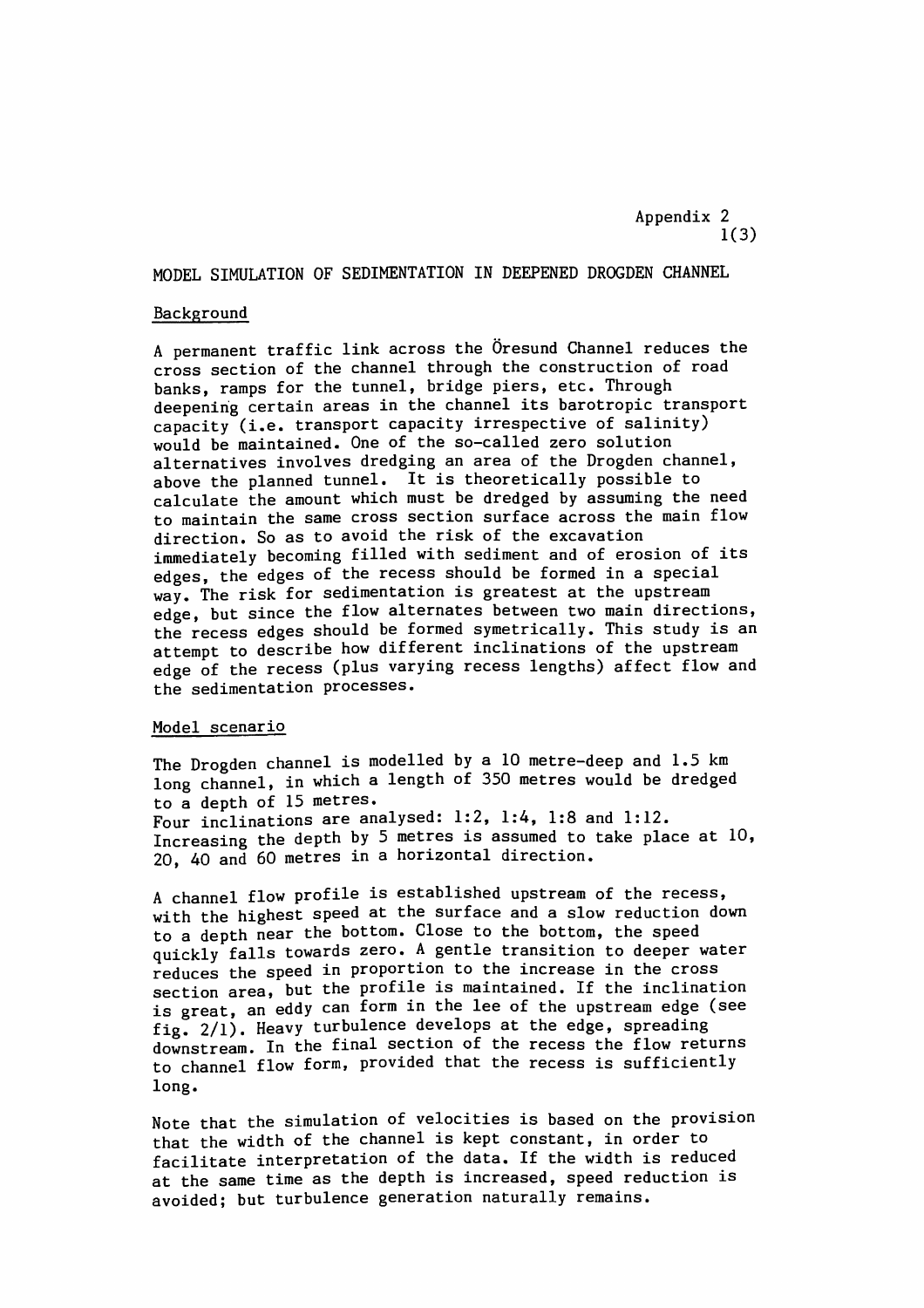The bottom is assumed to consist of hard and smooth material, such as limestone and glacial deposits. The choice of suspended material to be transported in over the recess is not obvious. Since flow speeds in the area are so high it is reasonable to assume that relatively large particles arein suspension, e.g. fine sand with a diameter of 0.1 mm. Sinking speed for these particles is approx. 1 cm/s (Bagnold, 1966).

The suspended material is simulated as a number of particles released and evenly distributed in a water column upstream of the recess. After a short stretch the particles are brought in line with the prevailing speed and turbulence conditions. High speeds and high turbulence cause the particles to whirl in the entire water column, whereas low flow speeds and slight turbulence cause them to be transported along the bottom. If the speed near the bottom is sufficiently low, the material forms a sediment. The calculations have been made based on four different surface flow speeds: 0.5, 0.8 1.1 and 1.4 m/s.

A flow direction change has been simulated by allowing a flow of  $0.8$  m/s in the opposite direction to act on the particles which have been deposited in the recess.

# Model description

Simulation of the sedimentation process takes place in two stages: Firstly, the hydrodynamic quantities are calculated as velocity and turbulence parameters with the aid of PH0ENICS. PHOENICS is used by SMHI for all types of flow problems. It is well suited to the present case (no stratification, constant forcing). For more details, see table 1.

Thereafter a number of particles are spread out with the aid of the calculated flow and influenced by the turbulence and sinking speed. The model has been developed by SMHI and is further described in Rahm-Svensson (1987). The particles in question are able to form a sediment if the friction speed falls below 1 cm/s (Dyer 1986). For more details, see table 1.

# Results and Discussion

A section from two given flow fields is reproduced in fig. 1. An eddy is formed in the upstream edge of the recess if the inclination is as much as 1:2.

Fig. 2/2 shows trajectories of 5 particles. The upper figure shows how the particles are transported along the bottom at low velocity, becoming deposited in the recess. At a higher velocity (lower figure) more turbulence is generated and the particles have a chance of remaining in suspension. In this way, some particles avoid becoming deposited in the recess.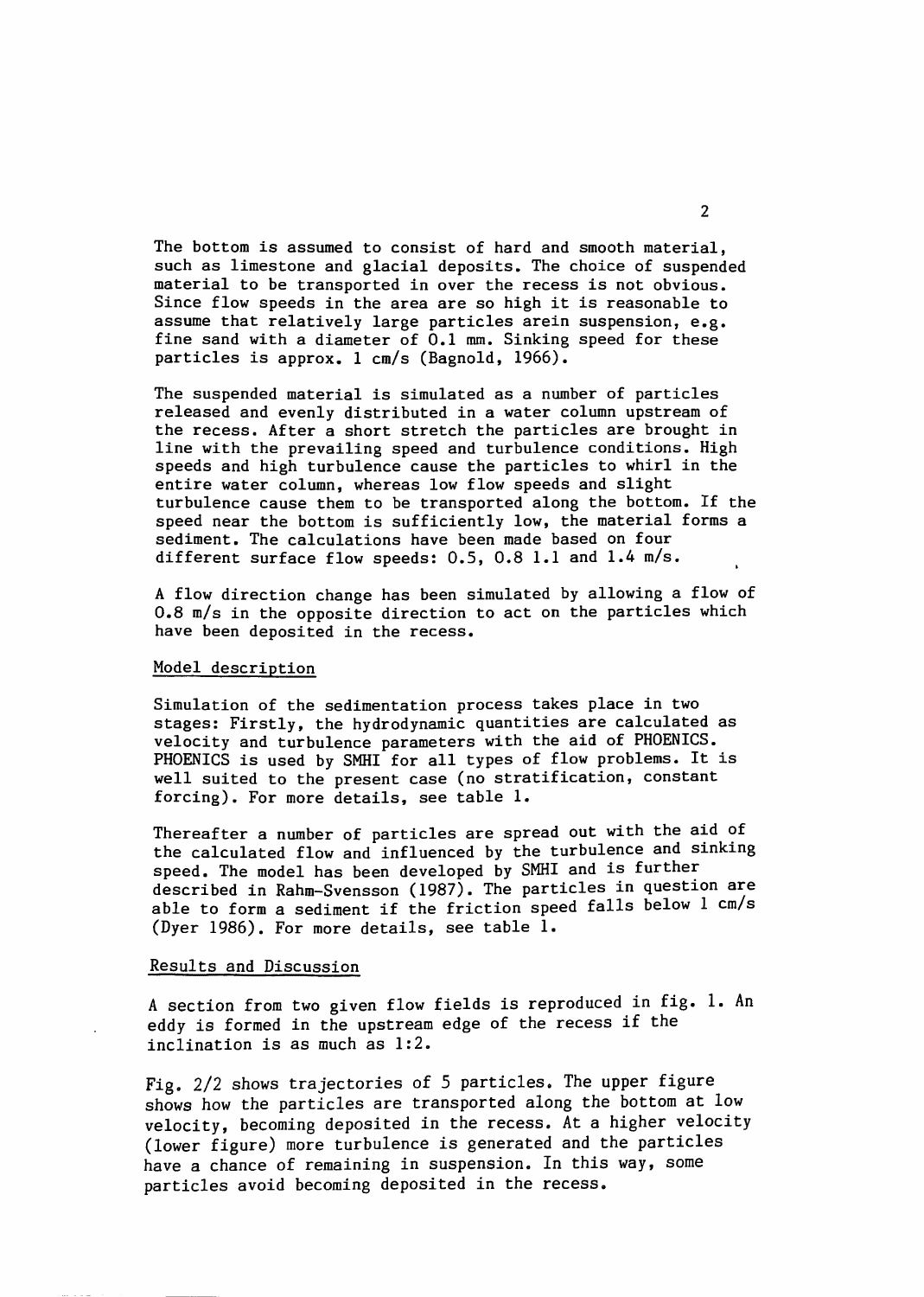Fig.  $2/3$  shows a time sequence for a model simulation. The critical area where sedimentation is possible is concentrated here to the lower corner of the upstream edge.

Fig. 2/4 represents an attempt to summarise the risk for sedimentation at various velocities and inclinations. It is fairly certain that further runs at low velocity  $(0.5 \text{ m/s})$  with 1:4 and 1:8 inclinations would have resulted in 100% sedimentation. It is worth noting that velocities around 0.8 m/s with 1:4 and 1:8 inclinations show more tendency towards sedimentation than a 1:2 inclination. It is obvious that such heavy turbulence generated at the recess edge causes many particles to flow past the critical area. For the slightest inclination (1:12) sedimentation ceases to occur at 0.8 m/s.

Using those sedimentation divisions which resulted at 0.8 m/s as a starting point, attempts have been made to reverse the flow whilst maintaining its strength. Eddy and turbulence generation at the downstream end of the recess are less than at the upstream edge. The result shows that a 1:2 inclination reduced the number of sedimented particles from 23 to 18%, i.e. a flow reversal give rise to a very small degree of re-suspension. The effect is greater for a 1:4 inclination, where the majority are re-suspended (from 71 to 4%). For a 1:8 inclination, all sedimented material is re-suspended.

There is a temptation to arrive at a conclusion from fig.  $2/4$ that a steep inclination of 1:2 would involve relatively little risk for sedimentation problems. However, the risk is that erosion and the sedimentation which will in any case occur (see, for example, top left in fig. 2/4) would alter the inclination to something in the region of 1:4, in which case conditions would soon worsen. For angles of inclination as great as 1:2, a reverse flow does lead to re-suspension of already sedimented material.

According to SMHI's measurements from early winter 1986, velocities in the area are in the order of  $0.5 - 1.0$  m/s, with shorter periods when the velocity rises to  $1.5$  m/s. To prevent suspended material from forming sediment in the recess, the edges of the recess should be formed at an inclination of around 1:12.

This study should be seen as a pilot study. When the bridge/tunnel designs are complete, it will be possible to study sedimentation risks in a three dimensional perspective. A future study should also include time-based variations in flow.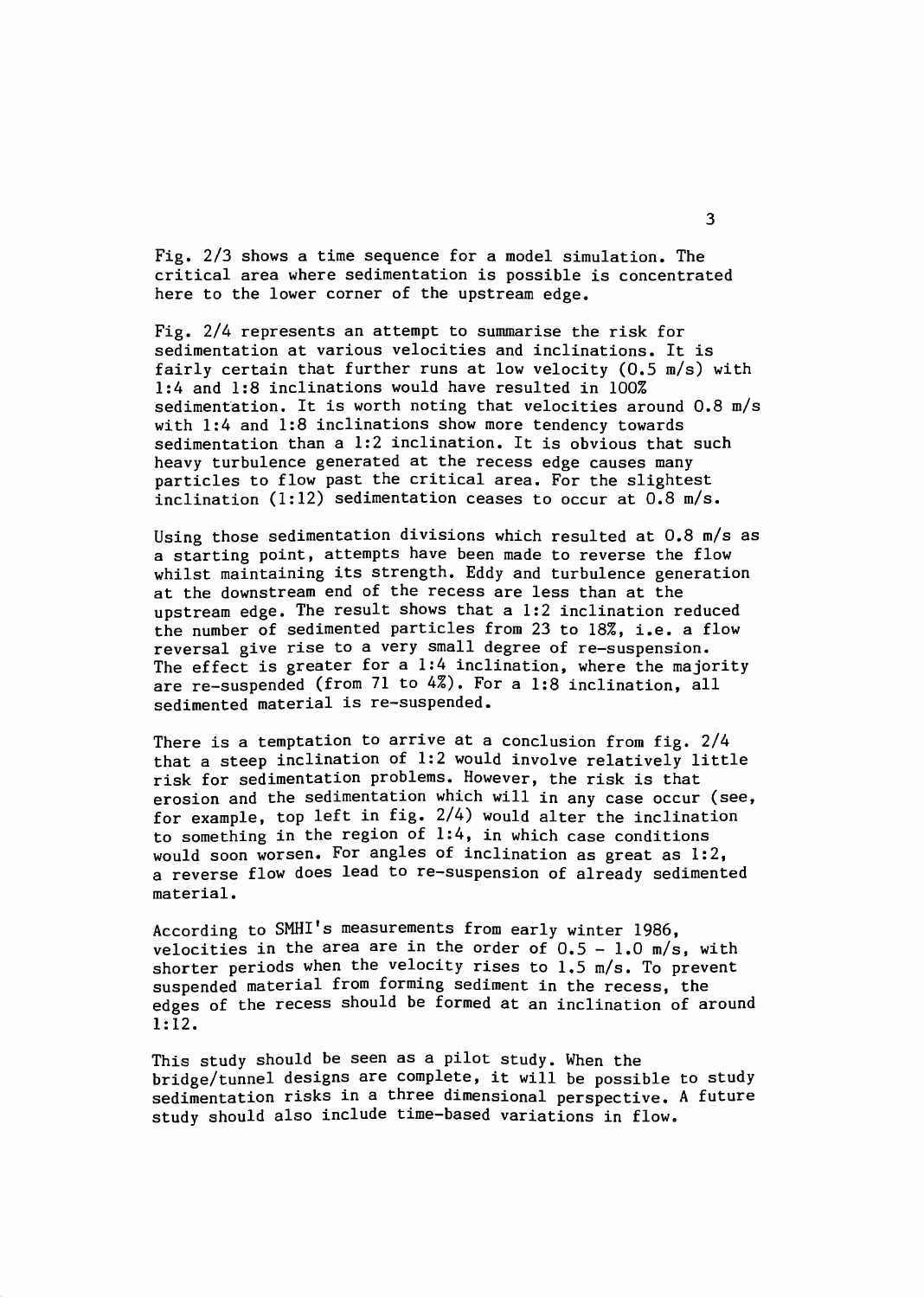References

 $\mathcal{L}^{\text{max}}_{\text{max}}$  . The  $\mathcal{L}^{\text{max}}_{\text{max}}$ 

| Bagnold, R. A. (1966)              | "Mechanics of marine sedimentation"<br>The Sea, ed. Hill, M N John Wiley and<br>Sons, New Yourk                                      |
|------------------------------------|--------------------------------------------------------------------------------------------------------------------------------------|
| Dyer, K. R. (1986)                 | "Coastal and estuarine sediment dynamics"<br>John Wiley and Sons                                                                     |
| Rahm, L. and Svensson U.<br>(1987) | "Dispersion of marked fluid elements from<br>a bottom source within a turbulent channel<br>f1ow''<br>Submitted to J. of Coastal Eng. |

 $\mathcal{L}^{\text{max}}_{\text{max}}$  . The  $\mathcal{L}^{\text{max}}_{\text{max}}$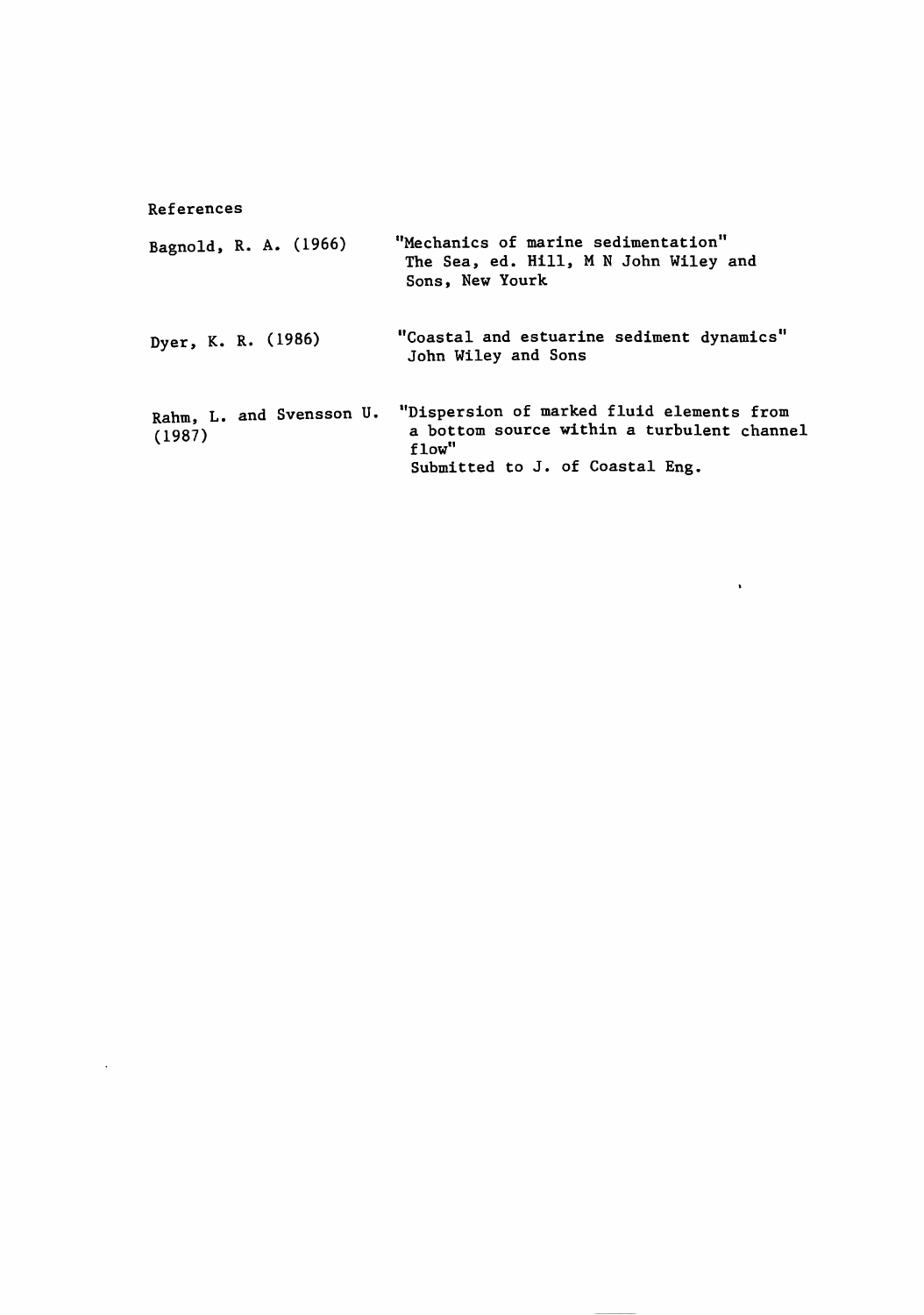# TABEL 1

# Hydrodynamic model

 $\bullet$ 

 $\mathcal{A}^{\text{max}}$ 

| Computed variables:    | $* v, w$<br>$* k$<br>$\star$ $\epsilon$ | velocity components in Y and Z<br>directions<br>kinetic energy<br>energy dissipation (exchange<br>coefficient for momentum is<br>compared from $k, \varepsilon$ )                          |
|------------------------|-----------------------------------------|--------------------------------------------------------------------------------------------------------------------------------------------------------------------------------------------|
| Computational grid:    | $=$ 10 - 15 m                           | * channel with length = $1\,540$ m, depth<br>* 750 computational points, with a mini-<br>mum resolution of 1 m in Y direction<br>(at the resess) and 5 m in Z direction<br>(at the bottom) |
| Forcing:               |                                         | * defined (constant in time) uppstream<br>velocity profile with surface current<br>in the interval $0.5 - 1.4$ m/s                                                                         |
| Bottom boundary value: |                                         | * logaritmic wall layer                                                                                                                                                                    |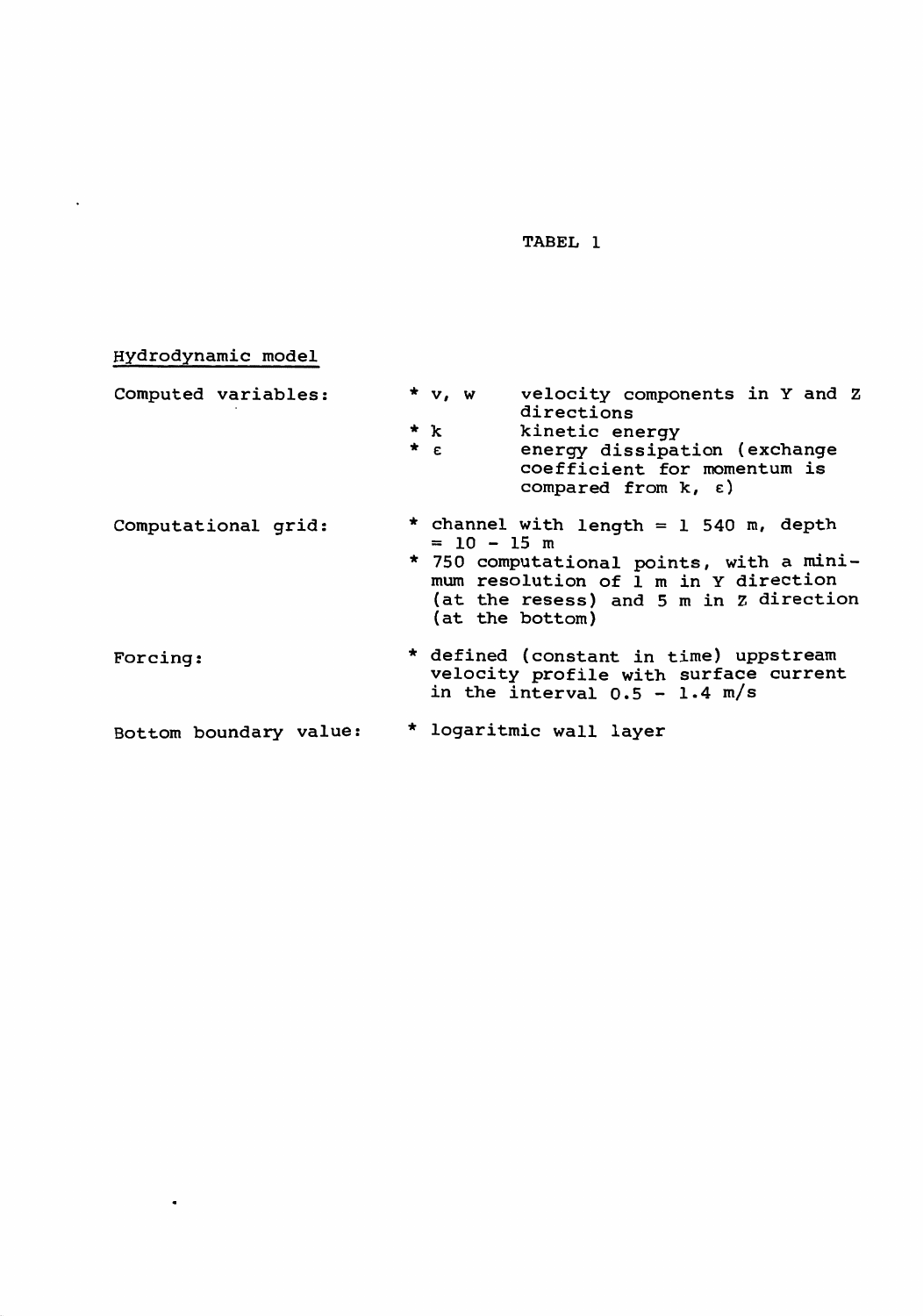Disepersion model

```
Partical movements: 
Particle characteristic: 
Time step: 
Number of particles: 
                                   * Markov chain: 
                                      w'_{n+1} = a_n w'_{n} + b_n \sigma_w + c_nWhere n 
                                             w' 
                                             \sigma_{_{\mathbf{W}}}a_n^{\mathbf{w}}, b_n^{\mathbf{w}},a_nb_n
                                                            = 
time step 
                                                            = 
turbulent (verti 
                                                            = 
                                                        c_n =cal) velocity 
                                                                velocity variance 
                                                                time- and space de-
                                                                pendent amplitude 
                                                                pendent amplitude<br>functions
                                                                governs the memory 
                                                                includes a stocas-
                                                                tic vaiable 
                                                                includes a korrec-
                                                                tion term for non 
                                                                homogenius turbu-
                                                                lence 
                                   \star diameter (d) = 0.1 mm
                                   * sinking velocity = 1 cm s<sup>-1</sup>
                                    * Sinking velocity = 1 cm s<br>* particle Reynolds number:<br>\frac{u_* \cdot d}{v} < 2<br>Where u_* = friction velocity
                                              v^* = kinematic viscosity
                                    * resuspension condition: u_* > 1 cm s<sup>-1</sup>
                                   1 second 
                                   100
```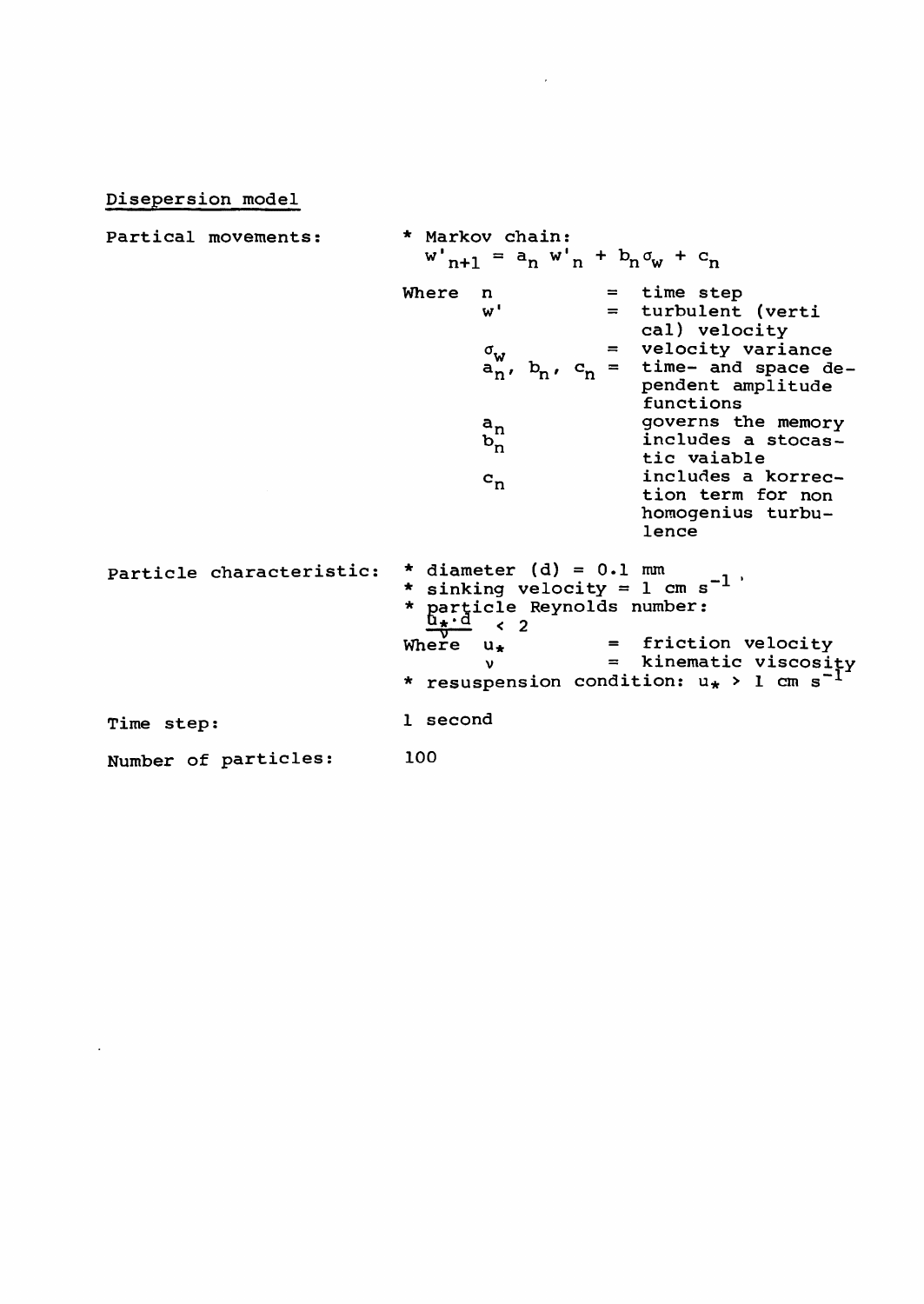

Figure 1. Bridge / tunnel position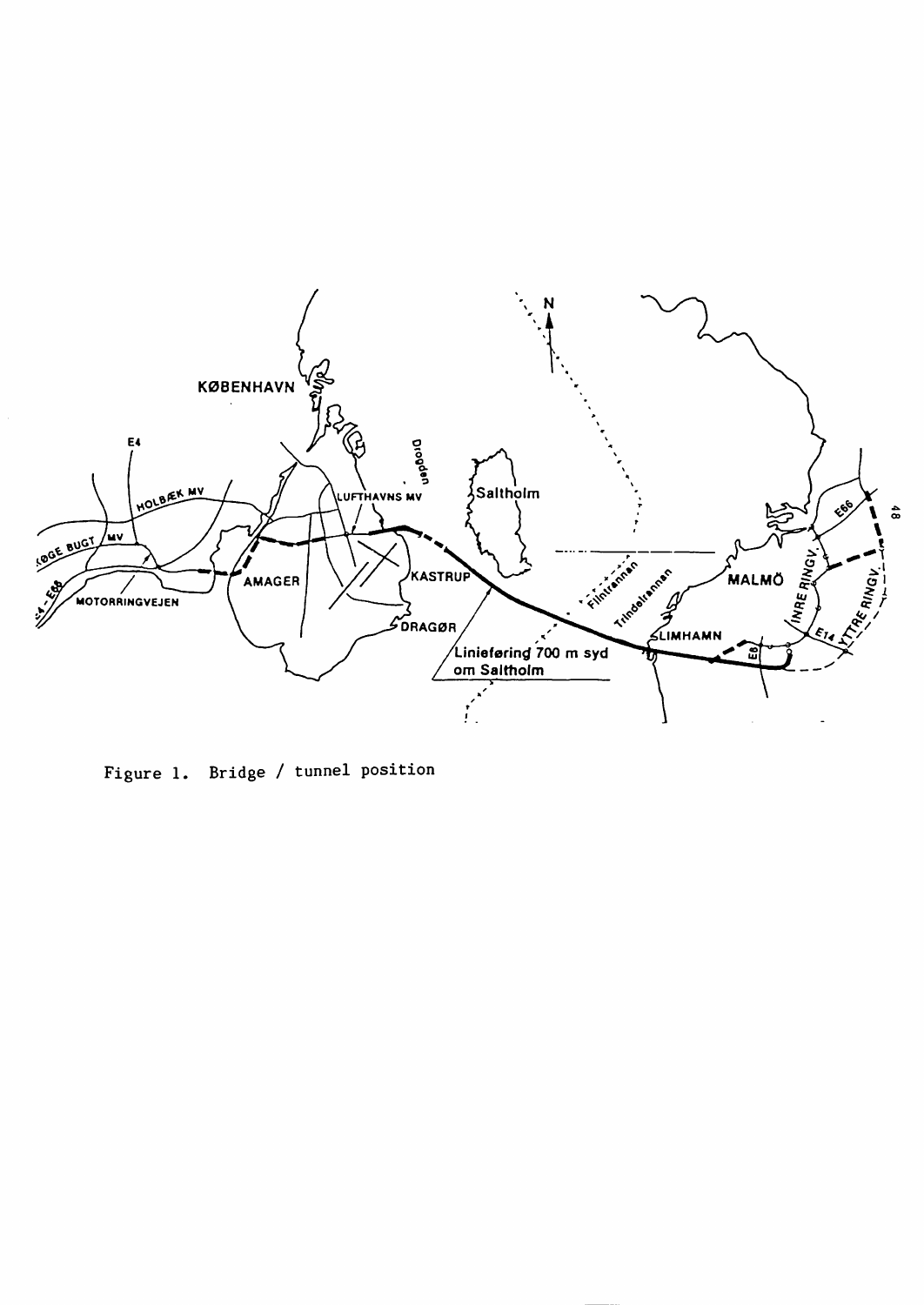

Figure 2. Division in calculation volume for studies of flow conditions in the Öresund Channel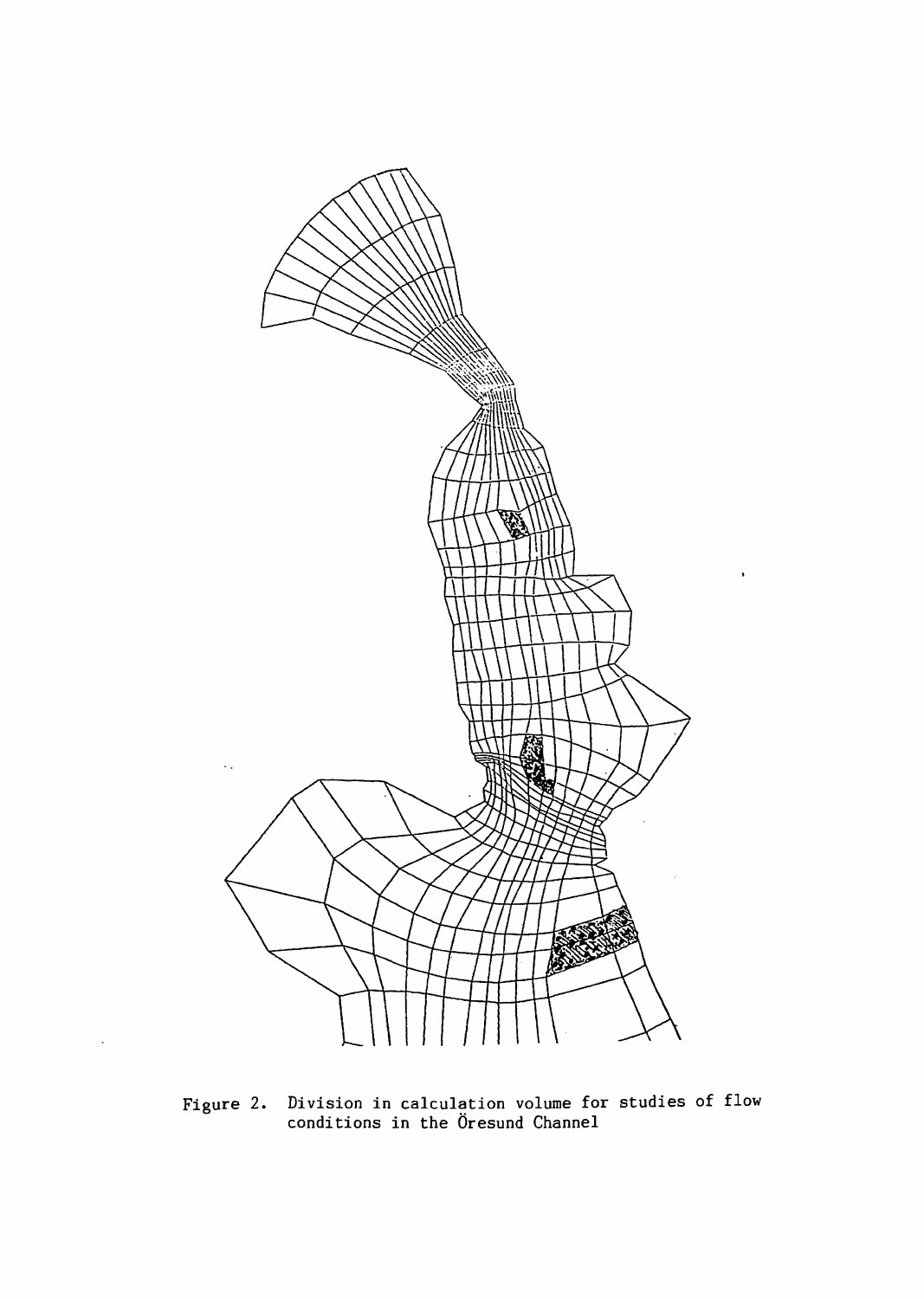

Figure 3. Picture of the flow in the lower salt layer in the<br>
Oresund Channel following 2 days' inflow without<br>
bridge/tunnel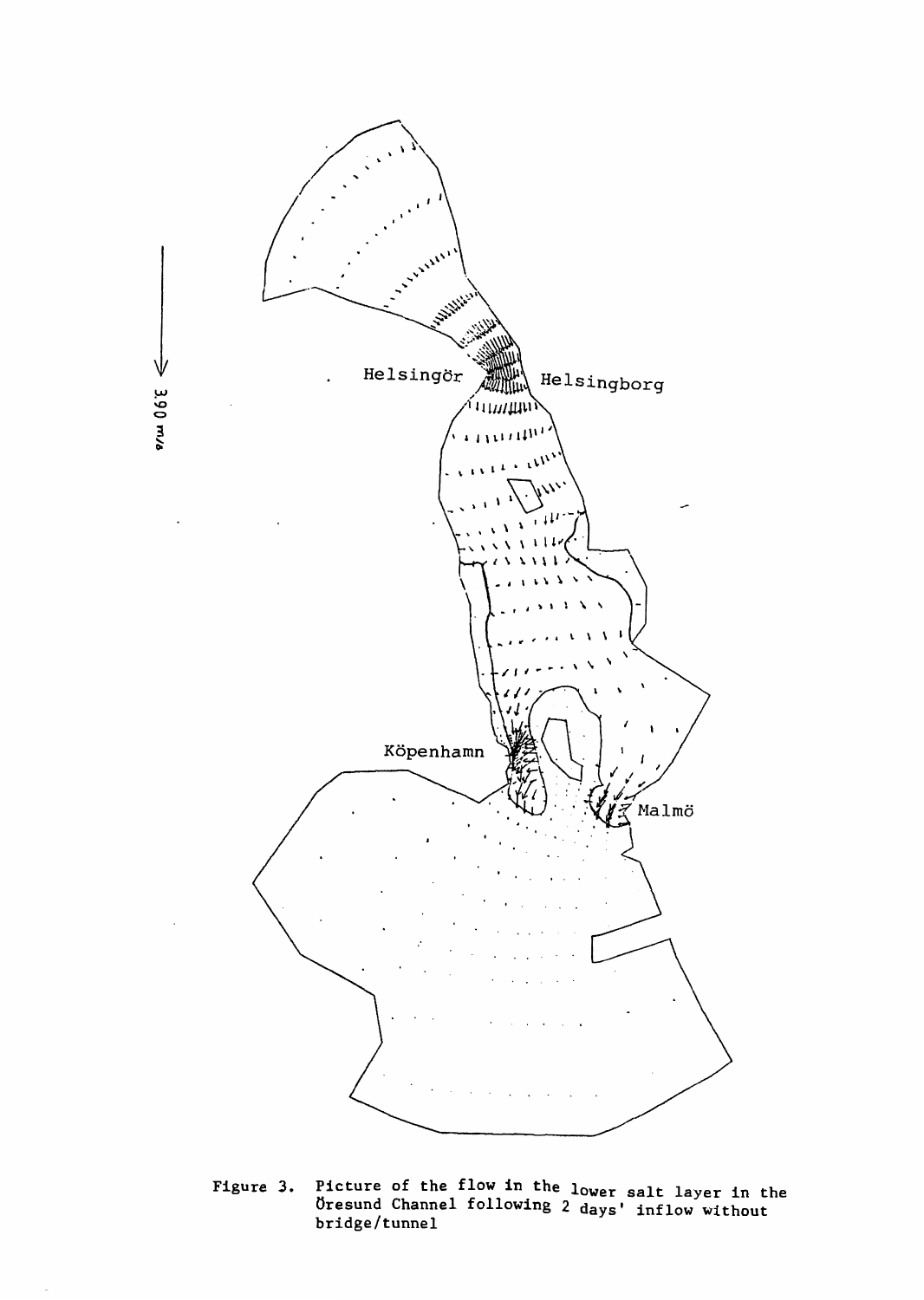

% of the flow in the lower salt layer in the Oresund Channel after 6 days' inflow without bridge / tunnel

Figure 4.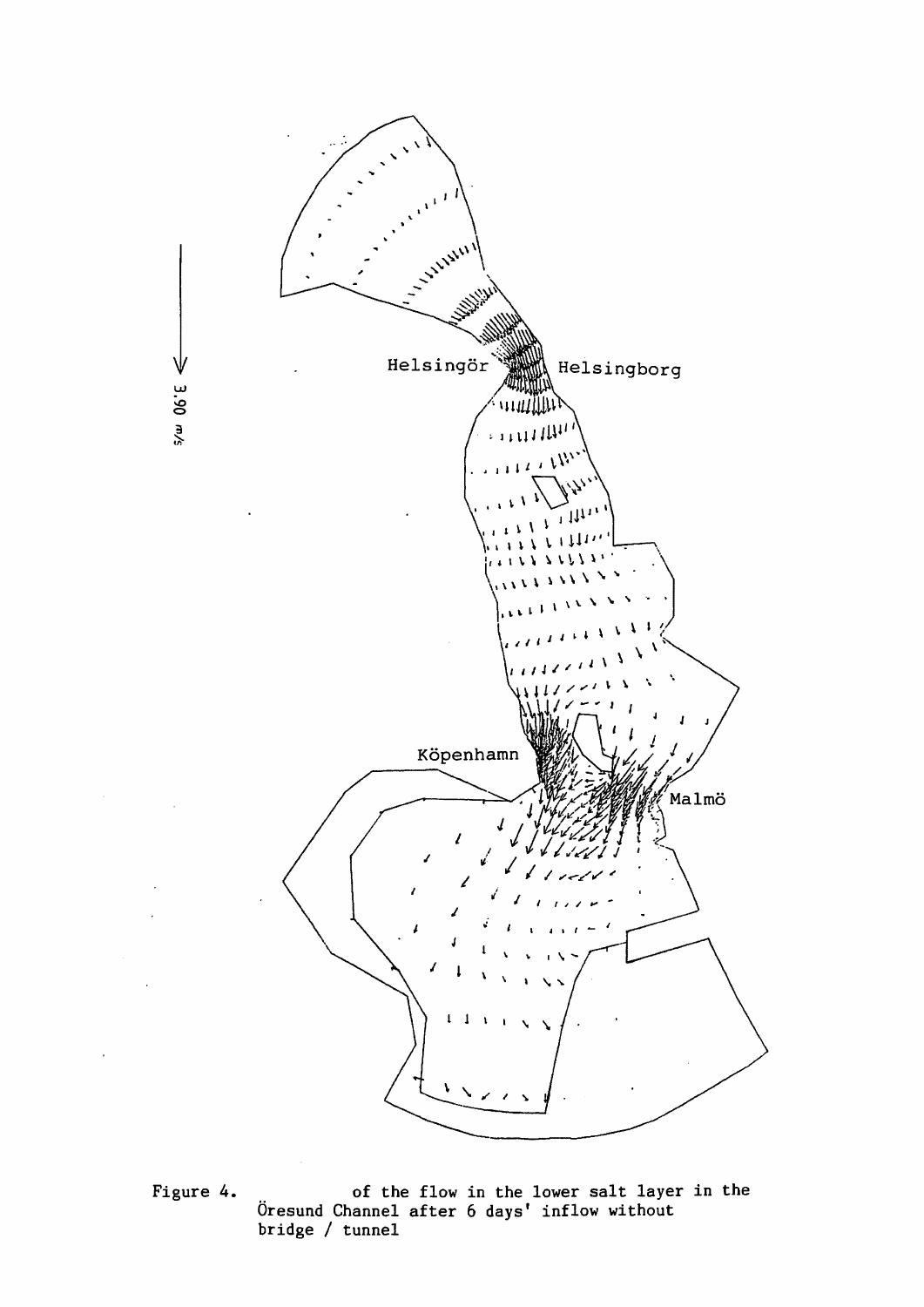

Supply of salt water to the Baltic Sea proper, Figure 5. divided into various salinity intervals (a= upper layer in the Belt Sea,  $b = via Oresund$ ,  $c = lower$ <br>layer in the Belt Sea).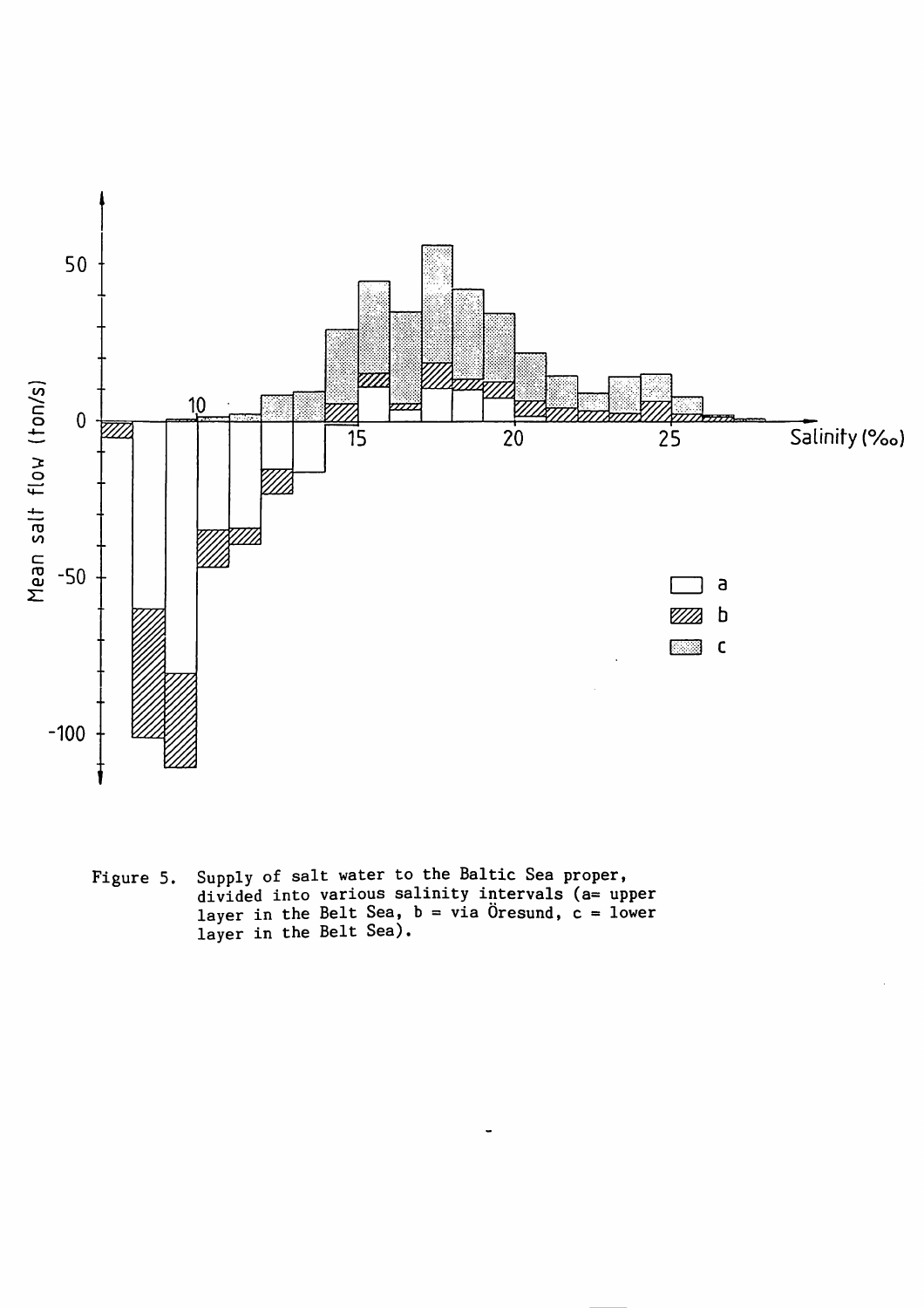

Figure 6A Salinity variations over 100 years at a depth of  $250$  m from model simulations without (REF) and with Öresund bridge/ tunnel (B-T)



Figure 6B Salinity variations over 100 years at a depth of 1 m from model simulations without (REF) and with Öresund bridge/ tunnel (B-T)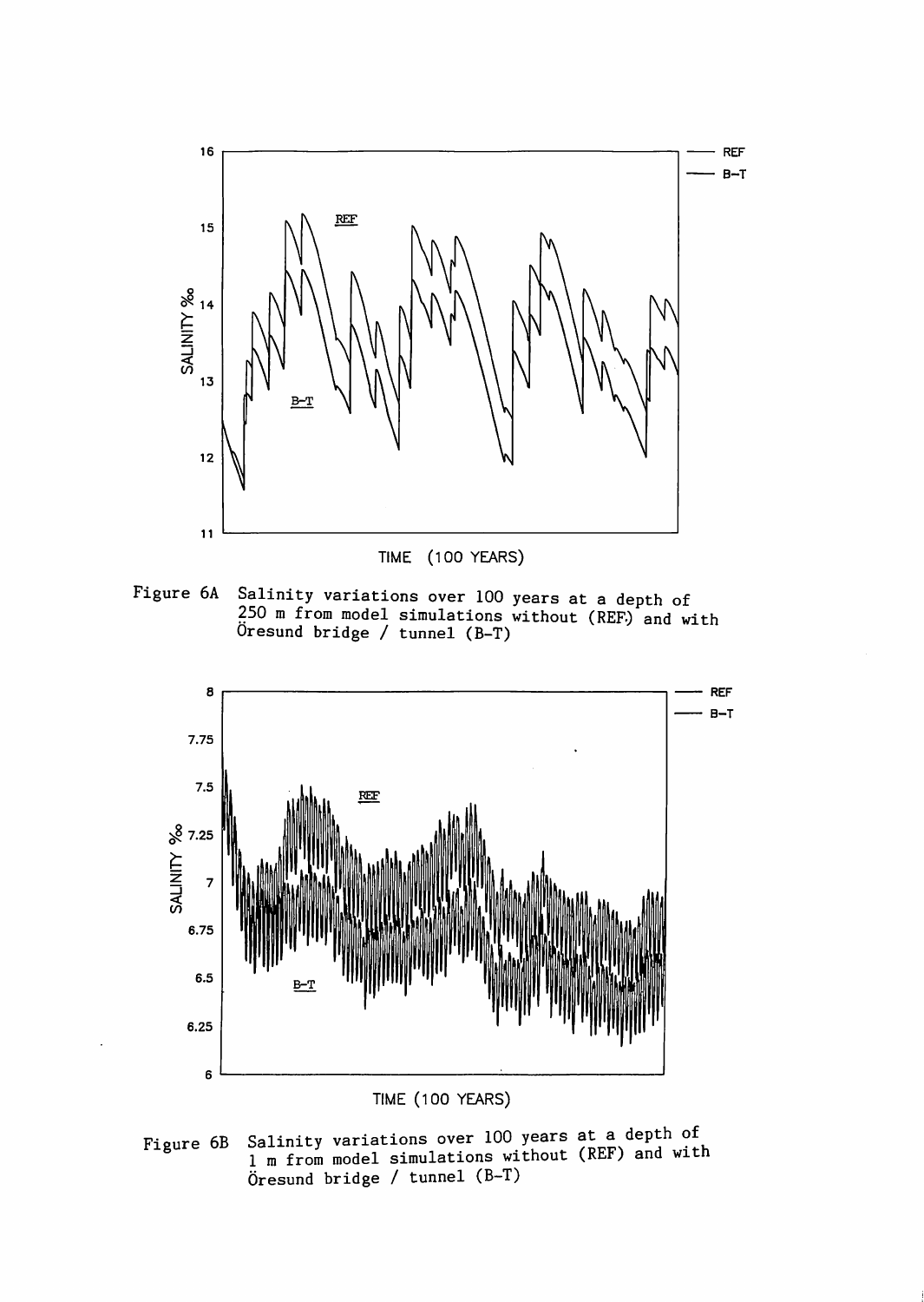

- Figure 7A Vertical salinity distribution, based on monthly mean values for January from 100 year simulations without (S-MEAN (REF)) and with Öresund bridge/tunnel (S-MEAN (B-T))
- Figure 7B Salinity differences between observations plotted in Fig. 7A  $(REF - (B-T))$



Figure 8A Vertical temperature distribution, based on monthly mean values for January from 100 year simulations without (T-MEAN (REF)) and with Öresund bridge/tunnel  $(T-MEAN(B-T))$ 

Figure BB Temperature differences between observations plotted in Fig. *BA* (REF - (B-T) )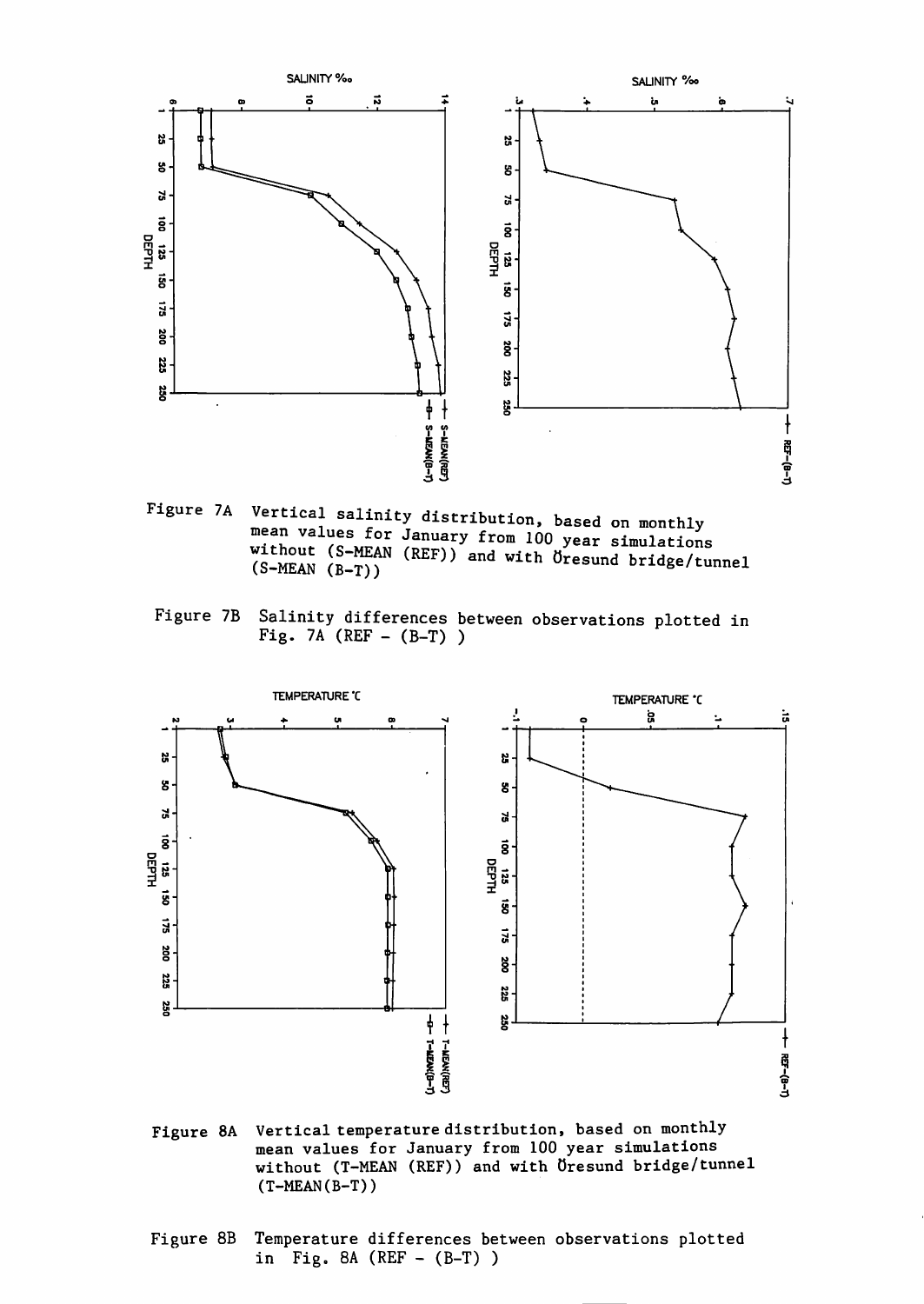

Figure 9 The maximun depth to the halocline through the year. From 100 year simulations without (REF) and with Öresund bridge/ tunnel (B-T).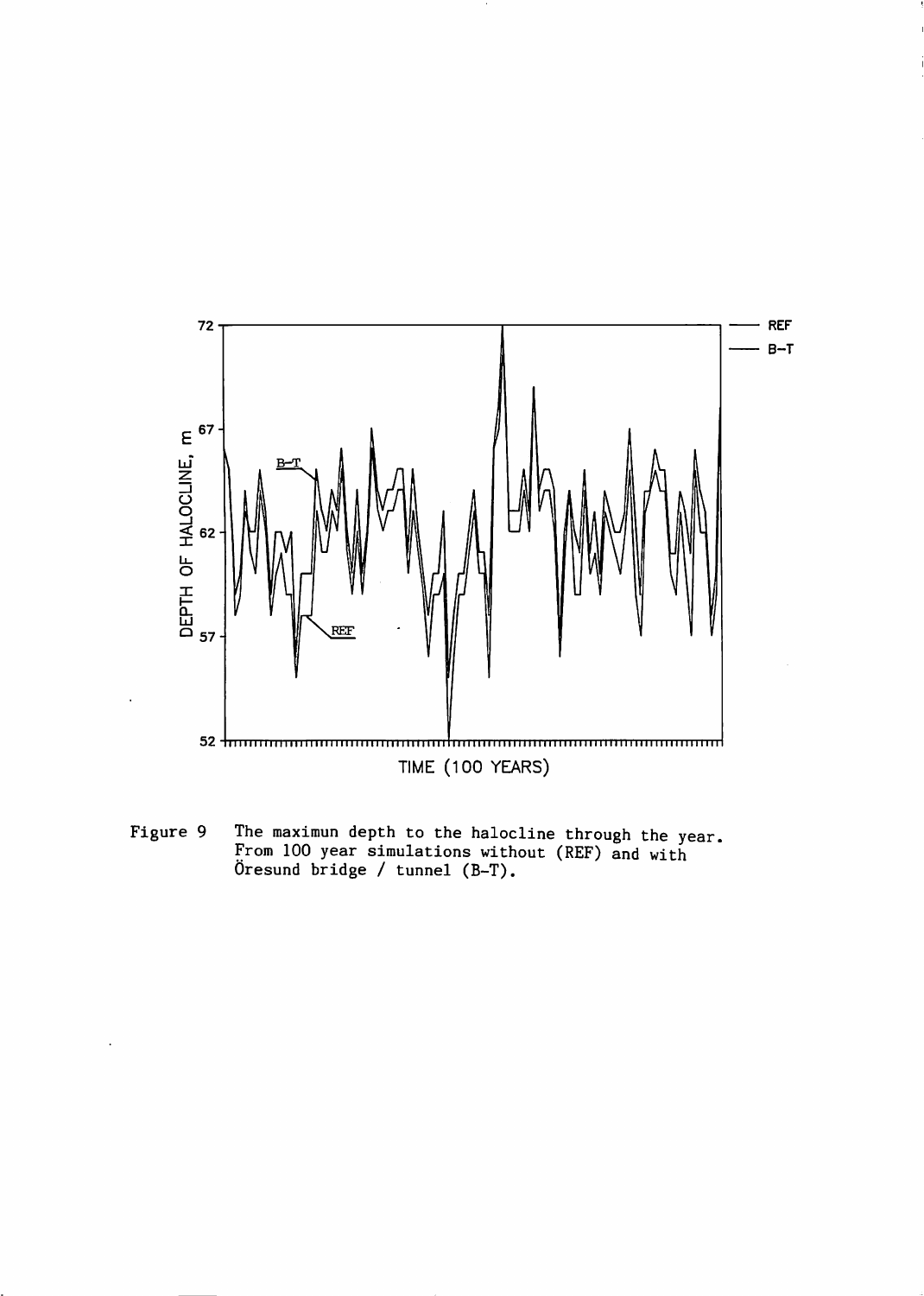

Figure 10A Vertical nitrate division, based on monthly mean values for January from 100 year simulations without (NO3 - MEAN (REF) ) and with Öresund bridge / tunnel ( $NO3$  - MEAN  $(B-T)$ ).

Figure 10B Nitrate concentration differences between observations plotted in Figure 10A (REF-(B-T))



Vertical oxygen distribution, based on monthly mean values Figure 11A for January from 100 year simulations without (02-MEAN (REF)) and with Öresund bridge/tunnel (O2-MEAN (B-T))

Oxygen concentration diffenences between observations plotted Figure 11B in Figure 11A  $(REF-(B-T))$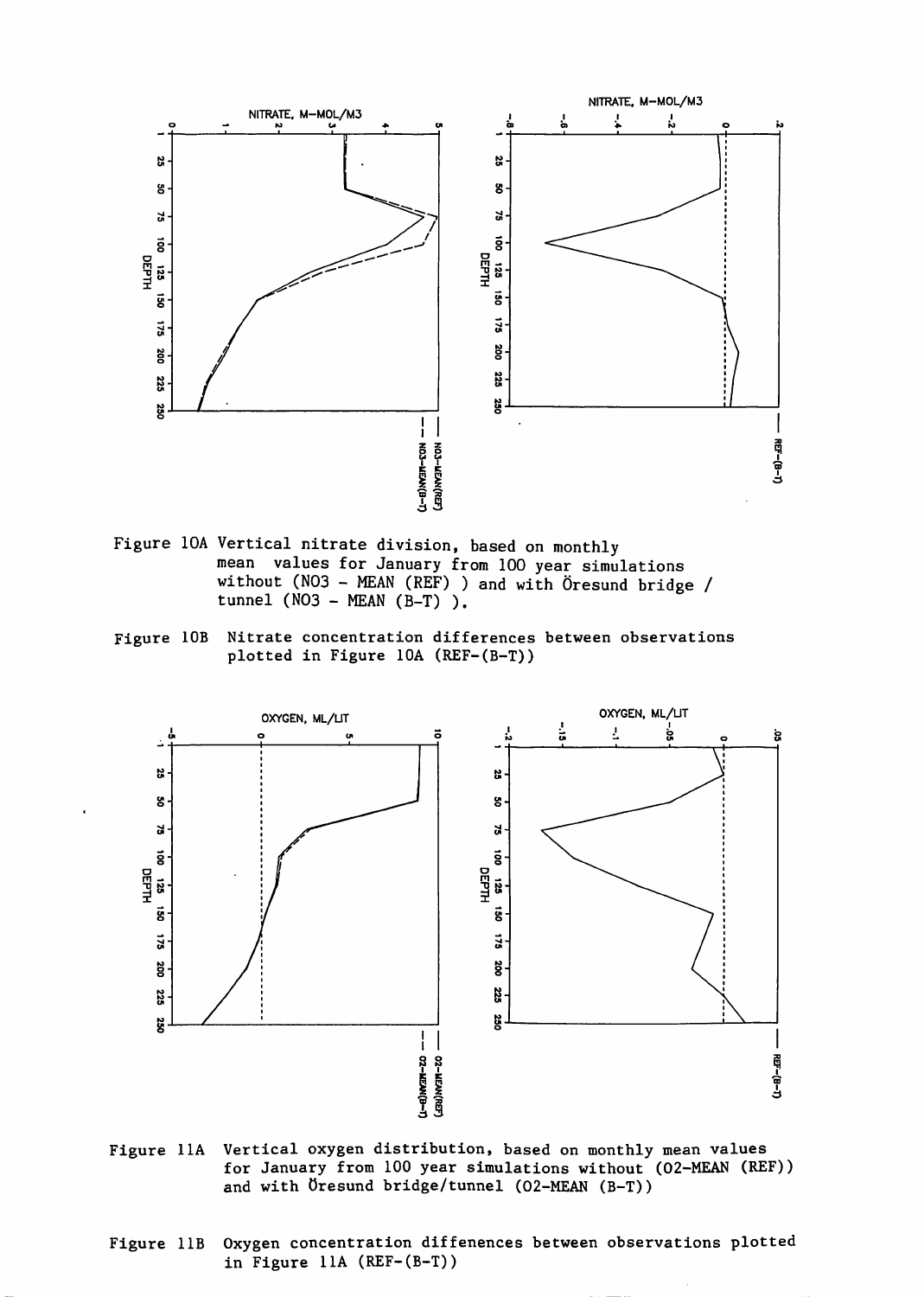

Figure 12A Yearly primary production variations in the simulations without (REF) and with Öresund bridge/tunnel (B-T)



Figure 12B Sedimentation varations through the halocline (65 m) in the simulations without (REF) and with Öresund bridge/tunnel (B-T)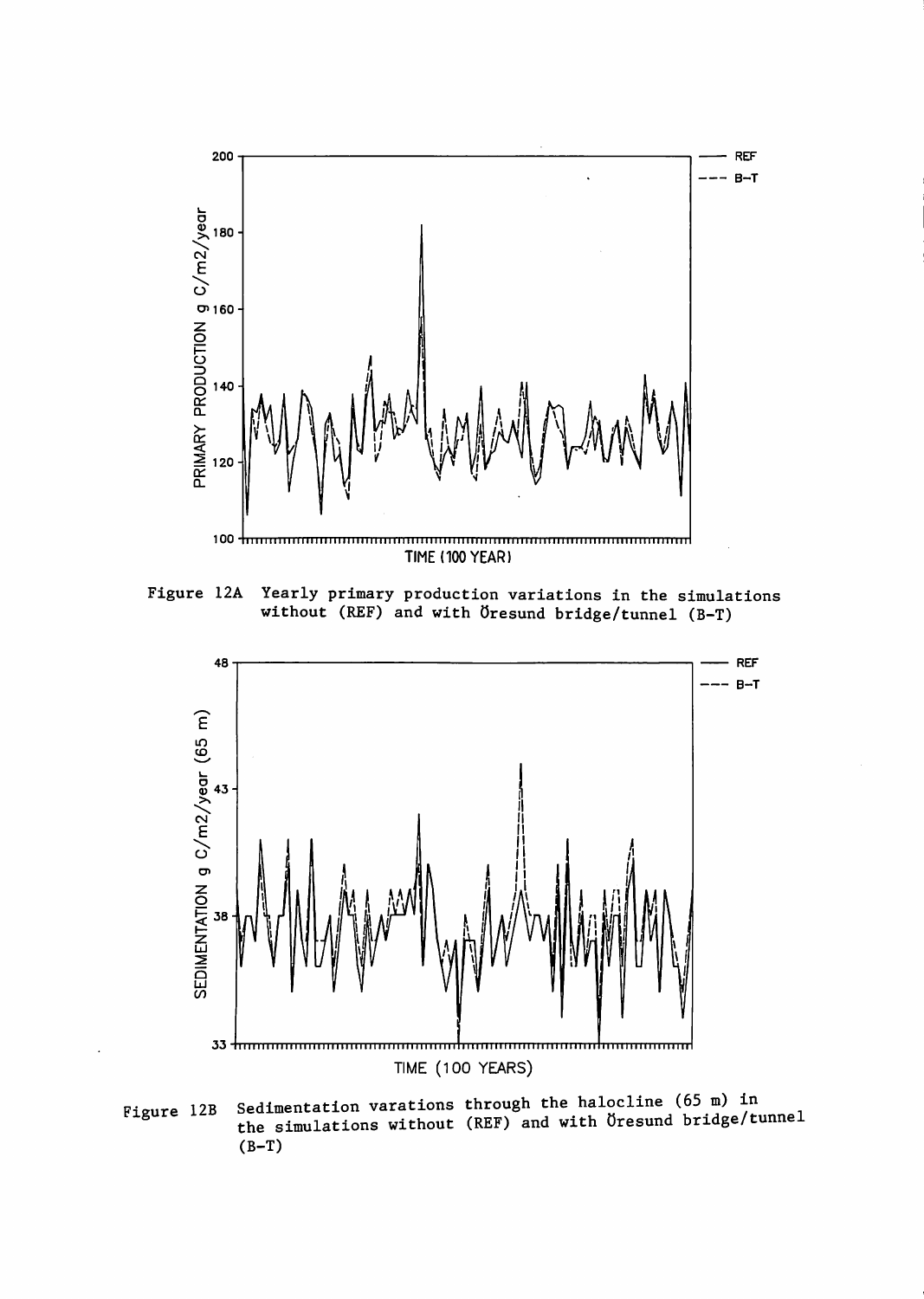

Antalet makroskopiska djurarter i för-Fig  $14.$ hållandet till vattnets salthalt.

brackvattensarter

sötvattensarter

marina arter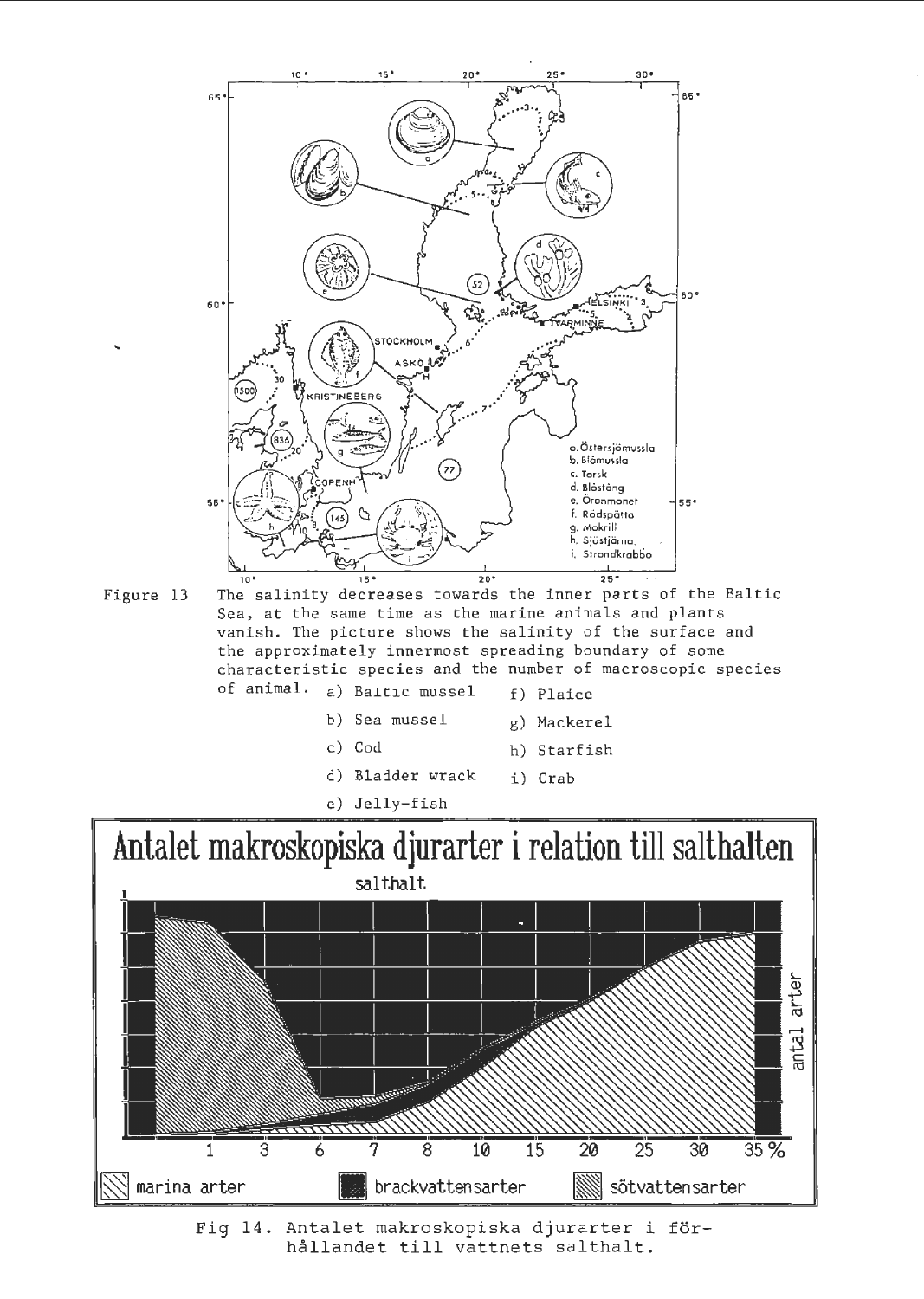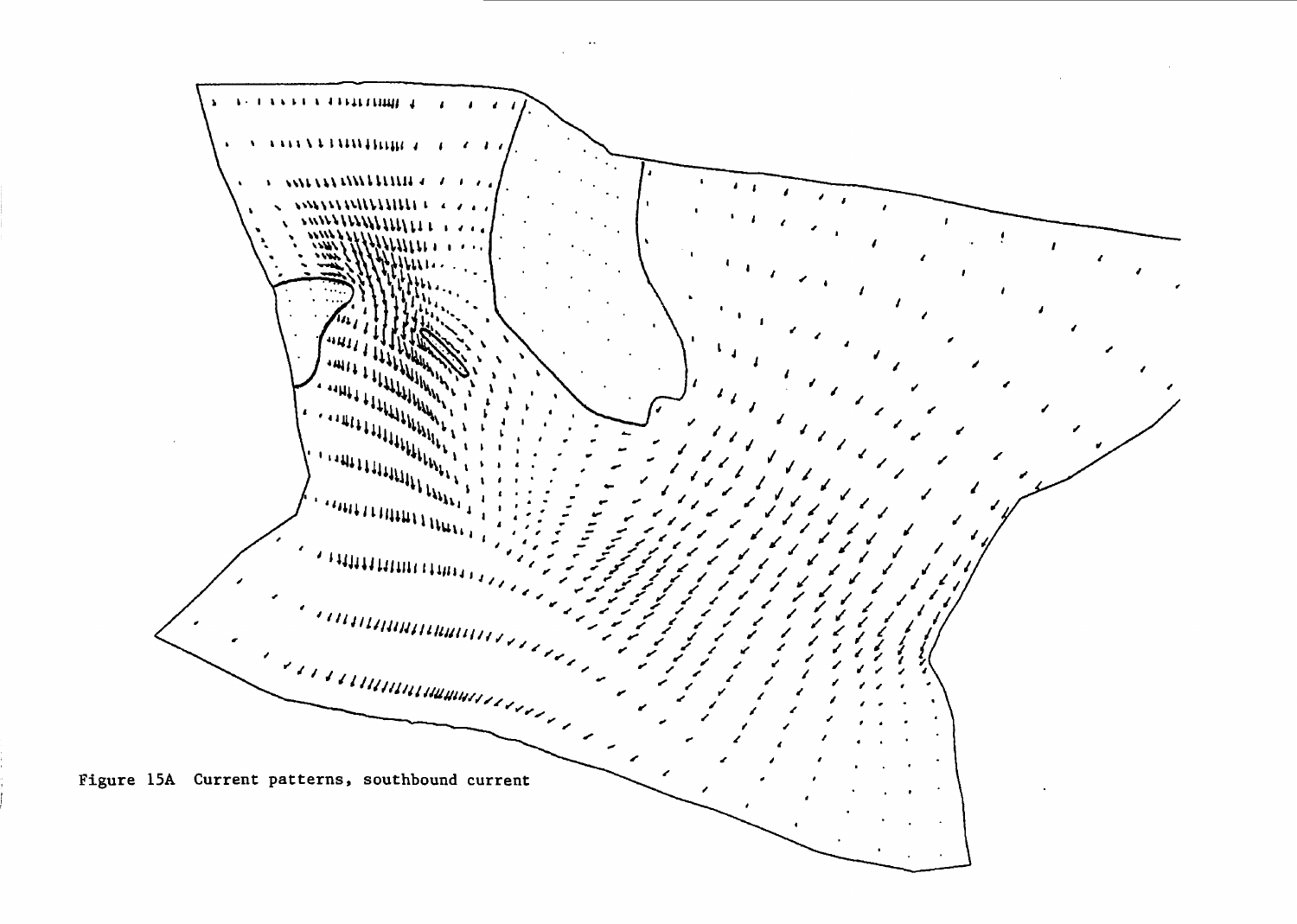

Figure 15B Sea level, southbound current. It is 20 cm sea level difference between the north and the south boundary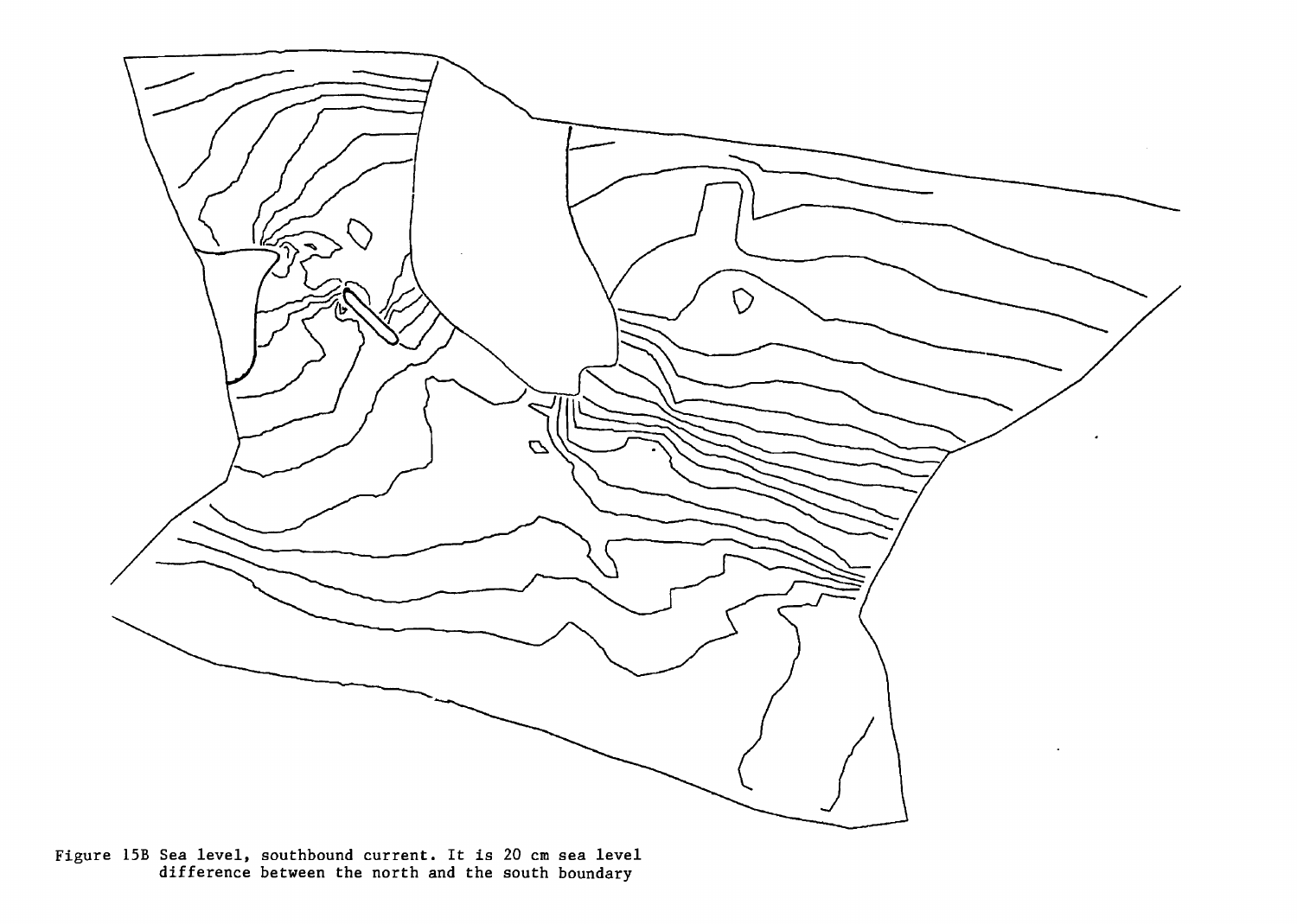





Vector acale: 1.00 m/s >

 $\ddot{\phantom{a}}$ 

Fig 2/1 Velocity field at the upstream part of the recess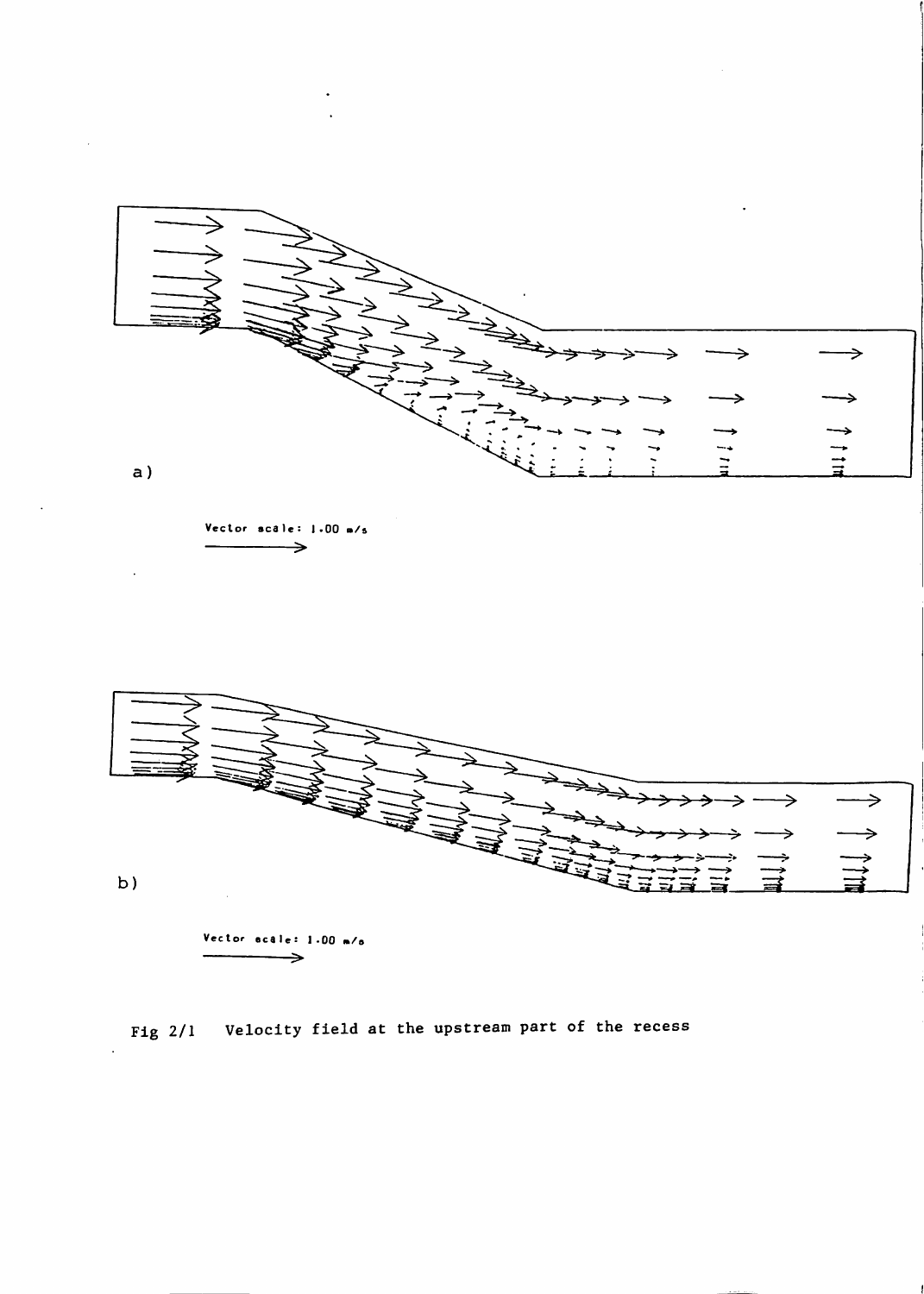



Fig 2/2 Course of five particles a slope of 1:2, current velocity 0.5 m/s a slope of 1:2, current velocity  $0.8 \text{ m/s}$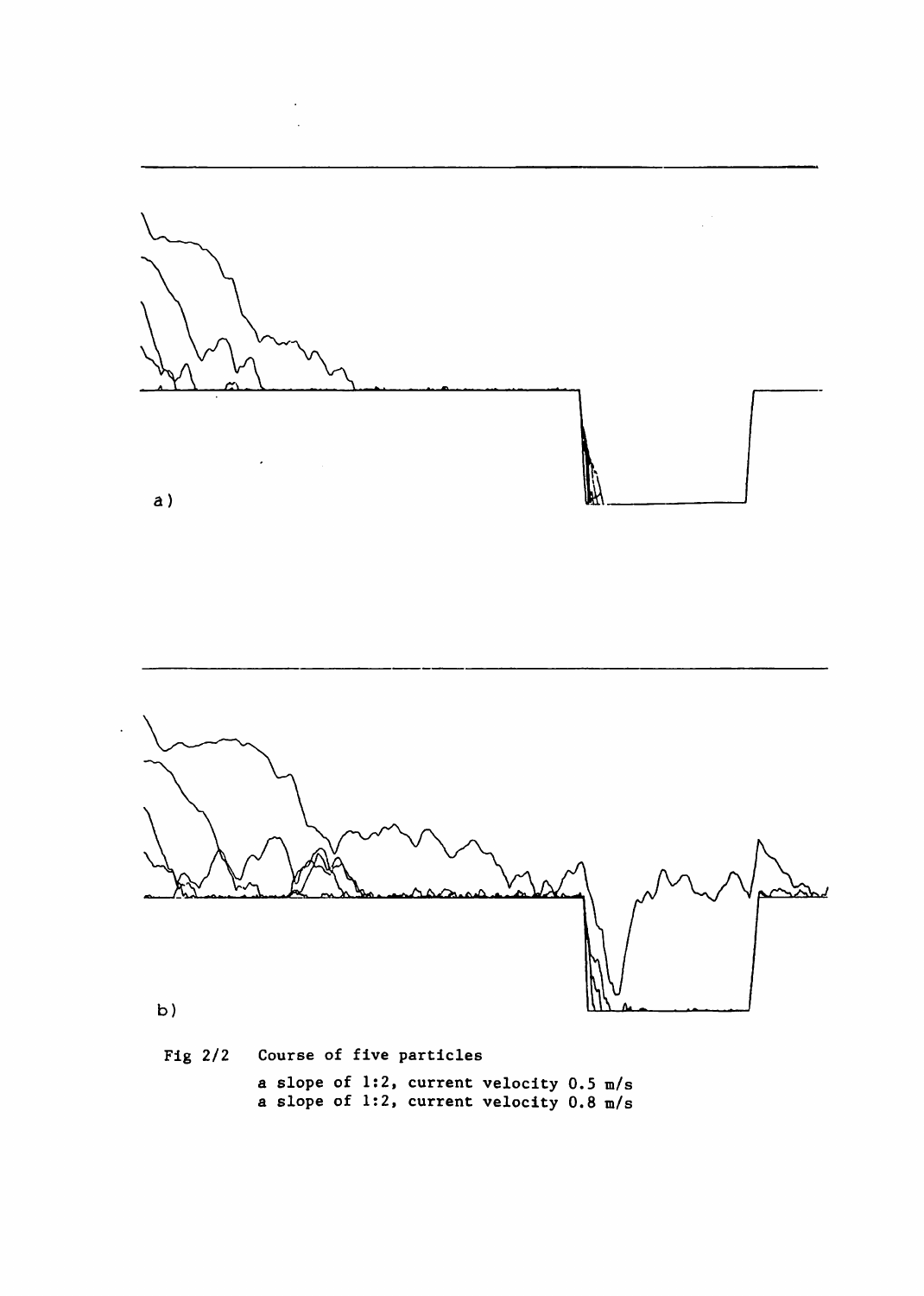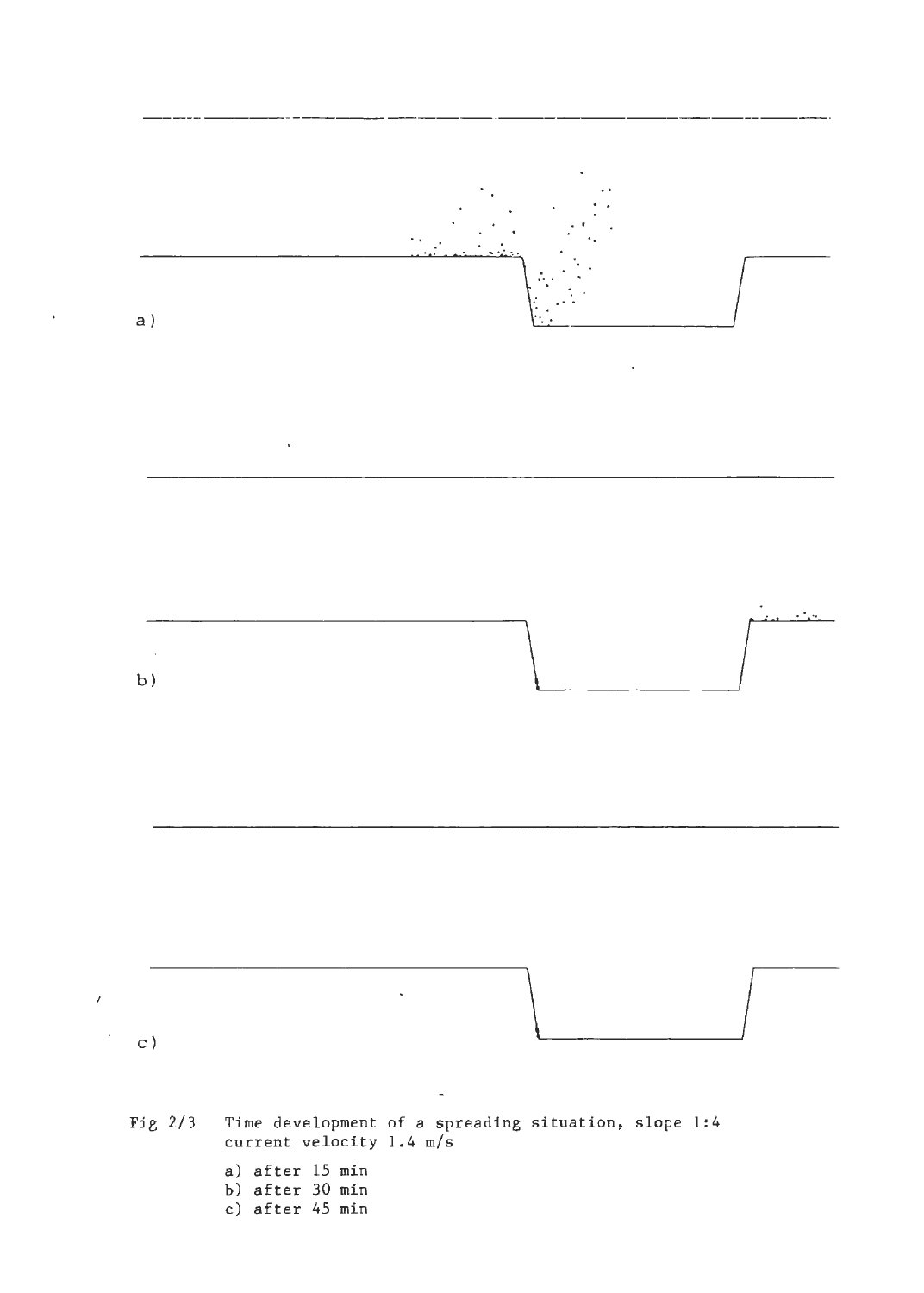

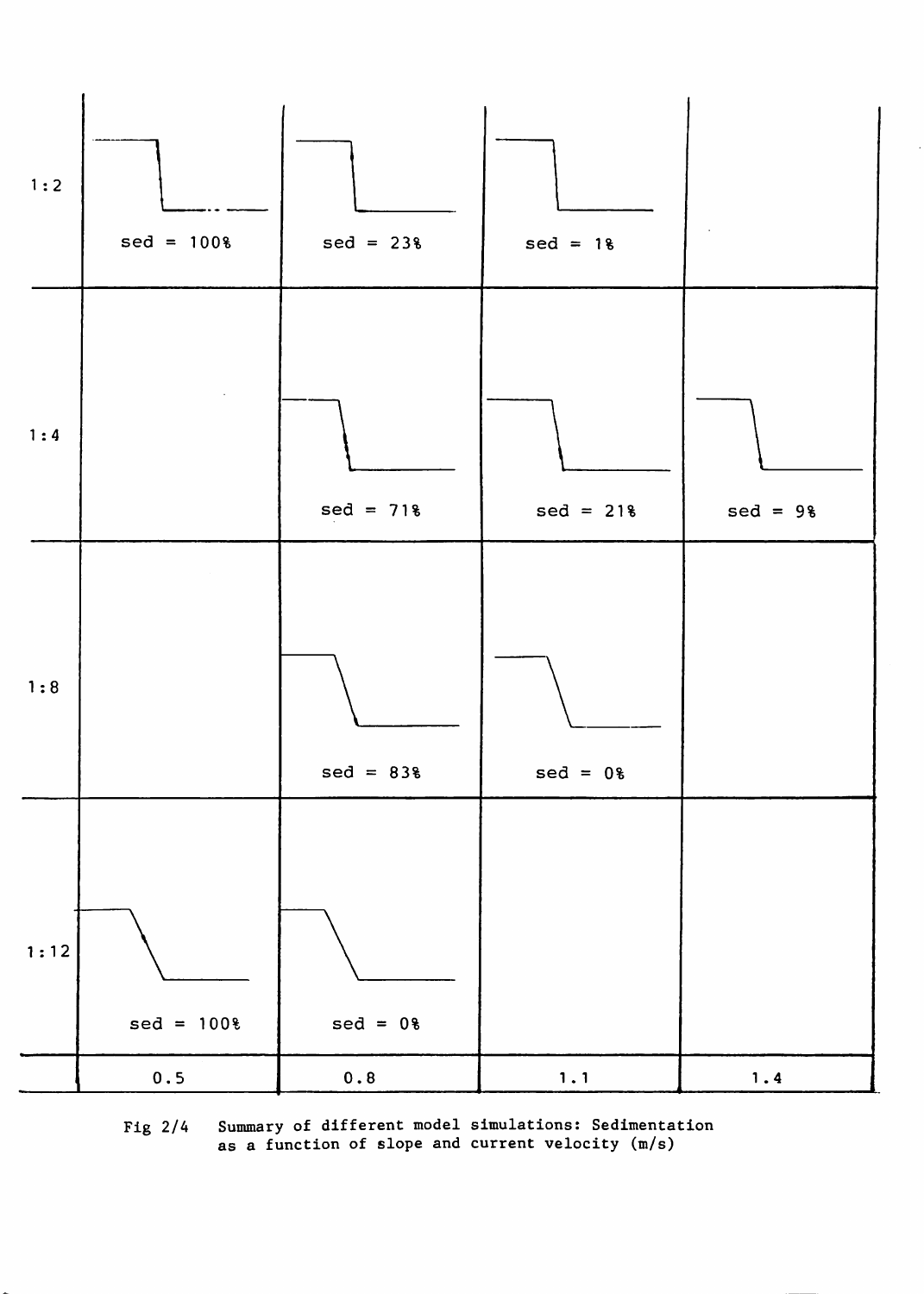$\sim 10^4$  $\frac{1}{2} \frac{1}{2} \frac{1}{2} \frac{1}{2}$ 

 $\mathcal{L}(\mathcal{L}^{\text{max}}_{\mathcal{L}}(\mathcal{L}^{\text{max}}_{\mathcal{L}}))$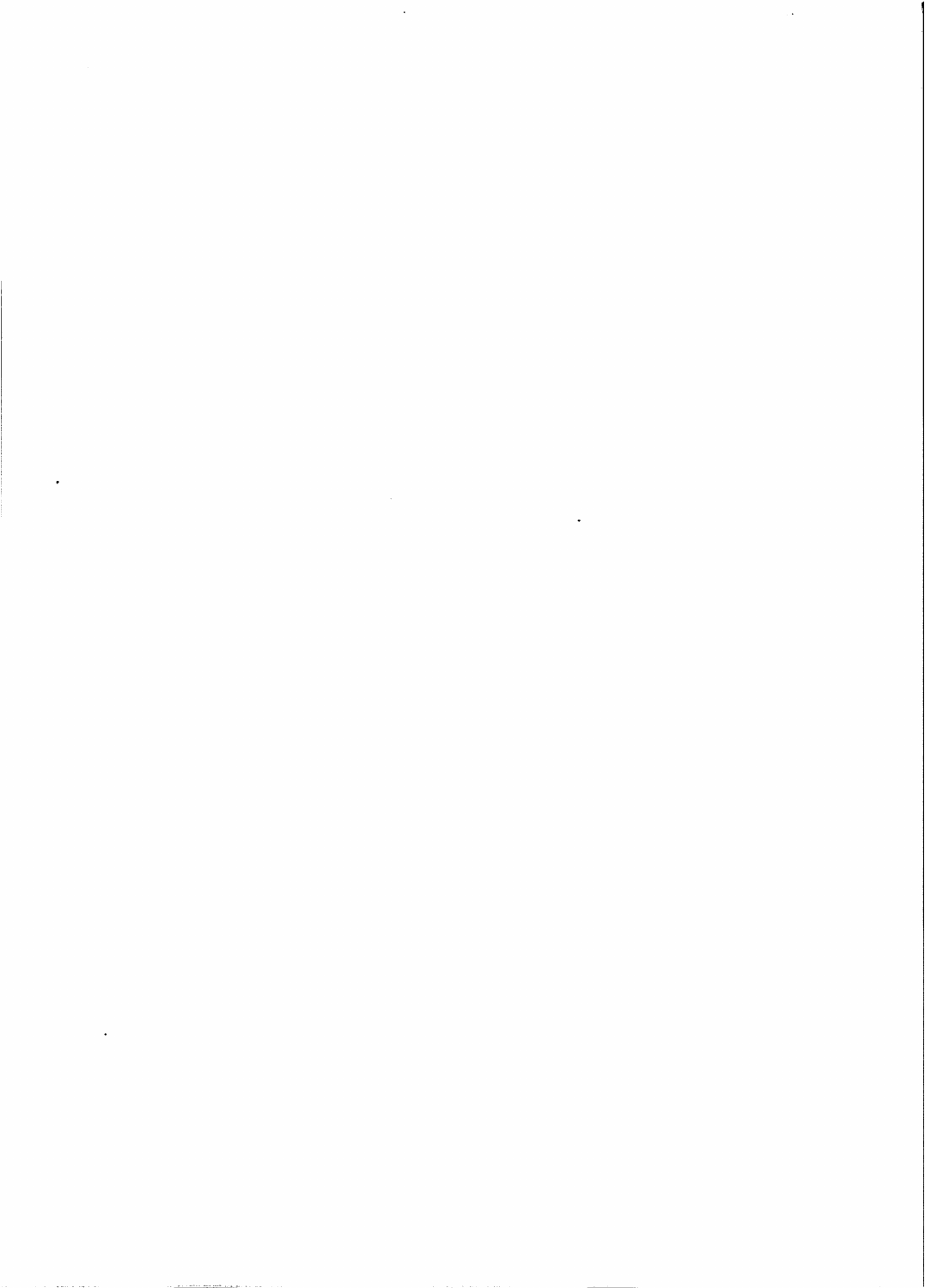$\label{eq:2.1} \frac{1}{\sqrt{2}}\int_{\mathbb{R}^3}\frac{1}{\sqrt{2}}\left(\frac{1}{\sqrt{2}}\right)^2\frac{1}{\sqrt{2}}\left(\frac{1}{\sqrt{2}}\right)^2\frac{1}{\sqrt{2}}\left(\frac{1}{\sqrt{2}}\right)^2\frac{1}{\sqrt{2}}\left(\frac{1}{\sqrt{2}}\right)^2.$ 

 $\label{eq:2.1} \frac{1}{2} \sum_{i=1}^n \frac{1}{2} \sum_{j=1}^n \frac{1}{2} \sum_{j=1}^n \frac{1}{2} \sum_{j=1}^n \frac{1}{2} \sum_{j=1}^n \frac{1}{2} \sum_{j=1}^n \frac{1}{2} \sum_{j=1}^n \frac{1}{2} \sum_{j=1}^n \frac{1}{2} \sum_{j=1}^n \frac{1}{2} \sum_{j=1}^n \frac{1}{2} \sum_{j=1}^n \frac{1}{2} \sum_{j=1}^n \frac{1}{2} \sum_{j=1}^n \frac{$  $\mathcal{L}(\mathcal{L})$  and  $\mathcal{L}(\mathcal{L})$  are the set of the set of the set of the set of the set of the set of the set of the set of the set of the set of the set of the set of the set of the set of the set of the set of the set

 $\label{eq:2.1} \mathcal{L}(\mathcal{L}^{\text{max}}_{\mathcal{L}}(\mathcal{L}^{\text{max}}_{\mathcal{L}}),\mathcal{L}^{\text{max}}_{\mathcal{L}}(\mathcal{L}^{\text{max}}_{\mathcal{L}}))$  $\label{eq:2.1} \frac{1}{\sqrt{2}}\int_{\mathbb{R}^3}\frac{1}{\sqrt{2}}\left(\frac{1}{\sqrt{2}}\right)^2\frac{1}{\sqrt{2}}\left(\frac{1}{\sqrt{2}}\right)^2\frac{1}{\sqrt{2}}\left(\frac{1}{\sqrt{2}}\right)^2\frac{1}{\sqrt{2}}\left(\frac{1}{\sqrt{2}}\right)^2\frac{1}{\sqrt{2}}\left(\frac{1}{\sqrt{2}}\right)^2\frac{1}{\sqrt{2}}\frac{1}{\sqrt{2}}\frac{1}{\sqrt{2}}\frac{1}{\sqrt{2}}\frac{1}{\sqrt{2}}\frac{1}{\sqrt{2}}$ 

and the state of the state of the